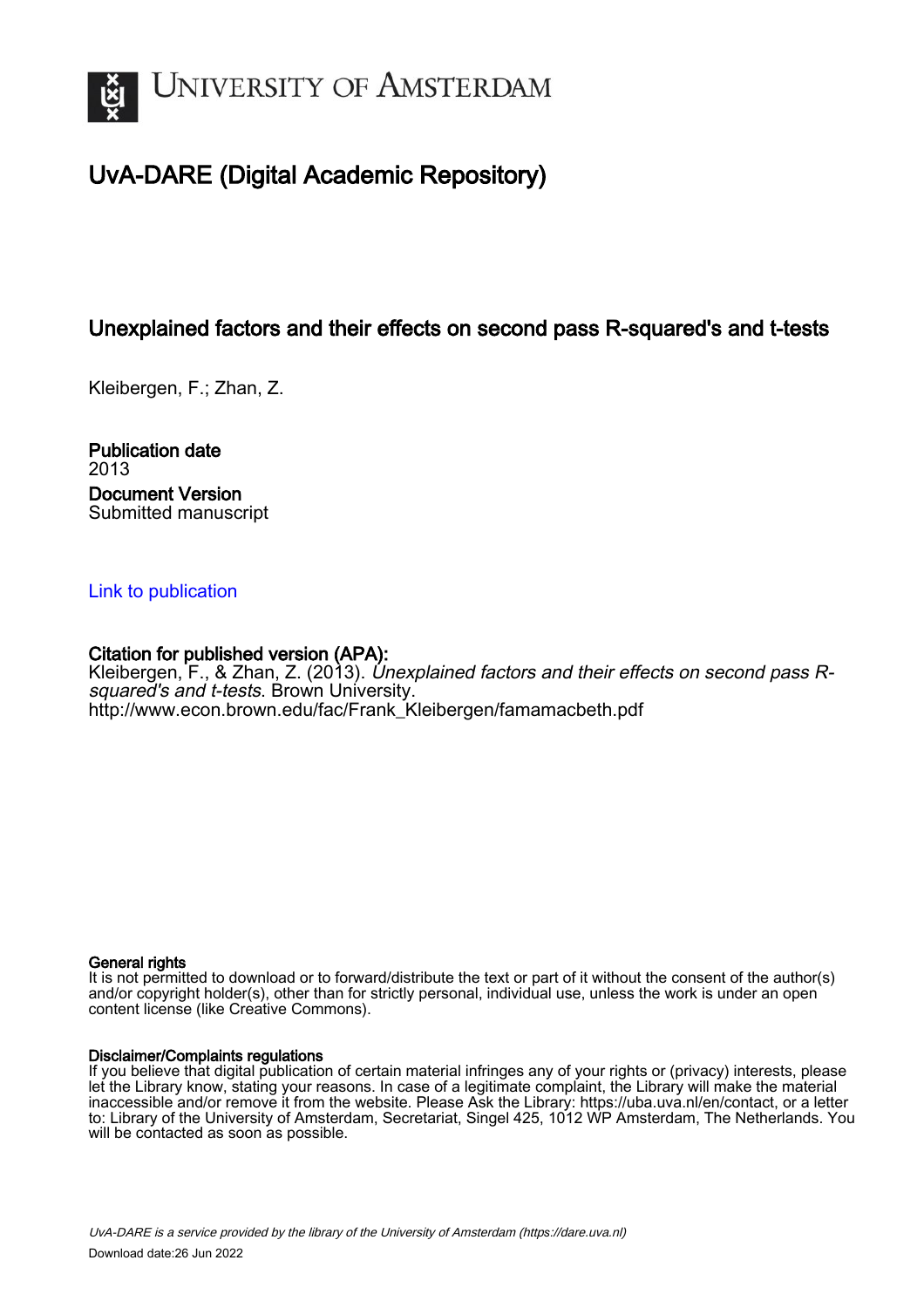# Unexplained factors and their effects on second pass R-squared's and t-tests

Frank Kleibergen<sup>∗</sup> Zhaoguo Zhan†

March 11, 2013

#### Abstract

We construct the large sample distributions of the OLS and GLS  $R^2$ 's of the second pass regression of the Fama-MacBeth (1973) two pass procedure when the observed proxy factors are minorly correlated with the true unobserved factors. The small correlation implies a sizeable unexplained factor structure in the first pass residuals and, consequently, a sizeable estimation error in the estimated beta's which is spanned by the beta's of the unexplained true factors. The average portfolio returns and the estimation error of the estimated beta's are then both linear in the beta's of the unobserved true factors which leads to possibly large values of the OLS  $R^2$  of the second pass regression. These large values of the OLS  $R<sup>2</sup>$  are not indicative of the strength of the relationship between the expected portfolio returns and the (macro-) economic factors. We propose an easy manner for diagnosing it using a statistic that reflects the unexplained factor structure in the first pass residuals. Similar arguments apply to the second pass t-statistic which are resolved using the identification robust factor statistics of Kleibergen (2009). Our results put into question many of the empirical findings that concern the relationship between expected portfolio returns and (macro-) economic factors. We discuss some prominent ones in passing.

JEL Classification: G12

Keywords: Fama-MacBeth two pass procedure, factor pricing, stochastic discount factors, weak identification, (non-standard) large sample distribution, principal components

## 1 Introduction

An important part of the asset pricing literature is concerned with the relationship between portfolio returns and (macro-) economic factors. Support for such an relationship is often established using the Fama-MacBeth (FM) two pass procedure, see e.g. Fama and MacBeth (1973), Gibbons (1982), Shanken (1992) and Cochrane (2001). The first pass of the FM two pass procedure estimates the  $\beta$ 's of the (macro-) economic factors using a linear factor model, see e.g. Lintner (1965) and Fama and French (1992, 1993, 1996). In the second pass, the average portfolio returns are regressed on the estimated  $\beta$ 's from the first pass to yield the estimated risk premia, see e.g. Jagannathan and Wang (1996, 1998), Lettau and Ludvigson (2001), Lustig and Van Niewerburgh (2005), Li et. al. (2006), Santos and Veronesi (2006) and Yogo (2006). The ordinary and generalized least squares  $R^2$ 's of the second pass regression alongside the t-statistics of the risk premia are used to gauge the strength of the relationship between the expected portfolio returns and the involved factors.

<sup>∗</sup>Department of Economics, Brown University, Box B, Providence, RI 02912, United States. Email: Frank\_Kleibergen@brown.edu. Homepage: http://www.econ.brown.edu/fac/Frank\_Kleibergen.

<sup>†</sup>Department of Economics, School of Economics and Management, Tsinghua University, Beijing, China, 100084. Email: zhanzhg@sem.tsinghua.edu.cn.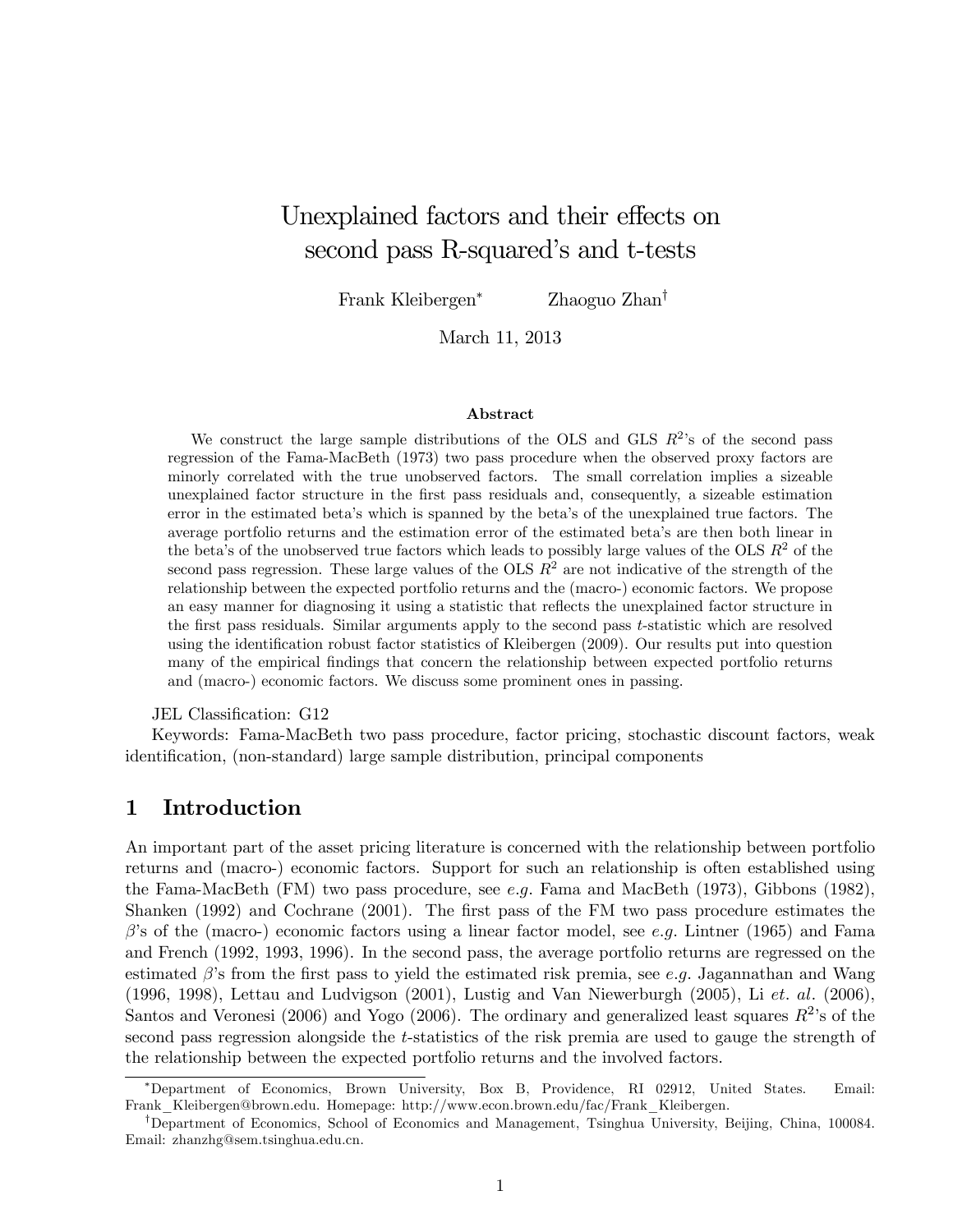Recently, the appropriateness of these measures has been put into question when the  $\beta$ 's are small. An early critique is Kan and Zhang (1999) who show that the second pass t-statistic increases with the sample size when the true  $\beta$ 's are zero and the expected portfolio returns are non-zero, so there is no factor pricing. Kleibergen (2009) shows that the second pass t-statistic also behaves in a nonstandard manner when the  $\beta$ 's are non-zero but small and factor pricing is present so the expected portfolio returns are proportional to the (small)  $\beta$ 's. To remedy these testing problems, Kleibergen (2009) proposes identification robust factor statistics that remain trustworthy even when the  $\beta$ 's of the observed factors are small or zero.

Burnside (2011) does not focus on properties of second pass statistics, like  $R^2$ 's and t-statistics, but argues that  $\beta$ 's of observed factors which are close to zero, or which cannot be rejected to be equal to zero, invalidate a relationship between expected portfolio returns and involved factors. Daniel and Titman (2012) do not focus on the behavior of second pass statistics either but argue that the relationship between expected portfolio returns and involved factors depends on the manner in which the portfolios are constructed. When portfolios are not based on sorting with respect to book-tomarket ratios and size, a relationship between expected portfolios returns and observed factors is often absent.

Lewellen *et. al.* (2010) criticize the use of the ordinary least squares (OLS)  $R^2$  of the second pass regression. They show that it can be large despite that the  $\beta$ 's of the observed factors are small or even zero and propose a few remedies. Lewellen *et. al.* (2010) do not provide a closed form expression of the large sample distribution of the OLS  $R^2$  so it remains unclear why the OLS  $R^2$  can be large despite that the  $\beta$ 's of the observed factors are small or zero. The same argument applies to one of their remedies which is the generalized least squares (GLS)  $R^2$ . We therefore construct the expressions of the large sample distributions of both the OLS and GLS  $R^2$ 's when the β's of the observed factors are small and possibly zero.

We derive the large sample distributions of the OLS and GLS  $R^2$ 's starting out from factor pricing based on a small number of true possibly unknown factors. These factors imply an unobserved factor structure for the portfolio returns. The observed proxy factors used in the FM two pass procedure are the proxies for these unobserved true factors. When they are only minorly correlated with the true factors, a sizeable unexplained factor structure remains in the first pass residuals. Consequently also a sizeable estimation error in the estimated  $\beta$ 's exists which is, as we show, to a large extent spanned by the  $\beta$ 's of the unexplained factors. The expected portfolio returns are linear in the  $\beta$ 's of the unobserved factors so both the average portfolio returns and the estimation error of the estimated β's are to a large extent linear in the β's of the unobserved true factors when the observed proxy and unobserved true factors are only minorly correlated. As further shown by the expression of the large sample distribution of the OLS  $R^2$ , this produces the large values of the OLS  $R^2$  of the second pass regression when we regress the average portfolio returns on the estimated  $\beta$ 's from the first pass regression and the observed proxy and unobserved true factors are only minorly correlated.

When the observed factors provide an accurate proxy of the unobserved true factors, the estimated β's from the first pass regression are spanned by the β's of the true factors. Since both the average portfolio returns and the estimated  $\beta$ 's are basically linear in the  $\beta$ 's of the unobserved true factors, the OLS  $R^2$  is large, see Lewellen *et. al.* (2010). Hence, both when the observed proxy factors are strongly or minorly correlated with the unobserved true factors, the OLS  $R^2$  can be large. In the latter case, the large value, however, results from the estimation error in the estimated  $\beta$ 's. An easy diagnostic for how a large value of the OLS  $R^2$  should be interpreted therefore results from the unexplained factor structure in the first pass residuals. When this unexplained factor structure is considerable, a large value of the OLS  $R^2$  is caused by it so the large value of the OLS  $R^2$  is not indicative of the strength of the relationship between the expected portfolio returns and the (macro-) economic factors.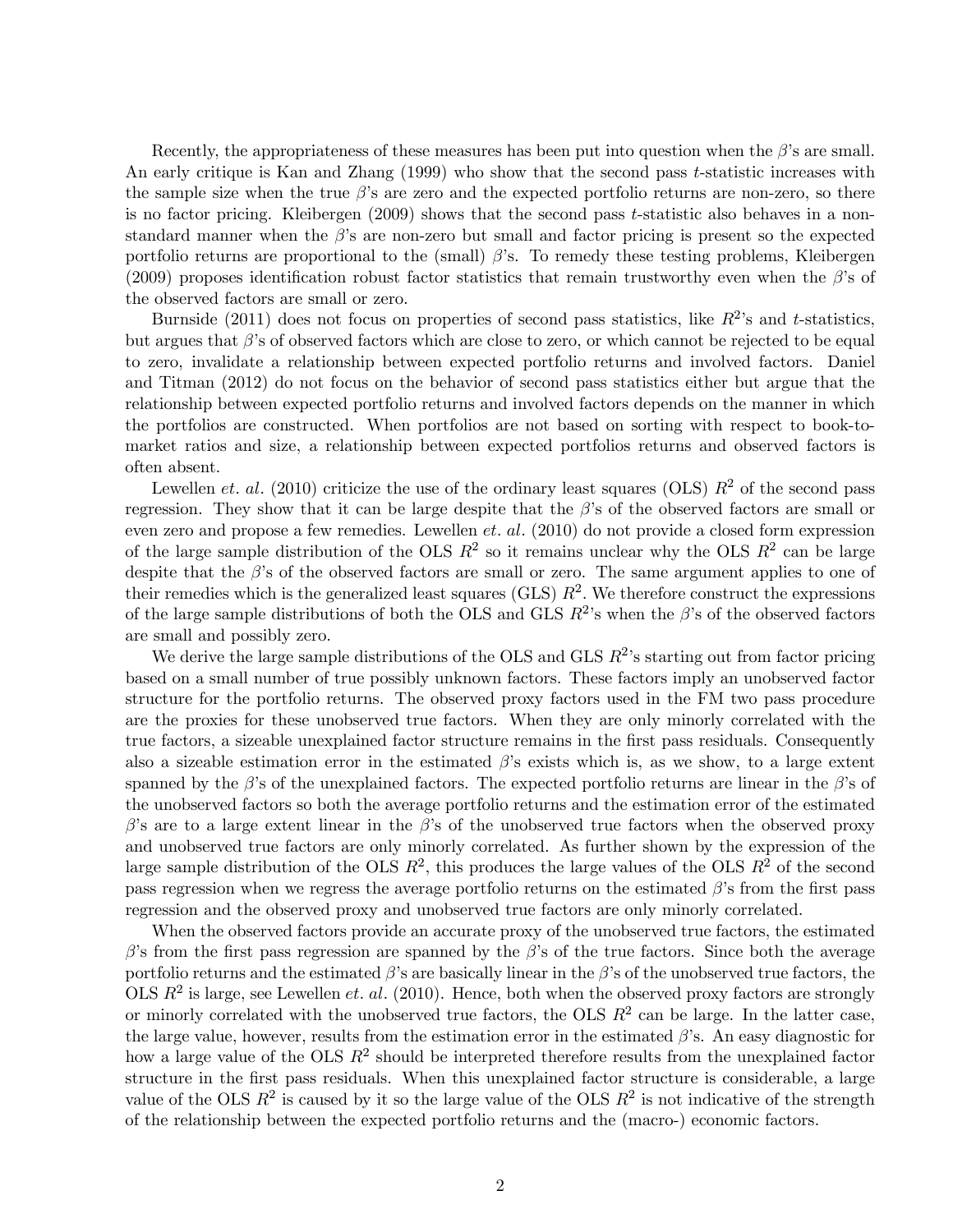The expression of the large sample distribution of the GLS  $R^2$  shows that it is small when the observed proxy factors are only minorly correlated with the unobserved true factors. It also shows, however, that the GLS  $R^2$  is rather small in general so a small value of the GLS  $R^2$  can result when the observed factors are strongly or minorly correlated with the unobserved true factors. This makes it difficult to gauge the strength of the relationship between the expected portfolio returns and the (macro-) economic factors using the GLS  $R^2$ .

To construct the expressions of the large sample distributions of the OLS and GLS  $R^2$ 's which are representative for observed proxy factors that are minorly correlated with the unobserved true factors, we assume that the parameters in an (infeasible) linear regression of the true unknown factors on the observed proxy factors are decreasing/drifting with the sample size. Our assumption implies that statistics that test the significance of the observed proxy factors for explaining portfolio returns and the unobserved true factors do not increase with the sample size but stay constant/small when the sample size increases. This is in line with the values of these statistics that we typically observe in practice. Under the traditional assumption of strong correlation between the observed proxy and unobserved true factors, these statistics should all be large and proportional to the sample size. Since this is then clearly not the case, the traditional assumption is out of line and provides an inappropriate base for statistical inference in such instances. Our assumption also implies that the estimated risk premia in the second pass regression converge to random variables so they cannot be used in a bootstrap procedure since such a procedure relies upon consistent estimators. The drifting assumption on the regression parameters provides inference which is closely related to so-called finite sample inference but it does not require the disturbances to be normally distributed, see e.g. MacKinlay (1987) and Gibbons et. al. (1989). It is also akin to the weak instrument assumption made for the linear instrumental variables regression model in econometrics, see e.g. Staiger and Stock (1997).

The paper is organized as follows. Following e.g. Merton (1973), Ross (1976), Roll and Ross (1980), Chamberlain and Rothschild (1983) and Connor and Korajczyk (1988, 1989), we first in the second section lay out the factor structure in portfolio returns. We then propose a measure for the unexplained factor structure in the first pass residuals of the FM two pass procedure. We use it to show that many of the (macro-) economic factors that are commonly used, like, for example, consumption and labor income growth, housing collateral, consumption-wealth ratio, labor income-consumption ratio, interactions of either one of the latter three with other factors, leave a strong unexplained factor structure in the first pass residuals. In the third section, we discuss the effects of the unexplained factor structure on the OLS and GLS  $R^2$  by constructing expressions of their large sample distributions. We show that the unexplained factor structure is likely to have explained the large OLS  $R^2$  documented in many empirical studies, like, Jagannathan and Wang (1996, 1998), Lettau and Ludvigson (2001), Lustig and Van Niewerburgh (2005), Li et. al. (2006), Santos and Veronesi (2006) and Yogo (2006). The large OLS  $R^2$  in these studies are then not indicative of the strength of the relationship between expected portfolio returns and the involved (macro-) economic factors. The third section also briefly discusses the FM t-statistic and the identification robust factor statistics. The fourth section concludes.

## 2 Factor Model for Portfolio Returns

Portfolio returns exhibiting an (unobserved) factor structure with  $k$  factors result from a statistical model that is characterized by, see e.g. Merton  $(1973)$ , Ross  $(1976)$ , Roll and Ross  $(1980)$ , Chamberlain and Rothschild (1983) and Connor and Korajczyk (1988, 1989):

$$
r_{it} = \mu_{Ri} + \beta_{i1} f_{1t} + \ldots + \beta_{ik} f_{kt} + \varepsilon_{it}, \quad i = 1, \ldots, N, \ t = 1, \ldots, T; \tag{1}
$$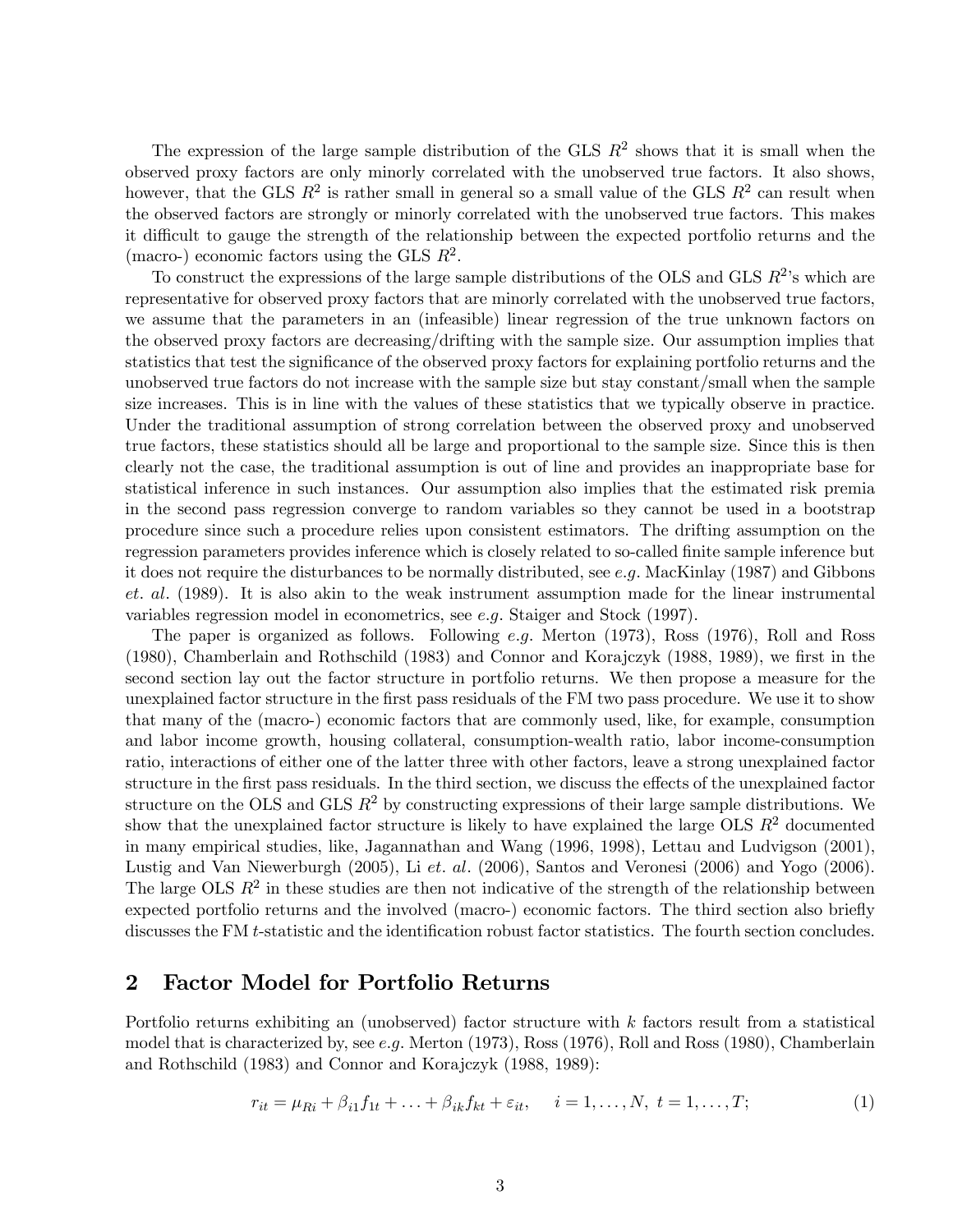with  $r_{it}$  the return on the *i*-th portfolio in period t;  $\mu_{Ri}$  the mean return on the *i*-th portfolio;  $f_{jt}$  the realization of the j-th factor in period t;  $\beta_{ij}$  the factor loading of the j-th factor for the i-th portfolio,  $\varepsilon_{it}$  the idiosyncratic disturbance for the *i*-th portfolio return in the *t*-th period and N and T the number of portfolios and time periods. We can reflect the factor model in (1) as well using vector notation:

$$
R_t = \mu_R + \beta F_t + \varepsilon_t,\tag{2}
$$

with  $R_t = (r_{1t} \ldots r_{Nt})'$ ,  $\mu_R = (\mu_{R1} \ldots \mu_{RN})'$ ,  $F_t = (f_{1t} \ldots f_{kt})'$ ,  $\varepsilon_t = (\varepsilon_{1t} \ldots \varepsilon_{Nt})'$  and

$$
\beta = \begin{pmatrix} \beta_{11} & \dots & \beta_{1k} \\ \vdots & \ddots & \vdots \\ \beta_{N1} & \dots & \beta_{Nk} \end{pmatrix} . \tag{3}
$$

The vector notation of the factor model in (2) shows that, if the factors  $F_t$ ,  $t = 1, \ldots, T$ , are i.i.d. with finite variance and are uncorrelated with the disturbances  $\varepsilon_t$ ,  $t = 1, \ldots, T$ , which are i.i.d. with finite variance as well, the covariance matrix of the portfolio returns reads

$$
V_{RR} = \beta V_{FF} \beta' + V_{\varepsilon \varepsilon},\tag{4}
$$

with  $V_{RR}$ ,  $V_{FF}$  and  $V_{\epsilon\epsilon}$  the  $N \times N$ ,  $k \times k$  and  $N \times N$  dimensional covariance matrices of the portfolio returns, factors and disturbances respectively.

The factors affect many different portfolios simultaneously which allows us to identify the number of factors using principal components analysis, see e.g. Anderson (1984, Chap 11). When we construct the spectral decomposition of the covariance matrix of the portfolio returns,

$$
V_{RR} = P\Lambda P',\tag{5}
$$

with  $P = (p_1 \dots p_N)$  the  $N \times N$  orthonormal matrix of principal components or characteristic vectors (eigenvectors) and  $\Lambda$  the  $N \times N$  diagonal matrix of characteristic roots (eigenvalues) which are in descending order on the main diagonal, the number of factors can be estimated as the number of characteristic roots that are distinctly larger than the other characteristic roots. The literature on selecting the number of factors is vast and contains further refinements of this factor selection procedure and settings with fixed and increasing number of portfolios. We do not contribute to this literature but just use some elements of it to shed light on the effect of the unexplained factor structure on statistics used in the FM two pass procedure.

#### 2.1 Factor Structure in Observed Portfolio Returns

We use three different data sets to show that the effects of the unexplained factor structure on the FM two pass procedure are highly relevant. The first data set is the one used by Lettau and Ludvigson (2001). The portfolio returns used by Lettau and Ludvigson (2001) consist of quarterly observations from the third quarter of 1963 to the third quarter of 1998 of the return on twenty-five size and bookto-market sorted portfolios so  $N = 25$  and  $T = 141$ . The second data set results from Jagannathan and Wang (1996) and their portfolio return series consist of the monthly returns on one hundred size and beta sorted portfolios. Their return series begin in July 1963 and end in December 1990 so  $T = 330$  and  $N = 100$ . The third data set consists of quarterly returns on twenty-five size and book to market sorted portfolio's and is obtained from Ken French's website. The return series are from the first quarter of 1952 to the fourth quarter of 2001 so  $T = 200$  and  $N = 25$ .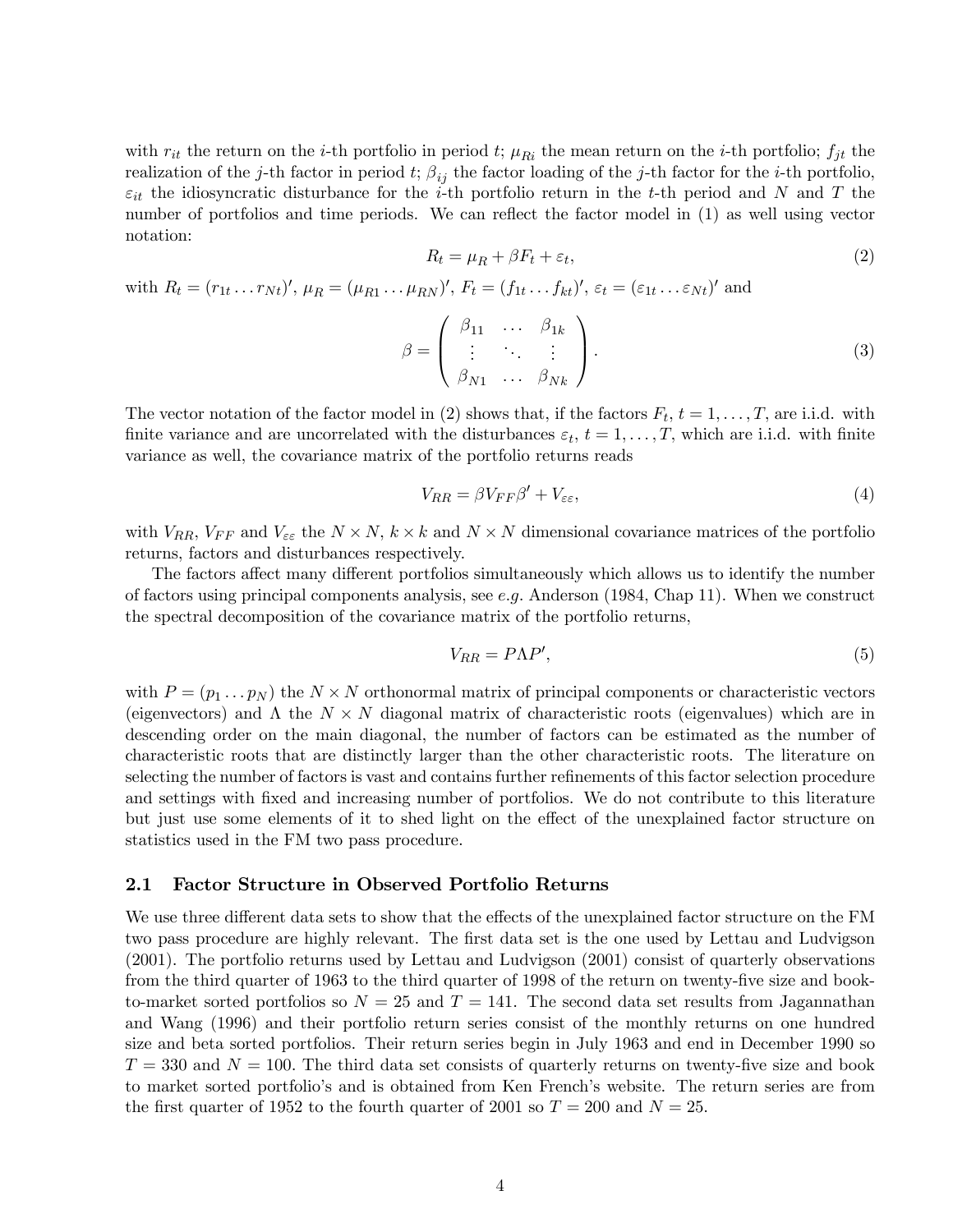|                 | LL01     | JW96   | F52-01   |
|-----------------|----------|--------|----------|
| 1               | 2720     | 3116   | 2434     |
| $\overline{2}$  | 113.8    | 180.2  | 140.5    |
| 3               | 98.60    | 80.6   | 108.9    |
| 4               | 18.36    | 28.5   | 26.7     |
| 5               | 17.61    | 25.4   | 19.9     |
| 6               | 13.48    | 16.2   | 14.0     |
| $\overline{7}$  | 12.11    | 14.8   | 11.6     |
| 8               | 9.31     | 14.0   | 10.9     |
| 9               | 8.42     | 12.6   | 9.92     |
| 10              | 7.25     | 12.1   | 8.18     |
| 11              | 6.02     | 12.1   | 7.19     |
| 12              | 5.40     | 11.4   | 6.32     |
| 13              | 4.90     | 11.3   | 6.17     |
| 14              | 4.38     | 11.1   | 5.63     |
| 15              | 4.26     | 10.8   | 5.21     |
| 16              | 3.93     | 10.3   | 5.02     |
| 17              | 3.50     | 10.2   | 4.40     |
| 18              | 3.39     | 9.9    | 3.83     |
| 19              | 3.02     | 9.6    | 3.43     |
| 20              | 2.71     | 9.5    | 2.90     |
| 21              | 2.50     | 9.2    | 2.79     |
| 22              | 2.18     | 9.0    | 2.75     |
| 23              | 1.74     | 8.9    | 2.47     |
| 24              | 1.46     | 8.7    | 2.12     |
| 25              | 0.93     | 8.4    | 1.77     |
| <b>FACCHECK</b> | $95.5\%$ | $86\%$ | $94.3\%$ |

Table 1: Largest twenty five characteristic roots (in descending order) of the covariance matrix of the portfolio returns (LL01 stands for Lettau and Ludvigson (2001), JW96 stands for Jagannathan and Wang (1996) and F52-01 stands for the portfolio returns from Ken French's website during 1952-2001). FACCHECK equals the percentage of the variation explained by the three largest principal components.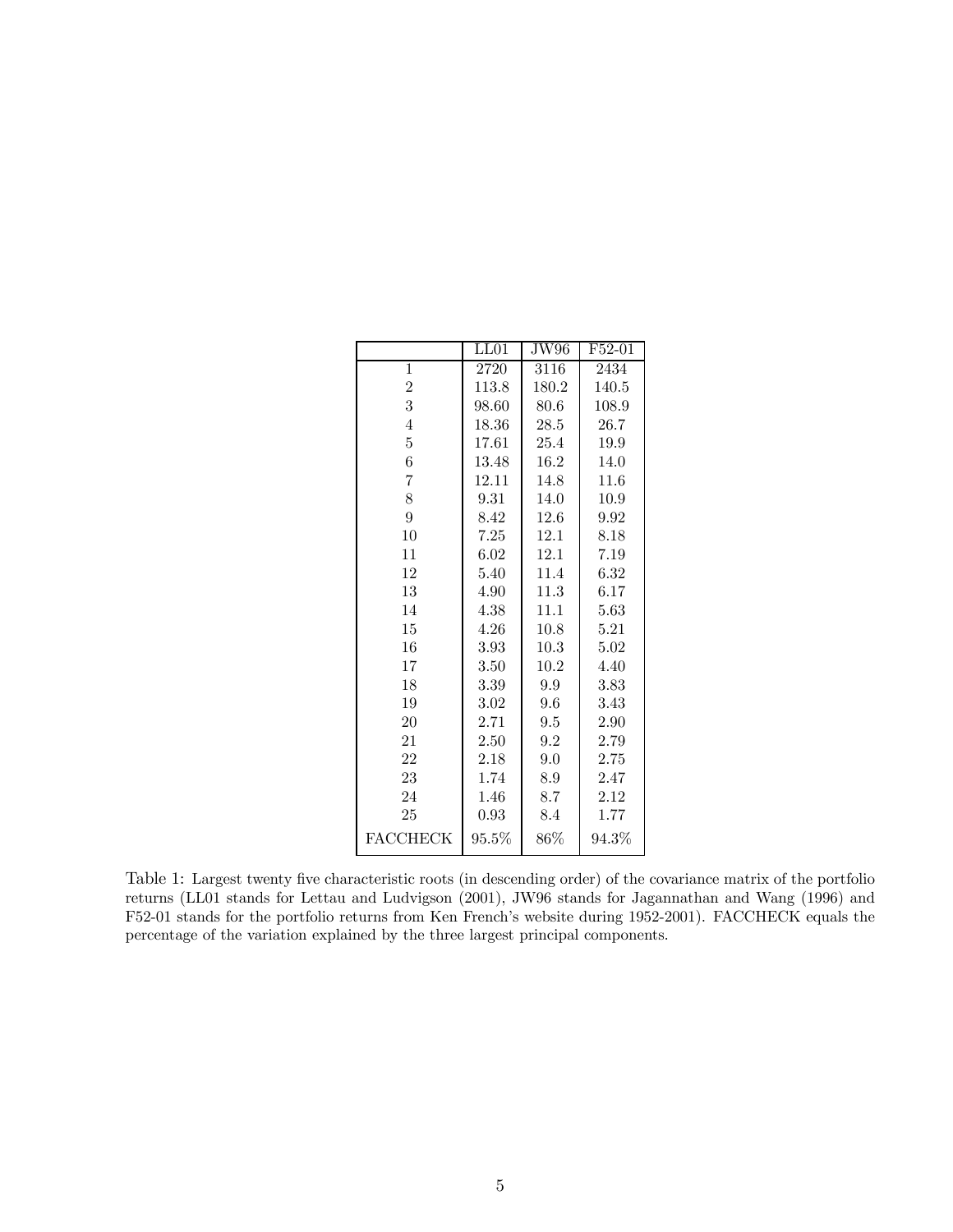Table 1 lists the (largest) twenty-five characteristic roots<sup>1</sup> of the three different sets of portfolio returns. It is clear from these characteristic roots that there is a rapid decline of the value of the roots from the largest to the third largest one and a much more gradual decline from the fourth largest one onwards. This indicates that the number of factors is (most likely) equal to three.

We use the fraction of the total variation of the portfolio returns that is explained by the three largest principal components as a check for the presence of a factor structure. We measure the total variation by the sum of all characteristic roots.<sup>2</sup> The factor structure check then reads

$$
\text{FACCHECK} = \frac{\lambda_1 + \lambda_2 + \lambda_3}{\lambda_1 + \ldots + \lambda_N},\tag{6}
$$

with  $\lambda_1 > \lambda_2 > \ldots > \lambda_N$  the characteristic roots in descending order. Table 1 shows that the factor structure check equals 95.5% for the Lettau-Ludvigson (LL01) data, 86% for the Jagannathan and Wang (JW96) data and 94.3% for the French (F52-01) data. Using the statistic proposed in, for example, Anderson (1984, Section 11.7.2), it can be shown that the hypothesis that the three largest principal components explain less than 80% of the variation of the portfolio returns is rejected with more than 95% significance for each of these three data sets.

Similar to the three data sets above, we also find evidence for a factor structure in several other commonly used data sets of financial assets. For example, one set is the conventional twenty-five size and book-to-market sorted portfolios augmented by thirty industry portfolios, as in Lewellen *et. al.* (2010), and another is the individual stock return data from the Center for Research in Security Prices (CRSP). We focus on the three data sets mentioned before and omit the other data sets for brevity since our results and findings extend to these data sets as well.

#### 2.2 Factor Models with Observed Proxy Factors

Table 1 shows that there is compelling evidence for a factor structure in portfolio returns, see also Connor and Koraczyk (1988). Alongside describing portfolio returns using "unobserved factors", as briefly discussed previously, a large literature exists which explains portfolio returns using observed factors which are proxies for the unobserved ones. The observed proxy factors that are used in this literature consist both of asset return based factors and (macro-) economic factors. The observed factor model is identical to the factor model in  $(2)$  but with a value of  $F_t$  that is observed and a known value of the number of factors, say  $m$ :

$$
R_t = \mu + BG_t + U_t,\tag{7}
$$

with  $G_t = (g_{1t} \dots g_{mt})'$  the m-dimensional vector of observed proxy factors,  $U_t = (u_{1t} \dots u_{Nt})'$  a N-dimensional vector with disturbances,  $\mu$  a m-dimensional vector of constants and B the  $N \times m$ dimensional matrix that contains the  $\beta$ 's of the portfolio returns with the observed proxy factors. In the sequel we discuss the observed proxy factors used in seven different articles: Fama and French (1993), Jagannathan and Wang (1996), Lettau and Ludvigson (2001), Li et. al. (2006), Lustig and van Nieuwerburgh (2005), Santos and Veronesi (2006) and Yogo (2006).

Fama and French (1993) show that the variation in portfolio returns can be explained using a factor model with three observed asset return based factors: the return on a value weighted portfolio, a "small minus big" (SMB) factor which consists of the difference in returns on a portfolio consisting

<sup>&</sup>lt;sup>1</sup>The data set from Jagannathan and Wang (1996) consists of one hundred portfolio returns so Table 1, for reasons of brevity, only shows the largest twenty-five characteristic roots.

<sup>&</sup>lt;sup>2</sup>This corresponds with using the trace norm of the covariance matrix as a measure of the total variation.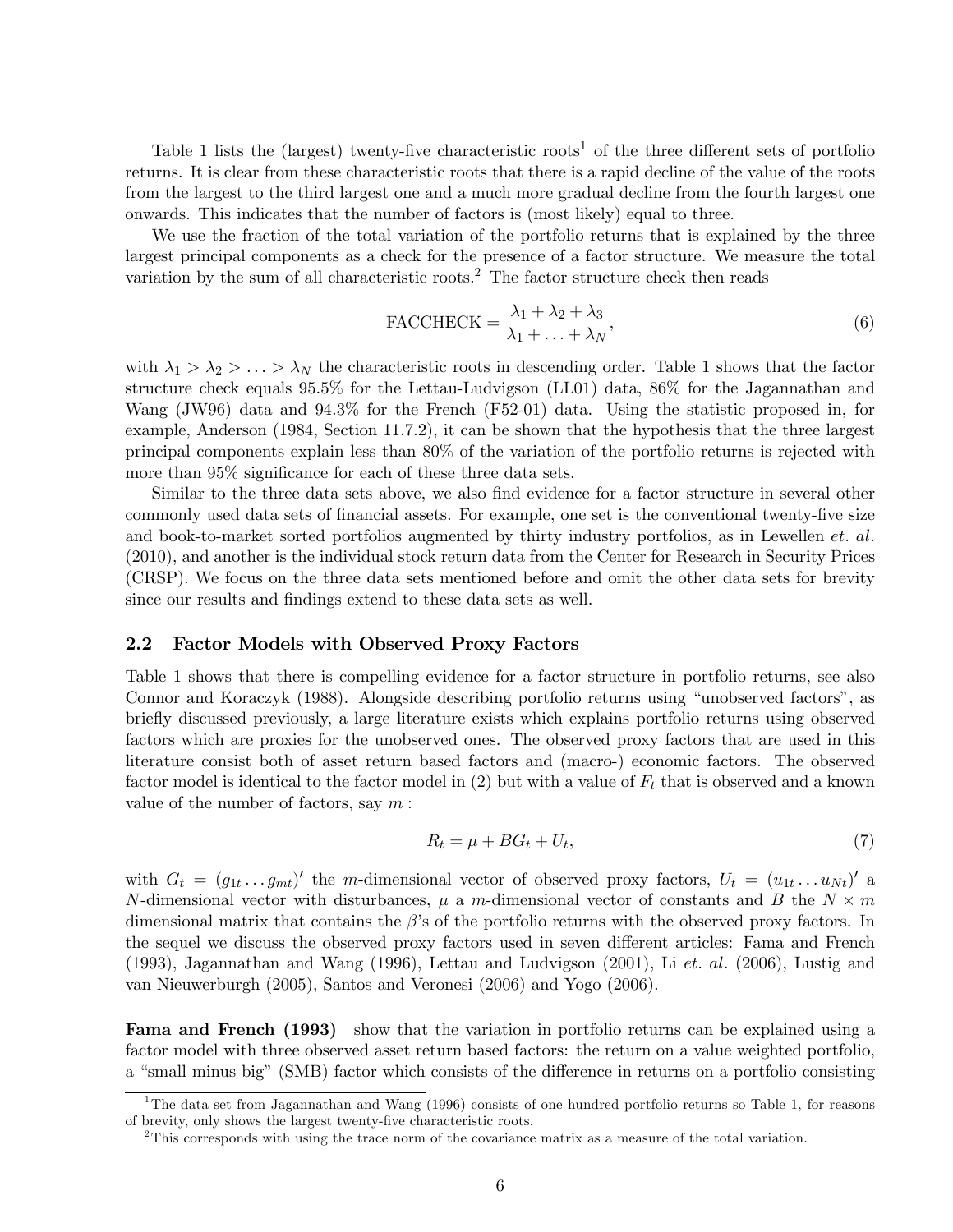of assets with a small market capitalization minus the return on a portfolio consisting of assets with a large market capitalization and a "high minus low" (HML) factor which consists of the difference in the returns on a portfolio consisting of assets with a high book to market ratio minus the return on a portfolio consisting of assets with a low book to market ratio. We use the portfolio returns of the twenty-five size and book to market sorted portfolio's from Ken French's website to estimate the observed factor model.

Table 2 shows the characteristic roots of the covariance matrix of the portfolio returns and of the covariance matrix of the residuals that result from the observed factor model with the three Fama-French (FF) factors. Table 2 shows that the three largest characteristic roots of the covariance matrix have decreased substantially after incorporating the three FF factors. The factor structure check shows that the factors associated with the three largest principal components of the residuals explain 47.5% of their total variation while the factors associated with the three largest principal components of the covariance matrix of the portfolio returns explain 94.3% of their total variation. It shows that the three FF factors eradicate the factors associated with the three largest principal components of the portfolio returns. After incorporating the FF factors, there is no unexplained factor structure left over in the residuals since the characteristic roots of their covariance matrix decline gradually and do not have a specific cutoff after which the decline of the characteristic roots becomes much more gradual.

The characteristic roots of the covariance matrices can be used to test the significance of the parameters associated with the observed proxy factors. The likelihood ratio (LR) statistic for testing the null hypothesis that the parameters associated with the observed factors are all equal to zero,  $H_0$ :  $B = 0$ , against the alternative hypothesis that they are unequal to zero,  $H_1 : B \neq 0$ , can be specified as

$$
LR = T \left[ \log \left( \left| \hat{V}_{Port} \right| \right) - \log \left( \left| \hat{V}_{Res} \right| \right) \right] = T \sum_{i=1}^{N} \left[ \log(\lambda_{i, port}) - \log(\lambda_{i, res}) \right],\tag{8}
$$

with  $\hat{V}_{Port}$  and  $\hat{V}_{Res}$  estimators of the covariance matrix of the portfolio returns and the residual covariance matrix that results after regressing the portfolio returns on the observed factors G, and  $\lambda_{i, \text{port}}, i = 1, \ldots, N$ , the characteristic roots of the covariance matrix of the portfolio returns,  $\hat{V}_{Port}$ , and  $\lambda_{i,res}$ ,  $i = 1, \ldots, N$ , the characteristic roots of the covariance matrix of the residuals of the observed factor model,  $\hat{V}_{\text{Res}}$ <sup>3</sup> Under H<sub>0</sub>, the LR statistic in (8) has a  $\chi^2(3N)$  distribution in large samples. The value of the LR statistic using the FF factors stated in Table 2 equals 2064 which is strongly significant since its  $p$ -value is 0.000 which is in line with our finding that the FF factors eradicate the factors associated with the largest principal components of the covariance matrix of the portfolio returns.<sup>4</sup>

Alongside the LR statistic that tests the significance of all the parameters associated with the FF factors, Table 2 also lists three more statistics: another LR statistic, an F-statistic and a goodness of fit measure to which we refer as the pseudo- $R^2$ .

The other LR statistic in Table 2 tests the significance of the parameters associated only with the SMB and HML factors. The expression for this LR statistic is identical to that in (8) when we replace the characteristic roots of the covariance matrix of the raw portfolio returns,  $\lambda_{i, \text{port}}$ , with the

<sup>&</sup>lt;sup>3</sup>The expression of the LR statistic in the first part of  $(8)$  is standard, see *e.g.* Campbell, Lo and MacKinlay (1997, Eq (5.3.28)) in which there is a typo since the Likelihood Ratio statistic equals twice the difference between the log likelihoods of the restricted and unrestricted models. Upon conducting spectral decompositions of  $V_{Port}$  and  $V_{Res}$ , as in (5), the final expression in (8) results.

<sup>&</sup>lt;sup>4</sup>Instead of using the LR statistic, we could also use a Wald statistic to test for the significance of the factors. Under homoscedastic independent normal errors, the Wald statistic has an exact F-distribution, see MacKinlay (1987) and Gibbons *et. al.* (1989). We use the LR statistic, for whose distribution we have to rely on a large sample argument, since it is directly connected to the characteristic roots.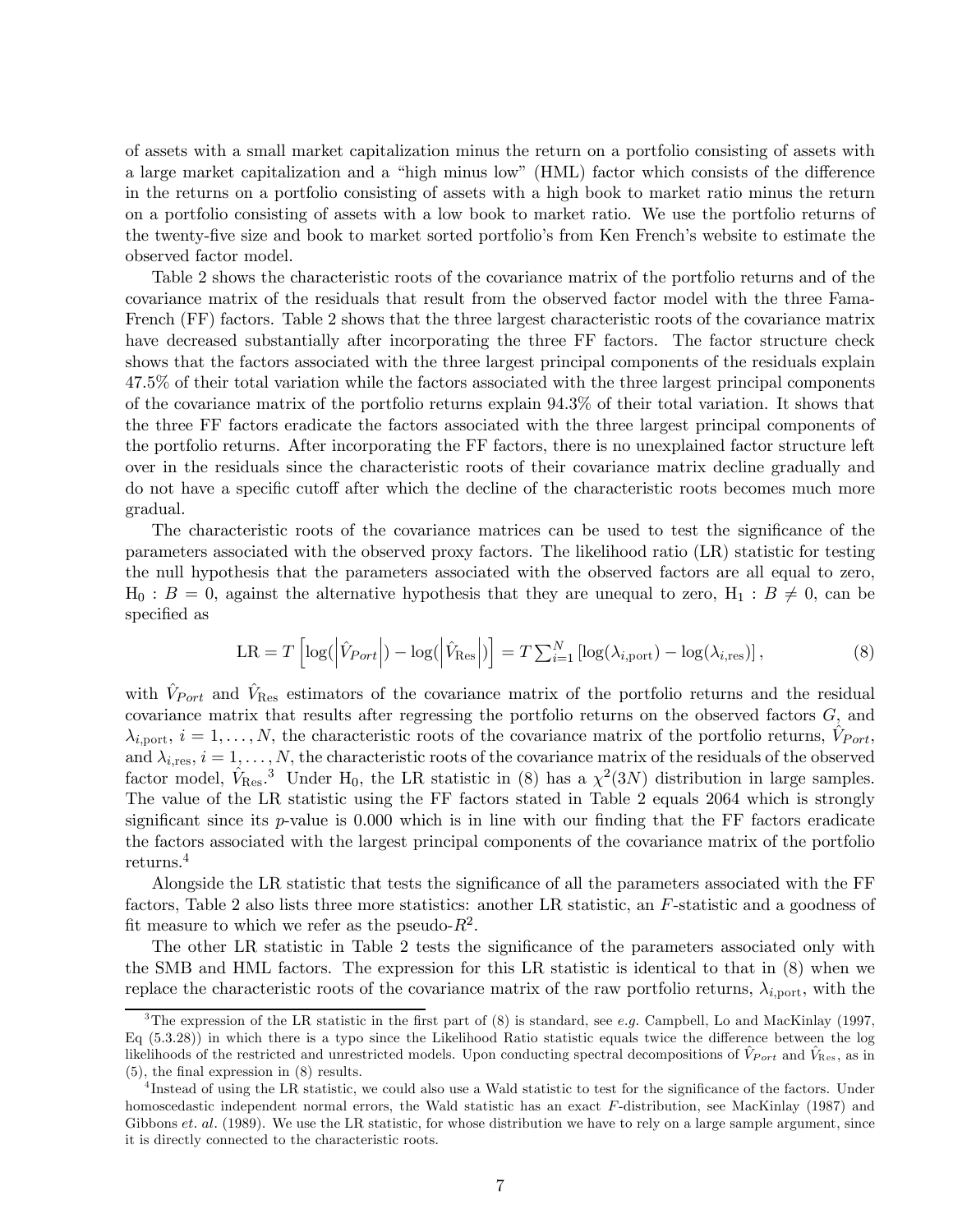|                             |       | F52-01                                        | $\overline{\text{JW}96}$ |                          |                                                   |                          |
|-----------------------------|-------|-----------------------------------------------|--------------------------|--------------------------|---------------------------------------------------|--------------------------|
|                             | raw   | FF factors                                    | raw                      | FF factors               | $\overline{R}_{vw}$                               | JW96 factors             |
| $\mathbf{1}$                | 2434  | 54.94                                         | 3116                     | 70.5                     | 600.6                                             | 594.0                    |
| $\sqrt{2}$                  | 140.5 | 38.87                                         | 180.2                    | $50.0\,$                 | 81.24                                             | 78.9                     |
| 3                           | 108.9 | 22.77                                         | 80.6                     | 38.6                     | 48.4                                              | 48.0                     |
| $\overline{4}$              | 26.7  | 18.24                                         | 28.5                     | $27.3\,$                 | 28.5                                              | 28.0                     |
| $\overline{5}$              | 19.9  | 12.47                                         | 25.4                     | 16.0                     | 17.1                                              | 17.0                     |
| $\boldsymbol{6}$            | 14.0  | 10.8                                          | 16.2                     | 14.7                     | 14.8                                              | 14.8                     |
| $\overline{7}$              | 11.6  | 9.17                                          | 14.8                     | $13.9\,$                 | 14.4                                              | 14.3                     |
| 8                           | 10.9  | 8.61                                          | 14.0                     | 13.5                     | 13.7                                              | 13.6                     |
| 9                           | 9.92  | 7.84                                          | 12.6                     | 12.2                     | 12.2                                              | 12.2                     |
| 10                          | 8.18  | 6.55                                          | 12.1                     | 11.7                     | 12.1                                              | 12.0                     |
| 11                          | 7.19  | 6.43                                          | 12.1                     | 11.6                     | 11.8                                              | 11.7                     |
| 12                          | 6.32  | 5.77                                          | 11.4                     | 11.3                     | 11.3                                              | 11.2                     |
| 13                          | 6.17  | 5.16                                          | 11.3                     | 10.7                     | 11.1                                              | 11.1                     |
| 14                          | 5.63  | 5.09                                          | 11.1                     | 10.6                     | 10.8                                              | 10.8                     |
| 15                          | 5.21  | 4.64                                          | 10.8                     | 10.4                     | 10.5                                              | 10.5                     |
| 16                          | 5.02  | $4.31\,$                                      | 10.3                     | $10.3\,$                 | 10.3                                              | 10.3                     |
| 17                          | 4.40  | 3.88                                          | 10.2                     | 9.81                     | 10.2                                              | 9.94                     |
| 18                          | 3.83  | 3.47                                          | 9.9                      | 9.58                     | 9.80                                              | 9.71                     |
| 19                          | 3.43  | 2.95                                          | 9.6                      | 9.38                     | 9.54                                              | 9.51                     |
| 20                          | 2.90  | 2.83                                          | 9.5                      | 9.03                     | 9.18                                              | 9.17                     |
| 21                          | 2.79  | 2.74                                          | 9.2                      | 8.90                     | 9.11                                              | 9.11                     |
| 22                          | 2.75  | $2.51\,$                                      | 9.0                      | 8.88                     | 8.91                                              | 8.85                     |
| 23                          | 2.47  | 2.19                                          | 8.9                      | 8.64                     | 8.70                                              | 8.51                     |
| 24                          | 2.12  | 1.76                                          | 8.7                      | 8.39                     | 8.47                                              | 8.44                     |
| 25                          | 1.77  | 1.64                                          | 8.4                      | $8.15\,$                 | 8.36                                              | 8.30                     |
| <b>FACCHECK</b>             | 94.3% | 47.5%                                         | 86%                      | 23%                      | 57%                                               | $57\%$                   |
| LR against raw              |       | $\underset{0.000}{2064}$                      |                          | $\underset{0.000}{2994}$ | $\begin{matrix} 1586 \\[-4pt] 0.000 \end{matrix}$ | $\underset{0.000}{1845}$ |
| LR against $R_{vw}$         |       | 1285<br>0.000                                 |                          | 1408<br>0.000            |                                                   | 259<br>0.004             |
| F-stat prin. comp.          |       | $\begin{array}{c} 13777 \\ 0.000 \end{array}$ |                          | $26321$<br>$0.000$       | $8777$<br>$0.000$                                 | $\underset{0.000}{8826}$ |
| F-stat prin. comp. $R_{vw}$ |       |                                               |                          |                          |                                                   | $\underset{0.010}{16.8}$ |
| F-stat HML-SMB              |       |                                               |                          |                          |                                                   | 3.51<br>0.476            |
| $pseudo-R^2$                |       | 0.915                                         |                          | 0.823                    | 0.681                                             | 0.684                    |
| pseudo- $R^2$ prin. comp    |       |                                               |                          | $0.96\,$                 | 0.791                                             | 0.794                    |
| pseudo- $R^2$ FF            |       |                                               |                          | $\mathbf{1}$             | 0.627                                             | 0.63                     |

Table 2: The largest twenty five characteristic roots (in descending order) of the covariance matrix of the portfolio returns and residuals that result using FF factors (French's website data 1952-2001) and those that result from using the Jagannathan and Wang (1996) data with different observed factors. The likelihood ratio  $(LR)$  statistic tests against the indicated specification  $(p$ -value is listed below). The F-statistics at the bottom of the table result from testing the significance of the indicated factors in a regression of either the three largest principal components, the FF factors or only the HML-SMB factors on them. The pseudo- $R^2$  of these regressions are listed further down. FACCHECK equals the percentage of the variation explained by the three largest principal components.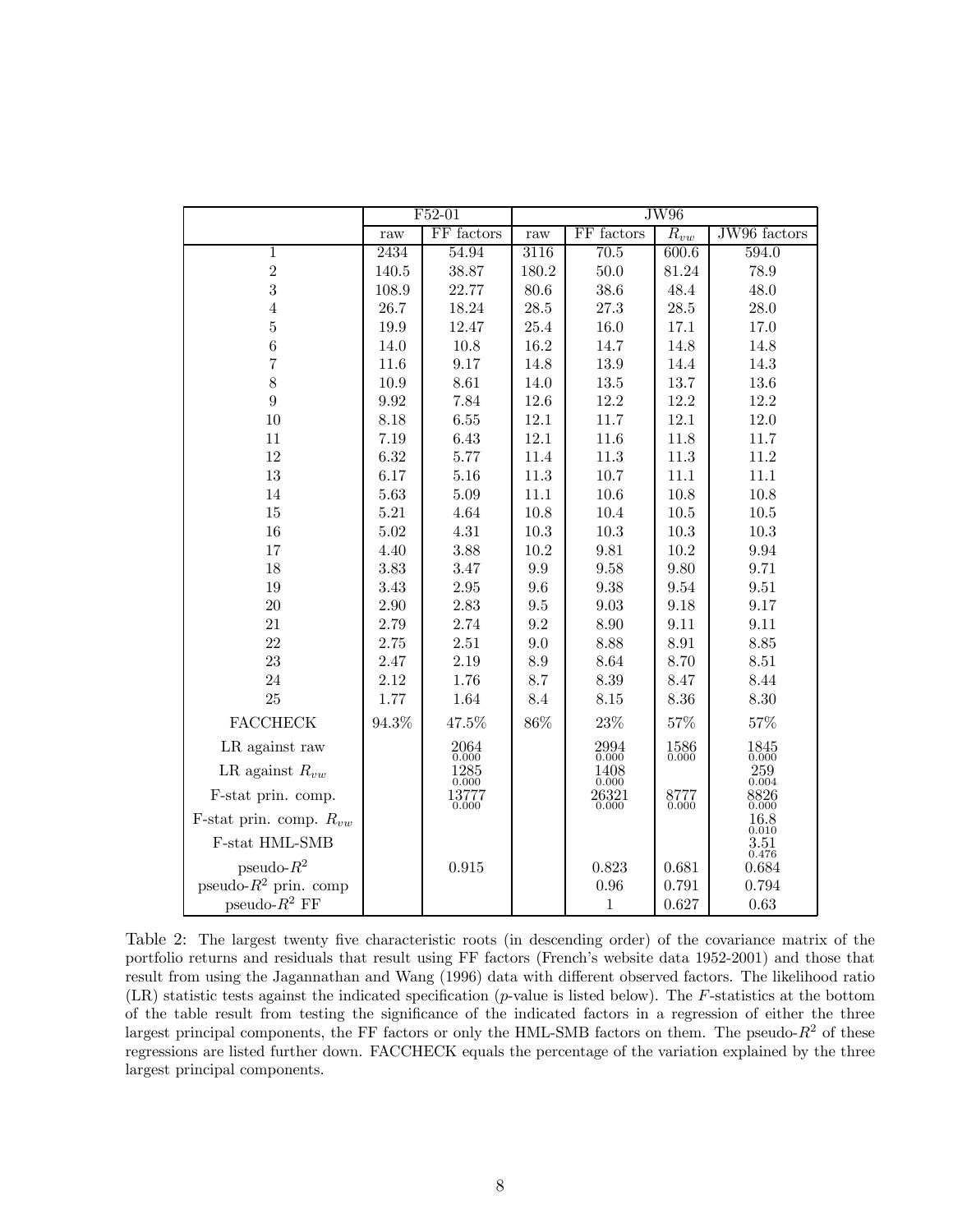characteristic roots of the covariance matrix of the residuals of an observed factor model that has the value weighted return as the only factor. This LR statistic is equal to 1285 which is highly significant when compared with its 95% critical value that results from a  $\chi^2(2N)$  distribution so the parameters of the SMB and HML factors are significant.

The F-statistic reported in Table 2 is the F-statistic (times number of tested parameters) that tests the significance of the FF factors in a regression of the three factors that result from the three largest principal components of the portfolio returns on the FF Factors.<sup>5</sup> The  $F$ -statistic therefore results from testing  $H_0$ :  $\delta = 0$  in the linear model:

$$
F_t = \mu_F + \delta G_t + V_t,\tag{9}
$$

with  $F_t$  a  $3 \times 1$  vector that results from the three largest principal components and  $G_t$  a  $3 \times 1$  vector containing the FF factors. The number of elements of  $\delta$  equals nine. Table 2 shows that the F-statistic is huge which further reflects the close connection between the largest principal components and the FF factors which is also revealed by the LR statistics and the factor structure checks, see also Bai and Ng (2006).

The pseudo- $R^2$  reported in Table 2 is a goodness of fit measure that reflects the percentage of the total variation of the portfolio returns that is explained by the observed proxy factors. We measure the total variation of the portfolio returns by the sum of the characteristic roots of its covariance matrix and similarly for the total variation of the portfolio returns explained by the observed proxy factors. Since the latter equals the total variation of the portfolio returns minus the total variation of the residuals of the regression of the portfolio returns on the observed factors proxy, the pseudo- $R^2$ reads<sup>6</sup>

$$
pseudo-R2 = 1 - \frac{\sum_{i=1}^{N} \lambda_{i,res}}{\sum_{i=1}^{N} \lambda_{i,port}}.
$$
\n(10)

The pseudo- $R^2$  in Table 2 shows that the FF factors explain 91.5% of the total variation of the portfolio returns.

**Jagannathan and Wang (1996)** propose a conditional version of the capital asset pricing model which they estimate using three observed factors: the return on a value weighted portfolio, a corporate bond yield spread and a measure of per capita labor income growth. Table 2 contains the largest twenty-five characteristic roots of the covariance matrices that result for the Jagannathan and Wang (1996) data set. Besides the characteristic roots of the covariance matrix of the raw portfolio returns, Table 2 contains the characteristic roots of the covariance matrix of the residuals of three observed factor models. The first one of these uses the three FF factors (for which we use the SMB and HML factors from Ken French's website), the second one has the value weighted return,  $R_{vw}$ , as the only factor while the third specification uses all three factors from Jagannathan and Wang (1996).

The characteristic roots associated with the Jagannathan and Wang (1996) data show that the FF factors remove the factor structure in the portfolio returns since the characteristic roots of the covariance matrix of the residuals decline gradually so there are no roots that are distinctly larger than all the others. This is further reflected by the value of the factor structure check of 23% and the pseudo- $R^2$  of 82.3%. The LR statistics indicate that the parameters of all the FF factors are strongly significant in the regression of the portfolio returns on the FF factors. The  $F$ -statistic shows that the

<sup>&</sup>lt;sup>5</sup>Since the dependent variable is estimated, we should correct the covariance matrix involved in the  $F$ -statistic but we did not do so since it would not alter the overall conclusion that the F-statistic is highly significant.

<sup>&</sup>lt;sup>6</sup>The pseudo- $R^2$  equals the total variation of the explained sum of squares over the total variation of the portfolio returns so pseudo- $R^2 = \frac{\text{trace}(\hat{V}_{\mu+\hat{B}G})}{\text{trace}(\hat{V}_R)} = 1 - \frac{\text{trace}(\hat{V}_{R-\mu-\hat{B}G})}{\text{trace}(\hat{V}_R)} = 1 - \frac{\sum_{i=1}^{N} \lambda_{i,res}}{\sum_{i=1}^{N} \lambda_{i,post}}$ , where the last result is obtained using the spectral decomposition of  $\hat{V}_R$  and  $\hat{V}_{R-\mu-\hat{B}G}$ , see (5), and we used that  $\hat{V}_R = \hat{V}_{\mu+\hat{B}G} + \hat{V}_{R-\mu-\hat{B}G}$ .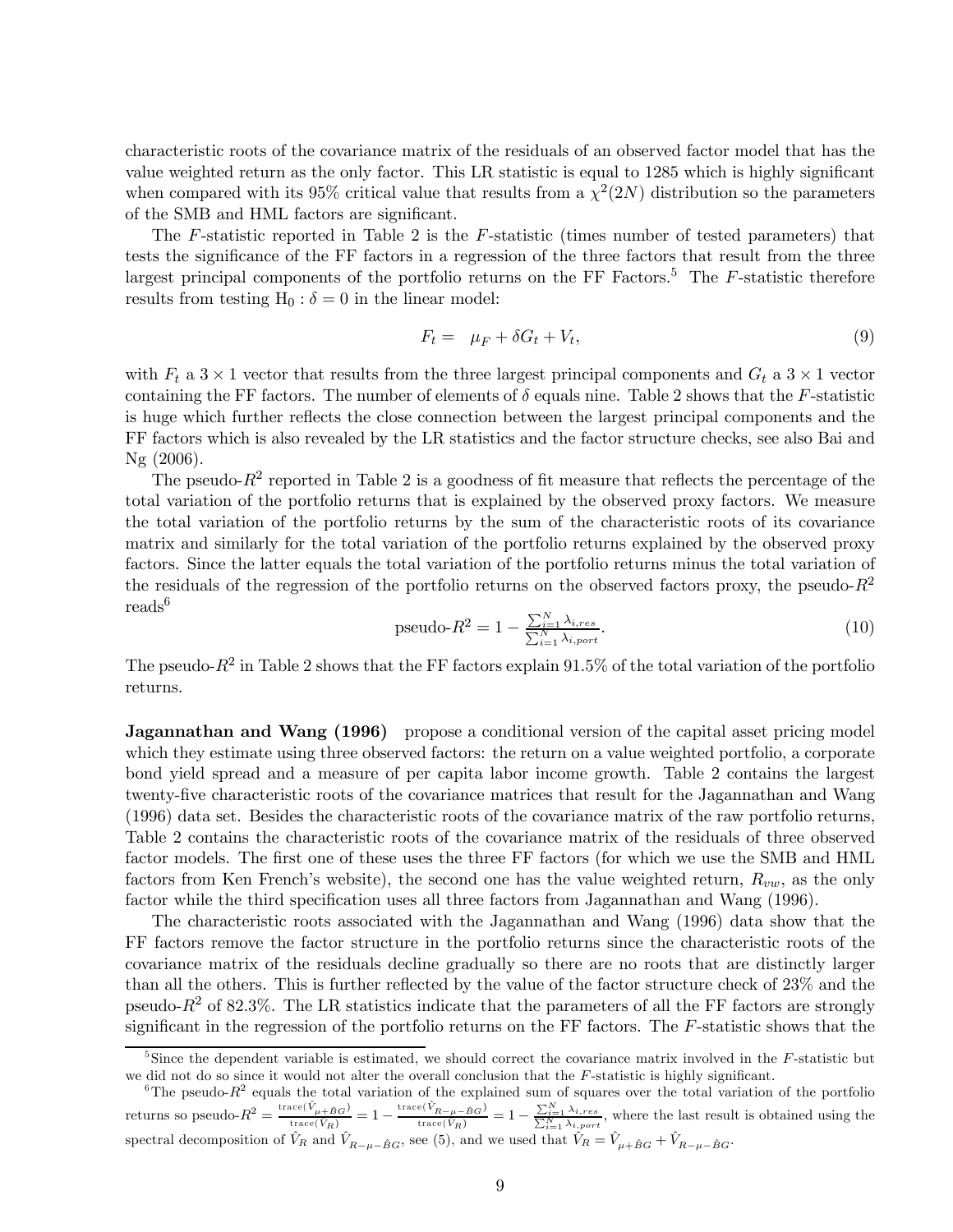same holds for the regression of the three largest principal components on the FF factors. All these findings are identical to those previously discussed for the quarterly portfolio returns.

If the value weighted return is the only factor in the observed factor model, Table 2 shows that there remains a considerable factor structure in the residuals since the characteristic roots of the covariance matrix of the residuals show that there are (probably) still two unexplained factors present. This is further revealed by the factor structure check of 57% which indicates a factor structure in the residuals. Interestingly the pseudo- $R^2$  is 68.1% which means that the value weighted return is amongst the FF factors the most important explanator of the portfolio returns which also explains the highly significant values of the LR and F-statistics.

When we add the yield spread and labor income factors to the factor model with only the value weighted return, Table 2 shows that the characteristic roots of the covariance matrix of the residuals hardly change. The factor structure check therefore remains equal to  $57\%$  and the pseudo- $R^2$  still equals 68.4%. This indicates that the yield spread and labor income factors do not capture the two unexplained factors present in the residuals that result from the factor model with only the value weighted return. This is further reflected by the LR statistic that tests the significance of the parameters associated with the yield spread and labor income factors. This LR statistic is equal to 259 and results from an expression identical to (8) but using the characteristic roots of the residual covariance matrices that result from factor models with only the value weighted return and all three factors used by Jagannathan and Wang (1996) for which the largest twenty-five are stated in the sixth and seventh columns of Table 2. Although this LR statistic is significant compared with its 95% critical value from a  $\chi^2(2N = 200)$  distribution, its p-value is only 0.004. This indicates that the parameters associated with the yield spread and labor income factors are all rather close to zero.

The small explanatory power of the yield spread and labor income growth is further reflected by the F-statistics that result from regressing the three largest principal components or the SMB and HML factors on the value weighted return, yield spread and labor income growth. The F-statistics labeled "F-stat prin. comp.  $R_{vw}$ " and "F-stat HML-SMB" test the significance of the yield spread and labor income factors in regressions of respectively the three largest principal components ("F-stat prin. comp.  $R_{vw}$ ") and the HMB and SMB factors ("F-stat FF factors no  $R_{vw}$ ") on the value weighted return, yield spread and labor income growth. The first of these F-statistics equals 16.8 which equals the 99% critical value of the  $\chi^2(6)$  distribution while the latter equals 3.51 which is below the 95% critical value of the  $\chi^2(4)$  distribution (9.49). It shows that we cannot reject the hypothesis that the yield spread and labor income growth have no explanatory power for the HML and SMB factors at the 95% significance level.

Lettau and Ludvigson (2001) use a number of specifications of an observed factor model to estimate different conditional asset pricing models. The observed proxy factors that they consider are the value weighted return  $(R_{vw})$ , the consumption-wealth ratio  $(cay)$ , consumption growth  $(\Delta c)$ , labor income growth  $(\Delta y)$ , the FF factors and interactions between the consumption-wealth ratio and consumption growth  $(cay\Delta c)$ , the value weighted return  $(cayR_{vw})$  and labor income growth  $(cay\Delta y)$ . The characteristic roots of the covariance matrix of the residuals that result from six different observed factor models estimated in Lettau and Ludvigson (2001) are stated in Table 3.

The characteristic roots in Table 3 show that for all specifications of the observed factor model, except the one using the FF factors, the residuals still contain a factor structure. This is reflected by the factor structure check which is above 82% for all these specifications. For the observed factor models that do not contain the value weighted return as one of the factors, the factor structure check is close to the one which results for the portfolio returns itself. Hence, there are still three unexplained factors present in the residuals of these factor models while there are two unexplained factors present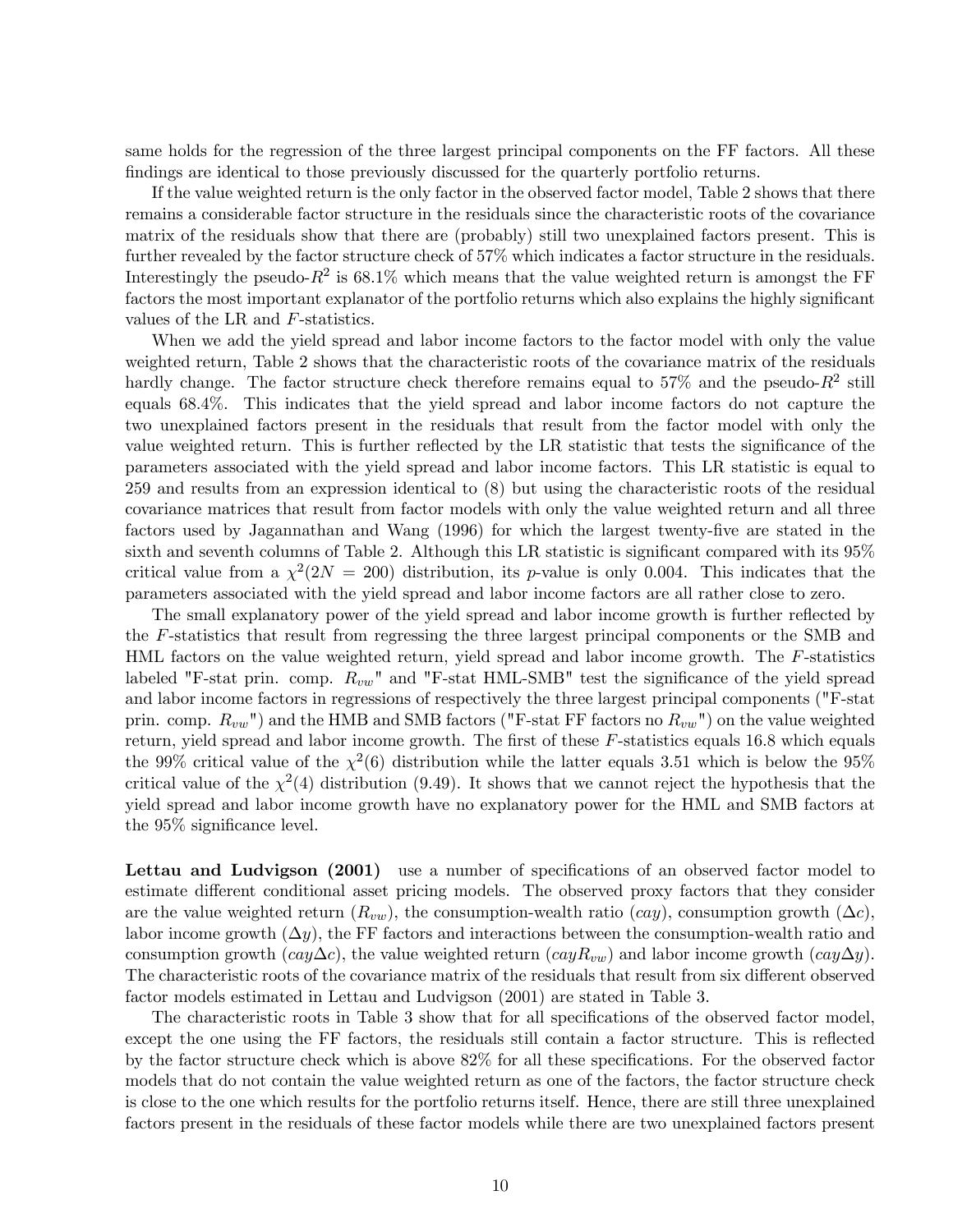|                                              | LL01     |                           |                          |                                    |                                  |                                       |                                   |  |
|----------------------------------------------|----------|---------------------------|--------------------------|------------------------------------|----------------------------------|---------------------------------------|-----------------------------------|--|
|                                              | raw      | $\overline{R_{vw}}$       | $\Delta c$               | FF factors                         | $\overline{cay, R_{vw}},$        | $\overline{cay}, \overline{\Delta c}$ | $cay, R_{vw}, \Delta y,$          |  |
|                                              |          |                           |                          |                                    | $\cos R_{vw}$                    | $\alpha y \Delta c$                   | $cayR_{vw}, cay\Delta y$          |  |
| $\mathbf{1}$                                 | 2720     | 435                       | 2676                     | 26.5                               | 433                              | 2414                                  | 412                               |  |
| $\overline{2}$                               | 114      | 99.5                      | 111                      | 22.3                               | 98.0                             | 105                                   | 97.2                              |  |
| 3                                            | 98.6     | 26.2                      | 98.6                     | 14.3                               | 26.0                             | 96.0                                  | 25.6                              |  |
| $\overline{4}$                               | 18.4     | 18.36                     | 18.1                     | 13.9                               | 17.9                             | 17.9                                  | 17.8                              |  |
| 5                                            | 17.6     | 13.8                      | 16.8                     | 11.2                               | 12.9                             | 16.7                                  | 12.8                              |  |
| 6                                            | 13.5     | 12.2                      | 13.5                     | 8.91                               | 12.1                             | 13.0                                  | 11.8                              |  |
| $\overline{7}$                               | 12.1     | 9.33                      | 12.0                     | 8.0                                | 9.20                             | 11.9                                  | 9.19                              |  |
| 8                                            | 9.31     | 8.51                      | 9.28                     | 7.03                               | 8.31                             | 9.24                                  | 8.18                              |  |
| $\boldsymbol{9}$                             | 8.42     | 7.26                      | 8.37                     | 6.27                               | 7.06                             | 8.24                                  | 6.91                              |  |
| 10                                           | 7.25     | 6.03                      | 7.12                     | $5.17\,$                           | $5.75\,$                         | 7.09                                  | $5.65\,$                          |  |
| 11                                           | 6.02     | 5.53                      | 6.01                     | 4.65                               | 5.02                             | 5.61                                  | 4.95                              |  |
| 12                                           | 5.4      | 4.91                      | 5.34                     | 4.40                               | 4.88                             | 5.27                                  | 4.87                              |  |
| 13                                           | 4.9      | 4.38                      | 4.86                     | 4.25                               | $4.36\,$                         | 4.86                                  | 4.25                              |  |
| 14                                           | 4.38     | 4.26                      | 4.38                     | 3.73                               | 3.99                             | 4.34                                  | 3.93                              |  |
| 15                                           | 4.26     | 3.97                      | 4.18                     | 3.61                               | 3.85                             | 3.89                                  | 3.85                              |  |
| 16                                           | 3.93     | 3.54                      | 3.93                     | 3.34                               | $3.40\,$                         | 3.85                                  | 3.40                              |  |
| 17                                           | $3.5\,$  | 3.39                      | 3.44                     | $3.06\,$                           | 3.38                             | 3.35                                  | 3.32                              |  |
| 18                                           | 3.39     | 3.03                      | 3.30                     | 2.91                               | 2.99                             | 3.12                                  | 2.92                              |  |
| 19                                           | 3.02     | 2.77                      | 3.01                     | 2.52                               | 2.77                             | 2.98                                  | 2.73                              |  |
| 20                                           | 2.71     | 2.51                      | 2.69                     | 2.29                               | 2.49                             | 2.68                                  | 2.48                              |  |
| 21                                           | $2.5\,$  | 2.33                      | 2.46                     | 2.07                               | $2.30\,$                         | 2.42                                  | 2.29                              |  |
| 22                                           | 2.18     | 1.99                      | 2.17                     | 1.54                               | 1.99                             | 2.16                                  | 1.97                              |  |
| 23                                           | 1.74     | 1.47                      | 1.73                     | 1.44                               | 1.42                             | 1.71                                  | 1.41                              |  |
| 24                                           | 1.46     | 1.44                      | 1.46                     | 0.95                               | 1.33                             | 1.38                                  | $1.30\,$                          |  |
| 25                                           | 0.93     | 0.92                      | 0.92                     | 0.68                               | $0.90\,$                         | 0.91                                  | $0.90\,$                          |  |
| <b>FACCHECK</b>                              | $95.5\%$ | 82.1%                     | $95.5\%$                 | 38.2%                              | 82.5%                            | $95.2\%$                              | 82.1%                             |  |
| LR against raw                               |          | $\substack{765 \\ 0.000}$ | $\underset{0.064}{36.4}$ | $\underset{0.000}{1940}$           | $\underset{0.000}{856.4}$        | $\underset{0.001}{128.2}$             | $\underset{0.000}{902.5}$         |  |
| LR against $R_{vw}$                          |          |                           |                          | 1175<br>0.000                      | 91.4<br>0.000                    |                                       | $138.5\,$<br>0.007                |  |
| LR against $\Delta c$                        |          |                           |                          |                                    |                                  | $_{0.000}^{91.8}$                     |                                   |  |
| LR against $cay$ ,<br>$R_{vw}$ , $cayR_{vw}$ |          |                           |                          |                                    |                                  |                                       | $\underset{0.630}{46.1}$          |  |
| F-stat prin. comp                            |          |                           |                          |                                    |                                  |                                       |                                   |  |
| F-stat prin. comp. $R_{vw}$                  |          | $7965\atop 0.000$         | $6.26$<br>$0.100$        | $\underset{0.000}{32853}$<br>12515 | $\underset{0.000}{6926}$<br>4.10 | $\underset{0.000}{32.01}$<br>18.1     | $\underset{0.000}{7820}$<br>13.72 |  |
|                                              |          |                           |                          | 0.000                              | 0.663                            | 0.006                                 | 0.319                             |  |
| F-stat FF factors                            |          | $_{0.000}^{80.1}$         | $3.73$<br>$0.292$        |                                    | $\mathop{81.8}_{0.000}$          | 28.9<br>0.001                         | 90.3<br>0.000                     |  |
| F-stat HML-SMB                               |          |                           |                          |                                    | 1.91<br>0.928                    |                                       | $\underset{0.381}{10.7}$          |  |
| pseudo- $R^2$                                |          | 0.78                      | 0.016                    | 0.95                               | 0.78                             | 0.10                                  | 0.79                              |  |
| pseudo- $R^2$ prin. comp                     |          | 0.814                     | 0.016                    | 0.99                               | 0.815                            | 0.10                                  | 0.822                             |  |
| pseudo- $R^2$ FF                             |          | 0.63                      | 0.01                     | 1                                  | 0.63                             | 0.094                                 | 0.64                              |  |

Table 3: The twenty five characteristic roots (in descending order) of the covariance matrix of the portfolio returns and residuals that result using different specifications from Lettau and Ludvigson (2001). The likelihood ratio (LR) statistic tests against the indicated specification (p-value is listed below). The  $F$ -statistics at the bottom of the table result from testing the significance of the indicated factors in a regression of either the three largest principal components, the FF factors or the HML-SMB factors on them. The pseudo- $R^2$  of these regressions are listed further down. FACCHECK equals the percentage of the variation explained by the three largest principal components.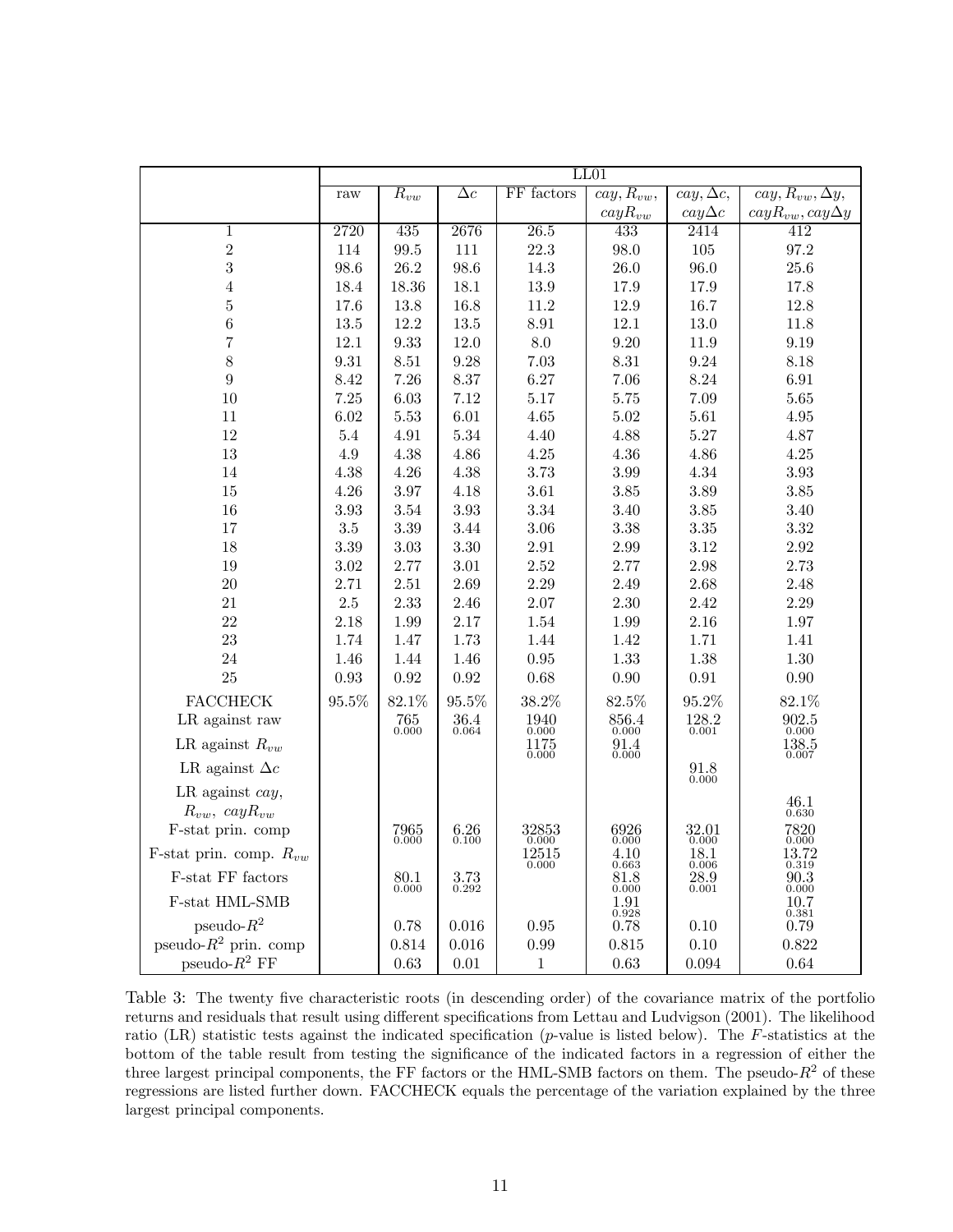in the residuals of the factor models that include the value weighted return (except for the specification that includes all three FF factors).

The likelihood ratio statistics reported in Table 3 test the significance of the parameters associated with the observed factors. They result from a specification identical to the one in  $(8)$  when the characteristic roots are chosen from the appropriate columns in Table 3. The degrees of freedom of their  $\chi^2$  large sample distribution equals the number of tested parameters. The likelihood ratio statistics show that only the parameters of the FF factors and the value weighted return are strongly significant. For all the other specifications, the likelihood ratio statistic are always less than twice the number of estimated parameters. This indicates that although the LR statistic might be significant at the 95% significance level, which is not even the case for the consumption growth, the values of the parameters associated with the observed factors are all close to zero.

The F-statistics in Table 3 show that the value weighted return and the HML and SMB factors are the only factors that have strong explanatory power for the three largest principal components. For all other factors, the F-statistics testing their significance are either not significant or just barely so. This is in contrast to the huge  $F$ -statistics that result for the value weighted return and the HML and SMB factors. As expected, because of the strong correlation between the three largest principal components and the FF factors, the F-statistics that result from regressions of the FF factors on the factors are similar to those that result from regressing the three largest principal components on them.

Li, Vassalou and Xing (2006) use the investment growth rate in the household sector (HHOLD), nonfinancial corporate firms (NFINCO) and financial companies (FINAN) as factors in an observed factor model. We estimate this observed factor model using the previously discussed quarterly portfolio returns from French's website.

Table 4 contains the estimation results for the observed factor model from Li et. al. (2006). It contains two specifications of the observed factor model, one which uses all three factors and one which only uses the FINAN factor. For both specifications, the characteristic roots of the covariance matrix of the residuals are comparable to those of the covariance matrix of the raw portfolio returns. Hence, both specifications do not capture the factor structure of the portfolio returns. This is further reflected by the factor structure check which equals 94.3% for both specifications and coincides with that of the raw portfolio returns. The LR statistics reported in Table 4 therefore show that the parameters of the FINAN factors are not significant at the 95% significance level while the parameters of the HHOLD and NFINCO factors are only significant at the 99% significance level. Hence, the parameters of all three factors are close to zero. The F-statistics that result from regressing the three largest principal components on these factor further confirm this since they are borderline significant (FINAN) or not (all three factors) when we test at the 95% significance level.

Lustig and Van Nieuwerburgh (2005) employ an observed factor model that contains nondurable consumption growth  $(\Delta c_{nondur})$ , a housing collateral ratio (myfa) and the interaction between nondurable consumption growth and the housing collateral ratio ( $\Delta c_{nondur} \times$ myfa). We estimate this model using the quarterly portfolio returns from French's website. The results are reported in Table 4.

Table 4 contains two specifications of the factor model used by Lustig and Van Nieuwerburgh (2005). One of these specifications uses all three factors while the other one has nondurable consumption growth as the only factor ( $\Delta c_{nondur}$  column). The characteristic roots in Table 4 show that both specifications do not capture the factor structure of portfolio returns since Table 4 shows that the residuals of both of these two models still contain three unexplained factors. This is further reflected by the factor structure check which equals 93.9% for the specification with nondurable consumption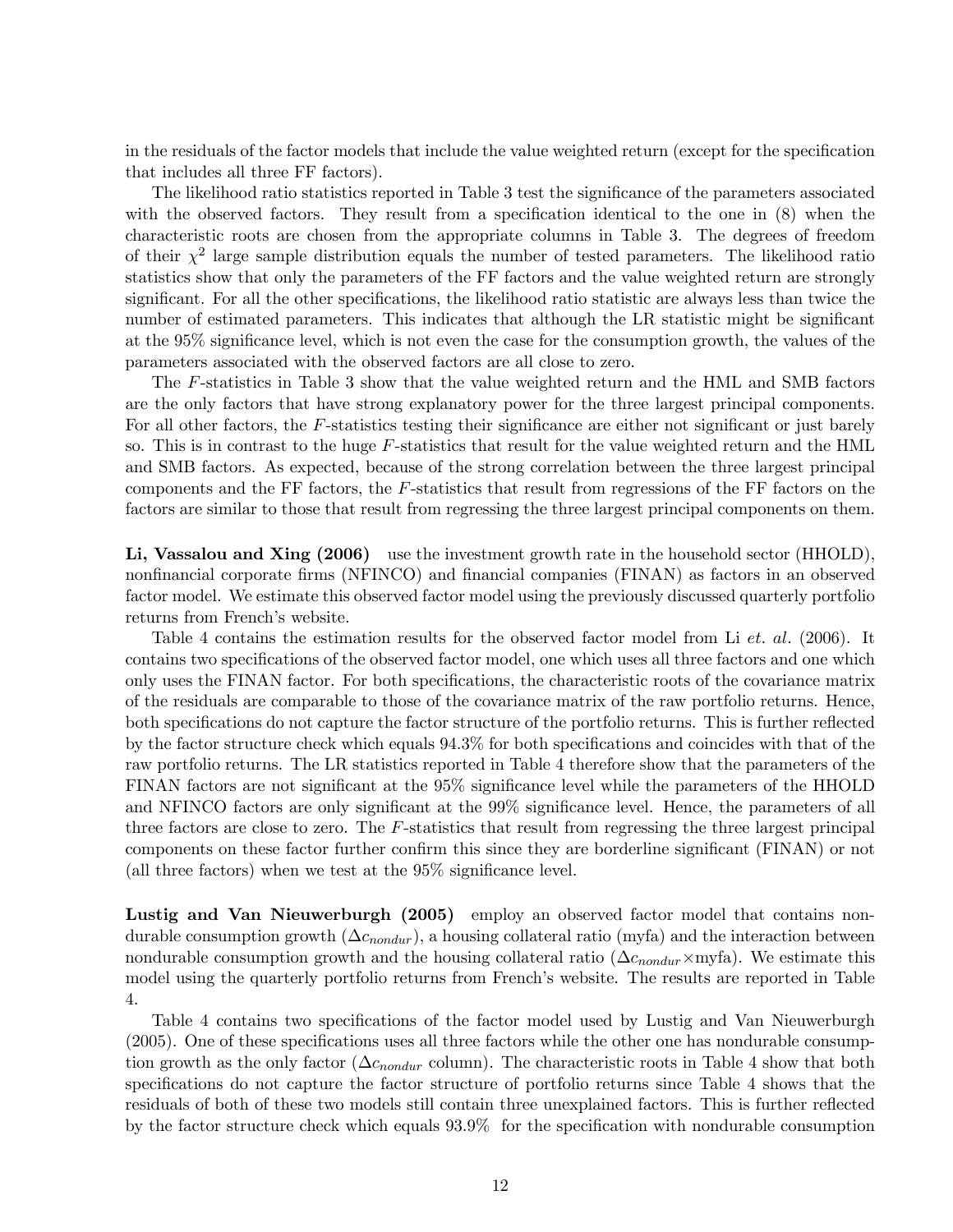|                                    | $F52-01$ |                          |                          |                          |                                              |                          |                         |                               |  |
|------------------------------------|----------|--------------------------|--------------------------|--------------------------|----------------------------------------------|--------------------------|-------------------------|-------------------------------|--|
|                                    | raw      | $R_{vw}$                 | $\Delta c_{nondurable}$  | <b>FINAN</b>             | LVX06                                        | LN05                     | S <sub>V06</sub>        | Y06                           |  |
| $\mathbf{1}$                       | 2434     | 465.2                    | 2250                     | 2422                     | 2404                                         | 2204                     | 439.7                   | 465.1                         |  |
| $\,2$                              | 140.5    | 140.3                    | 139.5                    | 138.9                    | 137.7                                        | 137.0                    | 122.7                   | 139.1                         |  |
| 3                                  | 108.9    | 36.7                     | 108.8                    | 105.9                    | 103.9                                        | 108.0                    | 36.3                    | 36.1                          |  |
| $\overline{4}$                     | 26.7     | 21.6                     | 26.6                     | 26.6                     | 25.1                                         | $26.5\,$                 | 21.5                    | 21.6                          |  |
| $\overline{5}$                     | 19.9     | 16.8                     | 19.9                     | 19.5                     | 19.2                                         | 19.7                     | 16.3                    | $16.1\,$                      |  |
| 6                                  | 14.0     | 12.3                     | 13.9                     | 13.9                     | 13.8                                         | 13.8                     | 12.2                    | 11.9                          |  |
| $\overline{7}$                     | 11.6     | 10.9                     | 11.1                     | 11.6                     | 11.3                                         | 11.1                     | 10.9                    | $10.8\,$                      |  |
| $8\,$                              | 10.9     | 9.98                     | 10.8                     | 10.8                     | 10.8                                         | 10.8                     | 9.90                    | $\,9.86\,$                    |  |
| $\overline{9}$                     | 9.92     | 8.24                     | 9.89                     | 9.71                     | 9.70                                         | 9.76                     | 8.01                    | 8.19                          |  |
| 10                                 | 8.18     | 7.22                     | 8.13                     | 8.14                     | 8.12                                         | 8.12                     | 6.91                    | 7.22                          |  |
| 11                                 | 7.19     | 6.50                     | 7.19                     | 7.16                     | 7.00                                         | 7.16                     | 6.33                    | 6.47                          |  |
| 12                                 | 6.32     | 6.19                     | 6.24                     | $6.31\,$                 | $6.31\,$                                     | 6.23                     | 6.16                    | $6.15\,$                      |  |
| 13                                 | 6.17     | 5.70                     | 6.17                     | 6.17                     | 6.16                                         | 6.09                     | 5.64                    | 5.66                          |  |
| 14                                 | 5.63     | $5.59\,$                 | 5.61                     | 5.62                     | 5.59                                         | $5.55\,$                 | 5.57                    | $5.56\,$                      |  |
| 15                                 | 5.21     | 5.03                     | $5.20\,$                 | $5.20\,$                 | 5.19                                         | 5.19                     | 4.98                    | $5.01\,$                      |  |
| 16                                 | 5.02     | 4.62                     | 5.02                     | 5.02                     | $5.00\,$                                     | 4.99                     | 4.57                    | 4.51                          |  |
| 17                                 | 4.40     | 4.31                     | $4.39\,$                 | 4.29                     | 4.25                                         | 4.37                     | 4.31                    | 4.21                          |  |
| 18                                 | 3.83     | 3.62                     | 3.81                     | 3.82                     | 3.77                                         | 3.79                     | 3.48                    | $3.53\,$                      |  |
| 19                                 | 3.43     | 3.43                     | 3.42                     | 3.40                     | 3.32                                         | 3.38                     | 3.37                    | 3.41                          |  |
| 20                                 | 2.90     | $2.89\,$                 | 3.88                     | 2.84                     | $2.77\,$                                     | 2.84                     | 2.87                    | 2.88                          |  |
| 21                                 | 2.79     | 2.79                     | 2.78                     | 2.77                     | 2.74                                         | 2.75                     | 2.69                    | 2.77                          |  |
| 22                                 | 2.75     | 2.71                     | 2.73                     | 2.73                     | 2.68                                         | 2.53                     | 2.60                    | 2.67                          |  |
| 23                                 | 2.47     | 2.39                     | 2.46                     | 2.47                     | 2.43                                         | 2.45                     | 2.27                    | 2.40                          |  |
| 24                                 | 2.12     | 2.12                     | 2.10                     | 2.10                     | 2.00                                         | 2.09                     | 2.10                    | 2.10                          |  |
| 25                                 | 1.77     | 1.62                     | 1.76                     | 1.73                     | 1.72                                         | 1.74                     | 1.61                    | 1.62                          |  |
| <b>FACCHECK</b>                    | 94.3%    | 81.4%                    | 93.9%                    | 94.3%                    | 94.3%                                        | 93.8%                    | $80.5\%$                | 81.5%                         |  |
| LR against raw                     |          | $\mathop{854}_{0.000}$   | $\underset{0.019}{41.9}$ | $\underset{0.085}{35.2}$ | $\underset{0.004}{111}$                      | $\underset{0.07}{93.5}$  | $\underset{0.000}{972}$ | $\underset{0.00}{904}$        |  |
| LR against FINAN                   |          |                          |                          |                          | 75.87<br>0.011                               |                          |                         |                               |  |
| LR against $\Delta c_{nondurable}$ |          |                          |                          |                          |                                              | $\mathop{51.6}_{0.41}$   |                         | $\mathop{863}\limits_{0.000}$ |  |
| LR against $R_{vw}$                |          |                          |                          |                          |                                              |                          | 118<br>0.000            | 50.4<br>0.46                  |  |
| F-stat prin. comp                  |          | $\underset{0.000}{4976}$ | $\frac{17.8}{0.000}$     | $\underset{0.027}{9.2}$  | $\begin{array}{c} 16.2 \\ 0.064 \end{array}$ | $\underset{0.001}{27.5}$ | 5135<br>0.000           | $\underset{0.000}{5065}$      |  |
| F-stat prin. comp. $R_{vw}$        |          |                          |                          |                          |                                              |                          |                         | $\underset{0.000}{26.6}$      |  |
| F-stat FF factors                  |          |                          | $\underset{0.000}{22.4}$ | $\underset{0.074}{6.9}$  | $11.5\,$<br>0.240                            | $\underset{0.000}{31.2}$ |                         |                               |  |
| pseudo- $R^2$                      |          | 0.723                    | 0.065                    | 0.007                    | 0.015                                        | 0.083                    | 0.739                   | 0.724                         |  |
| pseudo- $R^2$ prin. comp           |          | 0.584                    | $0.05\,$                 | 0.008                    | 0.017                                        | 0.065                    | 0.609                   | 0.587                         |  |
| pseudo- $R^2$ FF                   |          | 0.321                    | 0.028                    | 0.015                    | 0.026                                        | 0.043                    | 0.374                   | $0.326\,$                     |  |

Table 4: The twenty five characteristic roots (in descending order) of the covariance matrix of the portfolio returns and residuals that result using different specifications from Li et. al. (2006) (LVX06), Lustig and Van Nieuwerburgh (2005) (LN05), Santos and Veronesi (2006) (SV06) and Yogo (2006) (Y06). All use the quarterly portfolio returns from French's website. The likelihood ratio (LR) statistic tests against the indicated specification ( $p$ -value is listed below). The  $F$ -statistics at the bottom of the table result from testing the significance of the indicated factors in a regression of either the three largest principal components or the FF factors on them. The pseudo- $R^2$  of these regressions are listed further down. FACCHECK equals the percentage of the variation explained by the three largest principal components.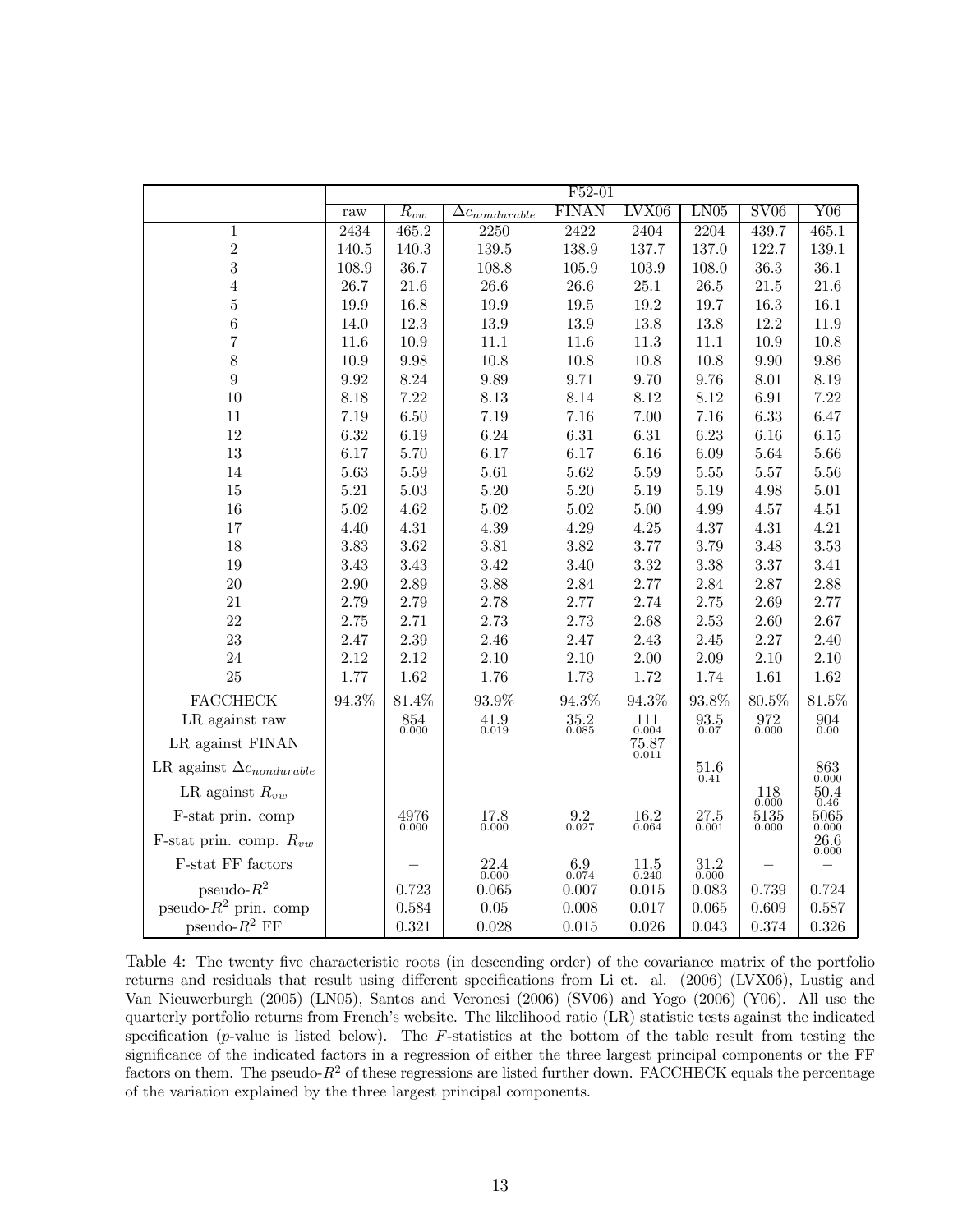growth as the only factor and 93.8% for the specification that uses all three factors. The likelihood ratio statistics that test the significance of the parameters of the consumption growth and the joint significance of the housing collateral and the interaction factor are only significant at the 98% and  $59\%$  significance level while the F-statistic that results from regressing the three largest principal components on all three factors is significant at the 94% level. This all shows that the empirical support for the factors proposed by Lustig and Van Nieuwerburgh (2005) is rather minor.

Santos and Veronesi (2006) use adaptations of the factors from Lettau and Ludvigson (2001). Alongside the value weighted returns, Santos and Veronesi (2006) use both the consumption-wealth ratio  $(cay)$ , previously used by Lettau and Ludvigson  $(2001)$ , and a labor income to consumption ratio  $(s_w)$  interacted with the value weighted return as factors. We estimate their specification using the portfolio returns from French's website.

Table 4 contains the estimation results for two specifications of the observed factor model used by Santos and Veronesi (2006). The first specification has the value weighted return as the only factor while the other specification uses all three factors. The characteristic roots of the covariance matrix of the residuals that result for the first specification show that the value weighted return removes one factor so the residuals contain two unexplained factors. Table 4 shows that if we consider all three observed factors, the residuals still have a factor structure with two unexplained factors. This is further reflected by the factor structure check which equals 81.4% for the specification with the value weighted return as the only factor and 80.5% for the specification with all three factors. Hence, the additional two factors explain little of the variation in the portfolio returns. The likelihood ratio statistic that tests the joint significance of the cay and labor-consumption ratios is equal to 118. Although this is a rather significant value of the LR statistic, we have to consider that it tests fifty parameters so it is only twice the number of tested parameters which shows that all these parameters are relatively close to zero. The LR statistic which tests the significance of the parameters of the value weighted return is obviously highly significant.

Yogo (2006) considers a specification of the observed factor model that alongside the value weighted return has consumption growth in durables  $(\Delta c_{dur})$  and nondurables  $(\Delta c_{nondur})$  as the three observed factors. We estimate his specification using the portfolio returns from French's website.

Table 4 contains two specifications of the observed factor model from Yogo (2006). The first one has the value weighted return as the only factor and has been discussed previously. The other specification has all three factors. The characteristic roots of the factor model with all three factors show that the additional two consumption growth factors fail to absorb the two factors left over in the residuals from the model with the value weighted return as the only factor. The characteristic roots of the covariance matrices of the residuals of these two models are almost identical which indicates that there are still two unexplained factors left in the residuals of the three factor model. This is further reflected by the factor structure check which equals 81.4% for the specification with only the value weighted return and 81.5% for the specification with all three factors. The likelihood ratio statistic which tests the joint significance of the parameters associated with the two consumption growth factors is also only significant at the 54% significance level so we cannot rule out that the parameters associated with the two consumption growth factors are all equal to zero.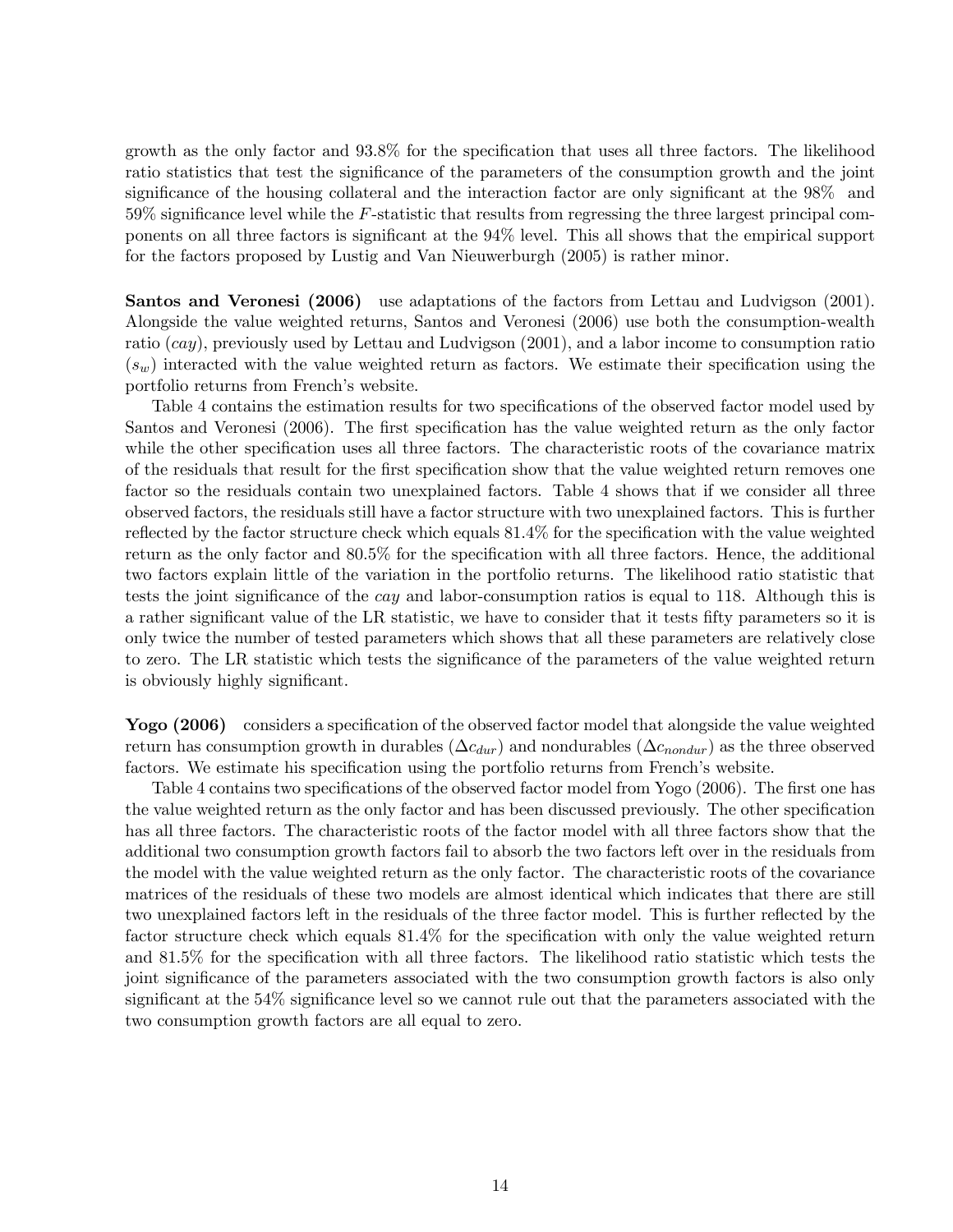## 3 Implications of Missed Factors for the FM Two Pass Procedure

Stochastic discount factor models, see e.g. Cochrane  $(2001)$ , stipulate a relationship between the expected returns on the portfolios and the  $\beta$ 's of the portfolio returns with their (unobserved) factors:

$$
E(R_t) = \iota_N \lambda_0 + \beta \lambda_F,\tag{11}
$$

with  $\iota_N$  the N-dimensional vector of ones,  $\lambda_0$  the zero- $\beta$  return and  $\lambda_F$  the k-dimensional vector of factor risk premia. To estimate the risk premia, Fama and MacBeth (1973) propose a two pass procedure:

1. Estimate the observed factor model in  $(7)$  by regressing the portfolio returns  $R_t$  on the observed factors  $G_t$  to obtain the least squares estimator:

$$
\hat{B} = \sum_{t=1}^{T} \bar{R}_t \bar{G}'_t \left( \sum_{t=1}^{T} \bar{G}_t \bar{G}'_t \right)^{-1},\tag{12}
$$

with  $\bar{G}_t = G_t - \bar{G}$ ,  $G = \frac{1}{T} \sum_{t=1}^T G_t$ ,  $\bar{R}_t = R_t - \bar{R}$  and  $\bar{R} = \frac{1}{T} \sum_{t=1}^T R_t$ .

2. Regress the average returns, R, on the vector of constants  $\iota_N$  and the estimated  $\beta$ 's, to obtain estimates of the zero- $\beta$  return  $\lambda_0$  and the risk premia  $\lambda_F$ :

$$
\begin{pmatrix}\n\hat{\lambda}_0 \\
\hat{\lambda}_F\n\end{pmatrix} = \begin{bmatrix}\n(\iota_N \vdots \hat{B})'(\iota_N \vdots \hat{B})\n\end{bmatrix}^{-1} (\iota_N \vdots \hat{B})' \bar{R}.
$$
\n(13)

The FM two pass procedure uses the least squares estimator that results from the observed factor model to estimate the risk premia. The adequacy of the results that stem from the FM two pass regression therefore hinge on the ability of the observed factor model to capture the factor structure of the portfolio returns. To show this clearly, we consider the (infeasible) linear regression model for the unobserved factors  $F_t$  that uses the observed factors  $G_t$  as explanatory variables:

$$
F_t = \mu_F + \delta G_t + V_t
$$
  
\n
$$
\delta = V_{FG} V_{GG}^{-1}
$$
\n(14)

with  $V_{FG}$  the covariance between the unobserved and observed factors,  $V_{FG} = cov(F_t, G_t)$ , and  $V_{GG}$ the covariance matrix of the observed factors,  $V_{GG} = var(G_t)$ , and  $G_t$  and  $V_t$  are uncorrelated with  $\varepsilon_t$  since  $F_t$  is uncorrelated with  $\varepsilon_t$ . We substitute (14) into (2) to obtain

$$
R_t = \mu_R + \beta \mu_F + \beta \delta G_t + \beta V_t + \varepsilon_t = \mu + \beta \delta G_t + U_t, \tag{15}
$$

with  $\mu = \mu_R + \beta \mu_F$ ,  $U_t = \beta V_t + \varepsilon_t$ . When the observed proxy factors do not explain the unobserved factors well,  $\delta$  is small or zero and  $V_t$  is large and proportional to the unobserved factor  $F_t$ . The large value of  $V_t$  then implies an unexplained factor structure in the residuals  $U_t$  of the observed factor model (15) since  $U_t = \beta V_t + \varepsilon_t$ . Alongside the unexplained factor structure, the small value of  $\delta$  also implies that the estimand of B in (12), *i.e.*  $\beta\delta$ , is small. The traditional results for the FM two pass procedure are derived under the assumption that the estimand of  $B$  is a full rank matrix so

$$
\hat{B} \underset{p}{\rightarrow} \beta \delta,\tag{16}
$$

is a full rank matrix, see e.g. Fama and MacBeth (1973) and Shanken (1992).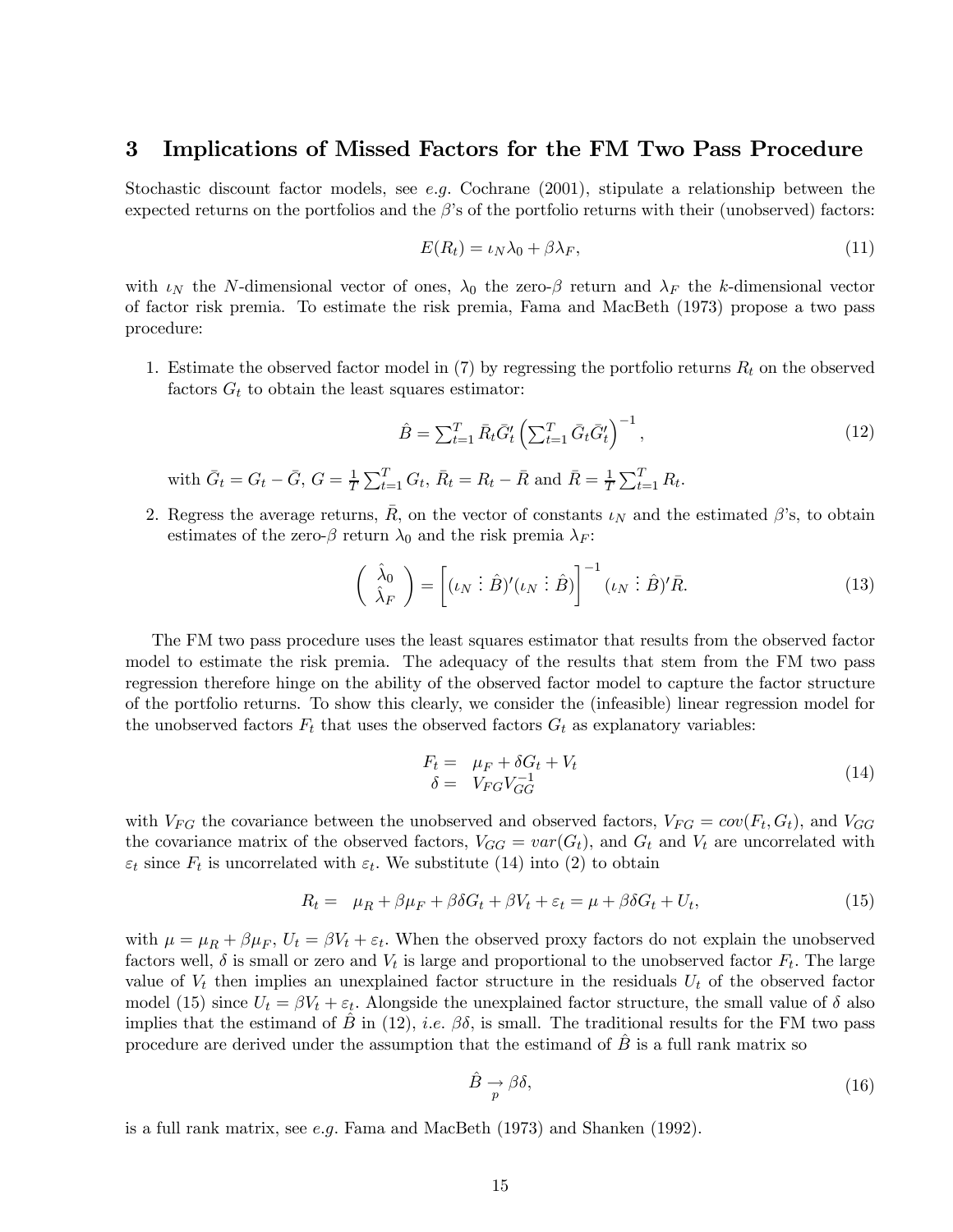Tables 2-4 in Section 2 show that for many of the observed (macro-) economic factors used in the literature, the estimand of  $\hat{B}$ ,  $\beta\delta$ , is such that we cannot reject that at least some or even all of its columns are close to zero. Table 1, however, shows that a strong factor structure is present in portfolio returns which can be explained by the FF factors. It implies that all columns of  $\beta$  are non-zero so the proximity to zero of  $\beta\delta$  results from a small value of  $\delta$ . This is reflected by the F-statistics in Tables 2-4. They test the hypothesis that  $\delta$ , or some of its rows, in (14) is equal to zero. Since  $F_t$  is unknown, we approximate it by the three largest principal components or by the FF factors. Tables 2-4 show that, when the elements of  $\delta$  being tested do not concern any of the FF factors, the F-statistics are either insignificant or just barely significant. The assumption that  $\beta\delta$  has a full rank value implies that  $\delta$  has a full rank value as well. But when  $\delta$  has a full rank value, the F-statistics in Table 2-4 should all be proportional to the sample size just as they are when we use them to test the significance of elements of  $\delta$  that are associated with the FF factors. The assumption of a full rank value of  $\delta$ is therefore not supported by the data when it is associated with factors other then the FF factors. A more appropriate assumption is to assume a value of  $\delta$  that leads to the smallish values of the F-statistics reported in Tables 2-4.

**Assumption 1.** The parameter  $\delta$  in the (infeasible) linear regression model for the unobserved factors that uses the observed factors as explanatory variables  $(14)$  is drifting to zero:

$$
\delta = \frac{d}{\sqrt{T}},\tag{17}
$$

with d a fixed full rank matrix.

Traditional large sample inference requires that both  $\beta$  and  $\delta$  are full rank matrices, which is as argued before not realistic in many applications. In so-called finite sample inference, no assumptions are made with respect to  $\beta$  and  $\delta$  and instead the disturbances of (15) are assumed to be i.i.d. normal, see e.g. MacKinlay (1987) and Gibbons et. al. (1989). Traditional large sample inference generalizes finite sample inference in the sense that it does not require the disturbances to be normally distributed. The price paid for this is that  $\beta$  and  $\delta$  have to have fixed full rank values. Assumption 1 provides a generalization to both finite sample and traditional large sample inference since it neither assumes fixed full rank values for  $\beta$  and  $\delta$  nor normally distributed disturbances. Identical to finite sample inference, the results obtained from it therefore apply to small values of  $\beta$  and  $\delta$  but do not require normality of the disturbances. Assumption 1 is similar to the weak-instrument assumption made in econometrics, see e.g. Staiger and Stock (1997). Assumption 1 seems unrealistic but must solely be seen from the perspective that it leads to the smallish values of the F-statistics that test the significance of  $\delta$  in (14) as reported in Tables 2-4.

**Theorem 1.** Under Assumption 1, the F-statistic testing the significance of  $\delta$  in (14) converges to a non-central  $\chi^2$  distributed random variable with km degrees of freedom and non-centrality parameter  $trace(d^{*'}d^*), d^* = V_{VV}^{\frac{1}{2}}dV_{GG}^{-\frac{1}{2}}, V_{VV} = var(V_t).$ 

### **Proof.** see Appendix A. ■

Theorem 1 shows that, since the correlation between the observed proxy and unobserved true factors is small, the F-statistic testing the significance of  $\delta$  in (14) is not proportional to the sample size and therefore quite small. This is in line with the F-statistics reported in Tables 2-4 so Assumption 1 is more realistic than the traditional full rank assumption for  $\delta$ . It extends in an identical manner to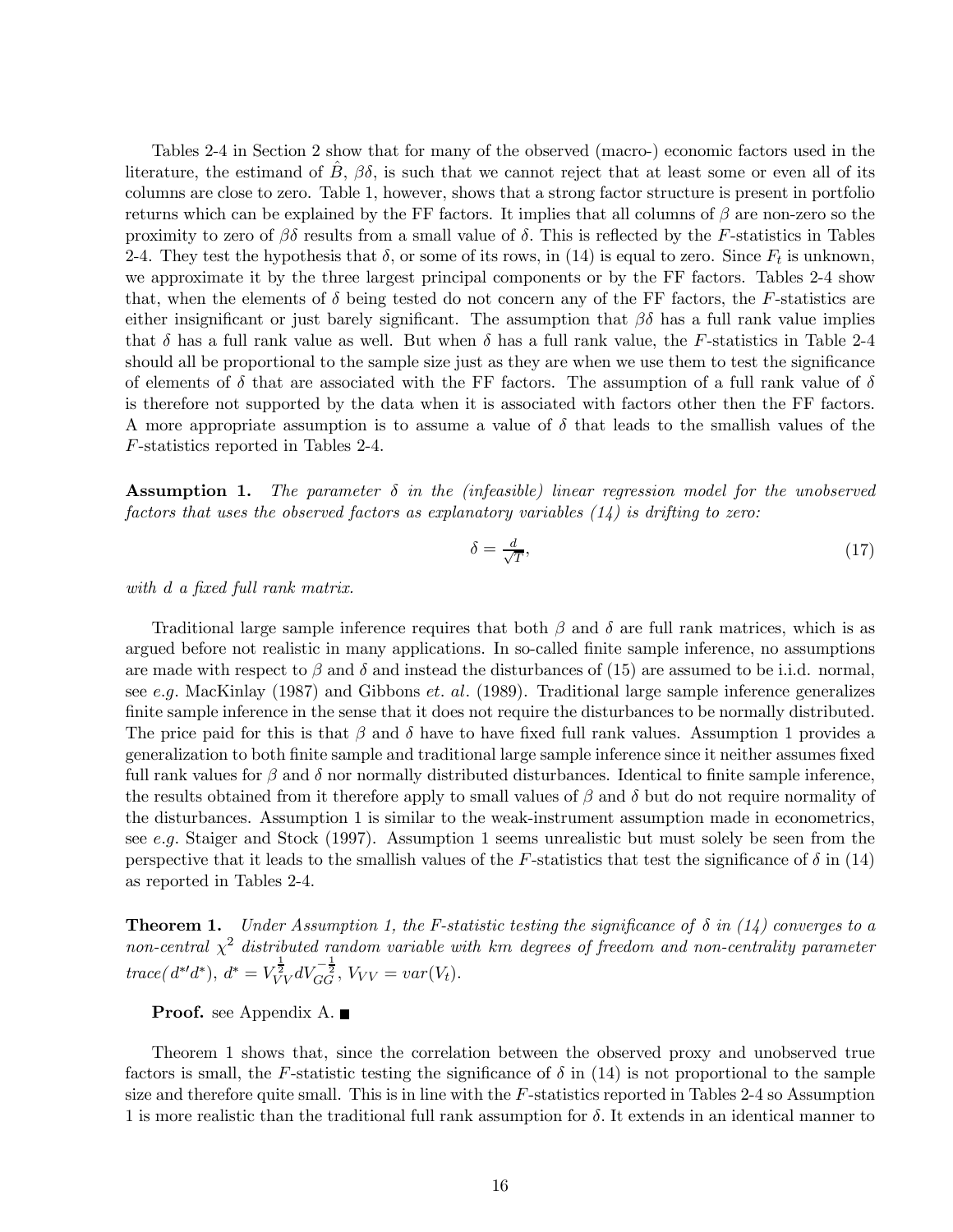the LR statistics testing the significance of the elements of  $B$  in the observed factor model (7) which are reported in Tables 2-4.7

**Theorem 2.** Under Assumption 1 and portfolio returns that are generated by  $(15)$ , the LR-statistic testing the significance of B in (7) converges to a non-central  $\chi^2$  distributed random variable with Nm degrees of freedom and non-centrality parameter trace( $d^{+'}d^{+}$ ),  $d^{+} = V_{RR}^{-\frac{1}{2}} \beta dV_{GG}^{\frac{1}{2}}$ .

**Proof.** see Appendix A.

Theorem 2 shows that when the observed factors, whose significance is tested using the LR statistic, only minorly correlate with the three largest principal components, or put differently the FF factors, the LR statistic is small and only minorly significant. This is exactly as we observe in Tables 2-4 for all factors except the FF factors.

The large sample properties of the F and LR statistics stated in Theorems 1 and 2 are in line with the realized values of these statistics stated in Tables 2-4 for all factors except the FF ones. Under the traditional assumption of correlation between observed and unobserved factors, all these statistics are proportional to the sample size which they clearly aren't. The assumption of weak correlation between observed and unobserved factors made in Assumption 1 is therefore more appropriate for deriving the large sample properties of statistics used in the FM two pass approach. This is especially relevant since these properties are considerably different from those derived under the traditional assumption. We focus on two kind of statistics which are commonly used in the FM two pass approach: goodness of fit measures and statistics testing hypotheses on the risk premia of the observed factors.

## 3.1 The  $R^2$ 's of the Second Pass Regression

It is common practice to measure the explanatory power of a regression using a goodness of fit measure like the  $R^2$ . Both the OLS and GLS  $R^2$ 's of the second pass regression of the FM two pass procedure are used for this purpose. We discuss them both and start with the most commonly used one which is the OLS  $R^2$ .

**OLS**  $R^2$ . The OLS  $R^2$  equals the explained sum of squares over the total sum of squares when we only use a constant term so its expression reads

$$
R_{OLS}^2 = \frac{\bar{R}' P_{M_{t_N}\hat{B}}\bar{R}}{\bar{R}' M_{t_N}\bar{R}} = \frac{\bar{R}' M_{t_N}\hat{B}(\hat{B}' M_{t_N}\hat{B})^{-1}\hat{B}' M_{t_N}\bar{R}}{\bar{R}' M_{t_N}\bar{R}},
$$
(18)

with  $P_A = A(A'A)^{-1}A'$ ,  $M_A = I_N - P_A$  for a full rank matrix A and  $I_N$  the  $N \times N$  dimensional identity matrix. We analyze the behavior of  $R_{OLS}^2$  under the assumption that the observed and unobserved factors are only minorly correlated as stated in Assumption 1.

Theorem 3. Under Assumption 1, portfolio returns that are generated by (15) and mean returns that are characterized by (11), the behavior of  $R_{OLS}^2$  in (18) is in large samples characterized by:

$$
R_{OLS}^2 \approx \frac{\left[\beta \lambda_F + \frac{1}{\sqrt{T}} (\beta \psi_{\iota F} + \psi_{\iota \varepsilon})\right]' P_{M_{\iota N}} (\beta (d + \psi_{VG}) + \psi_{\varepsilon G}) \left[\beta \lambda_F + \frac{1}{\sqrt{T}} (\beta \psi_{\iota F} + \psi_{\iota \varepsilon})\right]}{\left[\beta \lambda_F + \frac{1}{\sqrt{T}} (\beta \psi_{\iota F} + \psi_{\iota \varepsilon})\right]' M_{\iota N} \left[\beta \lambda_F + \frac{1}{\sqrt{T}} (\beta \psi_{\iota F} + \psi_{\iota \varepsilon})\right]},\tag{19}
$$

<sup>&</sup>lt;sup>7</sup>Theorems 1 and 2 apply to the tests on all elements of resp.  $\delta$  in (14) and B in (7). When some of the elements of  $\delta$  and  $B$  refer to factors that are part of the FF factors, the results in Theorems 1 and 2 apply to the tests on those elements of  $\delta$  and  $B$  that do not refer to the FF factors.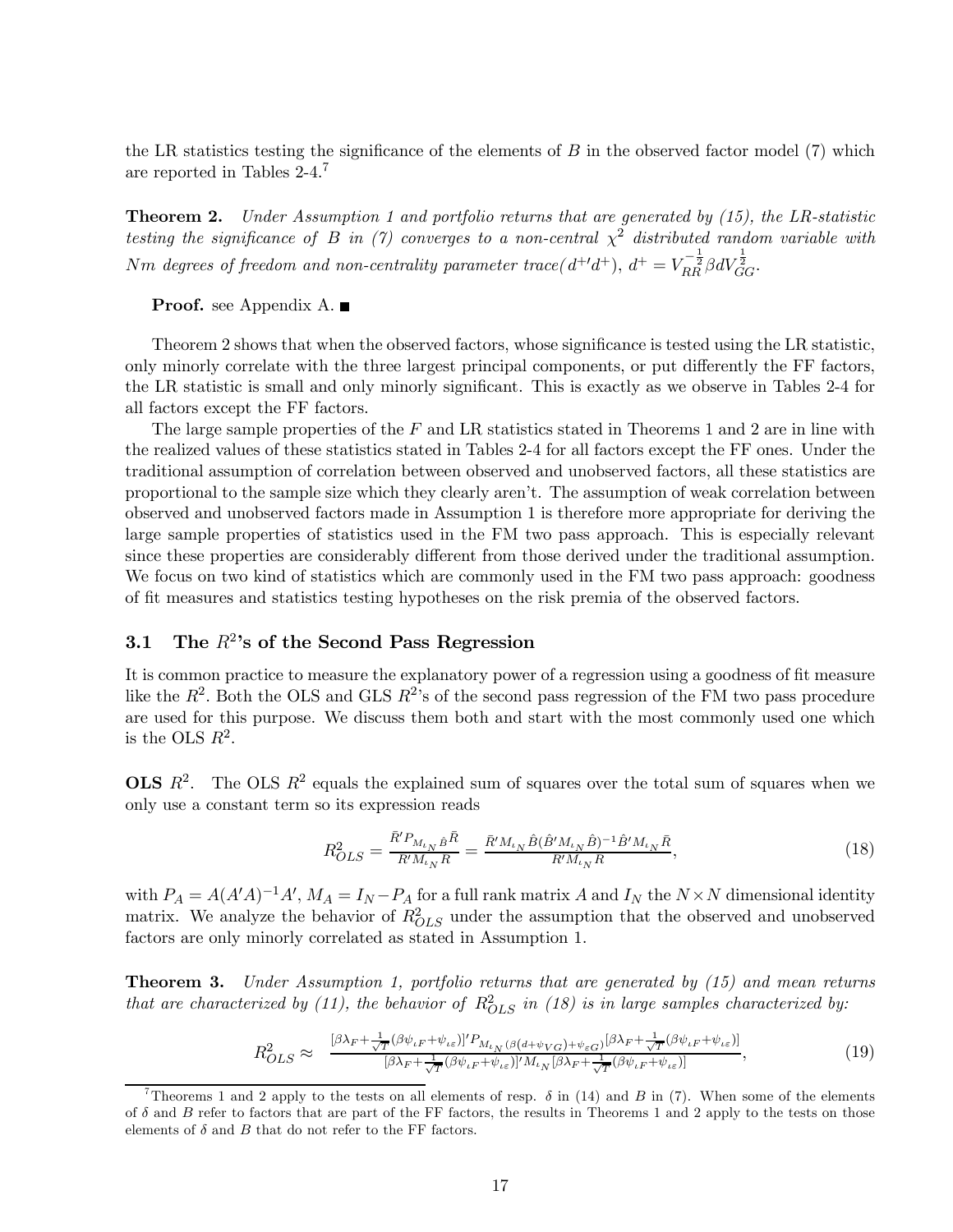where  $\psi_{\iota F} = V_{FF}^{\frac{1}{2}} \psi_{\iota F}^*$ ,  $\psi_{\iota \varepsilon} = V_{\varepsilon \varepsilon}^{\frac{1}{2}} \psi_{\iota \varepsilon}^*$ ,  $\psi_{VG} = V_{VV}^{\frac{1}{2}} \psi_{VG}^* V_{GG}^{-\frac{1}{2}}$  and  $\psi_{\varepsilon G} = V_{\varepsilon \varepsilon}^{\frac{1}{2}} \psi_{\varepsilon G}^* V_{GG}^{-\frac{1}{2}}$  and  $\psi_{\iota F}^*$ ,  $\psi_{\iota \varepsilon}^*$  $\psi_{VG}^*$  and  $\psi_{\varepsilon G}^*$  are  $k \times 1$ ,  $N \times 1$ ,  $k \times m$  and  $N \times m$  dimensional random matrices whose elements are independently standard normally distributed.

**Proof.** see Appendix A.

When the correlation between the observed and unobserved factors is large and their number is the same, so d in (17) and (19) is a square invertible matrix and large compared to  $\psi_{VG}$  and  $\psi_{\varepsilon G}$ ,  $R_{OLS}^2$  is equal to one when the sample size goes to infinity, see also Lewellen *et. al.* (2010).

Corollary 1. When the number of observed and unobserved factors is the same and they are highly correlated,  $R_{OLS}^2$  converges to one when the sample size increases.

Corollary 2. When the number of observed factors is less than the number of unobserved factors but the observed factors explain the unobserved factors well, so d in  $(17)$  is a large full rank rectangular  $k \times m$  dimensional matrix with  $m < k$ ,  $R_{OLS}^2$  is approximately equal to

$$
\frac{[\beta\lambda_F + \frac{1}{\sqrt{T}}(\beta\psi_{\iota F} + \psi_{\iota\varepsilon})]'P_{M_{\iota N}\beta d}[\beta\lambda_F + \frac{1}{\sqrt{T}}(\beta\psi_{\iota F} + \psi_{\iota\varepsilon})]}{[\beta\lambda_F + \frac{1}{\sqrt{T}}(\beta\psi_{\iota F} + \psi_{\iota\varepsilon})]'M_{\iota N}[\beta\lambda_F + \frac{1}{\sqrt{T}}(\beta\psi_{\iota F} + \psi_{\iota\varepsilon})]},
$$
\n(20)

which converges to

$$
\frac{\lambda'_{F}\beta' P_{M_{\iota}}\beta d\beta \lambda_{F}}{\lambda'_{F}\beta' M_{\iota}}_{\beta\lambda_{F}},\tag{21}
$$

when the sample size goes to infinity.

The scenarios stated in Corollaries 1 and 2 are also discussed in Lewellen et. al. (2010). The cases for which Lewellen *et. al.* (2010) do not provide any analytical results are those where:

- 1. the observed factors are only minorly correlated with the unobserved factors and
- 2. when only a few of the observed factors are correlated with the unobserved factors and the number of correlated observed factors is less than the number of unobserved factors.

These are highly relevant cases since they apply to the (macro-) economic factors discussed previously. It is therefore important to have an analytical expression for the large sample behavior of  $R_{OLS}^2$  so we understand where its properties result from.

The first important property Theorem 3 shows is that, under Assumption 1,  $R_{OLS}^2$  converges to a random variable. When d is of a larger order of magnitude than the random variables  $\psi_{VG}$  and  $\psi_{\varepsilon G}$ , the latter two elements do not affect the large sample behavior of  $R_{OLS}^2$  so  $R_{OLS}^2$  is a consistent estimator of its population value. This results in the behavior stated in Corollaries 1 and 2, see also Lewellen *et. al.* (2010). When d is of a similar order of magnitude than  $\psi_{VG}$  and  $\psi_{\varepsilon G}$ ,  $R_{OLS}^2$ is, however, no longer a consistent estimator of its population value since it converges to a random variable. Under case 2, the part of  $R_{OLS}^2$  associated with the strongly correlated observed factors converges to its population value while the remaining part converges to a random variable. In total,  $R_{OLS}^2$  is therefore also not consistent and converges to a random variable.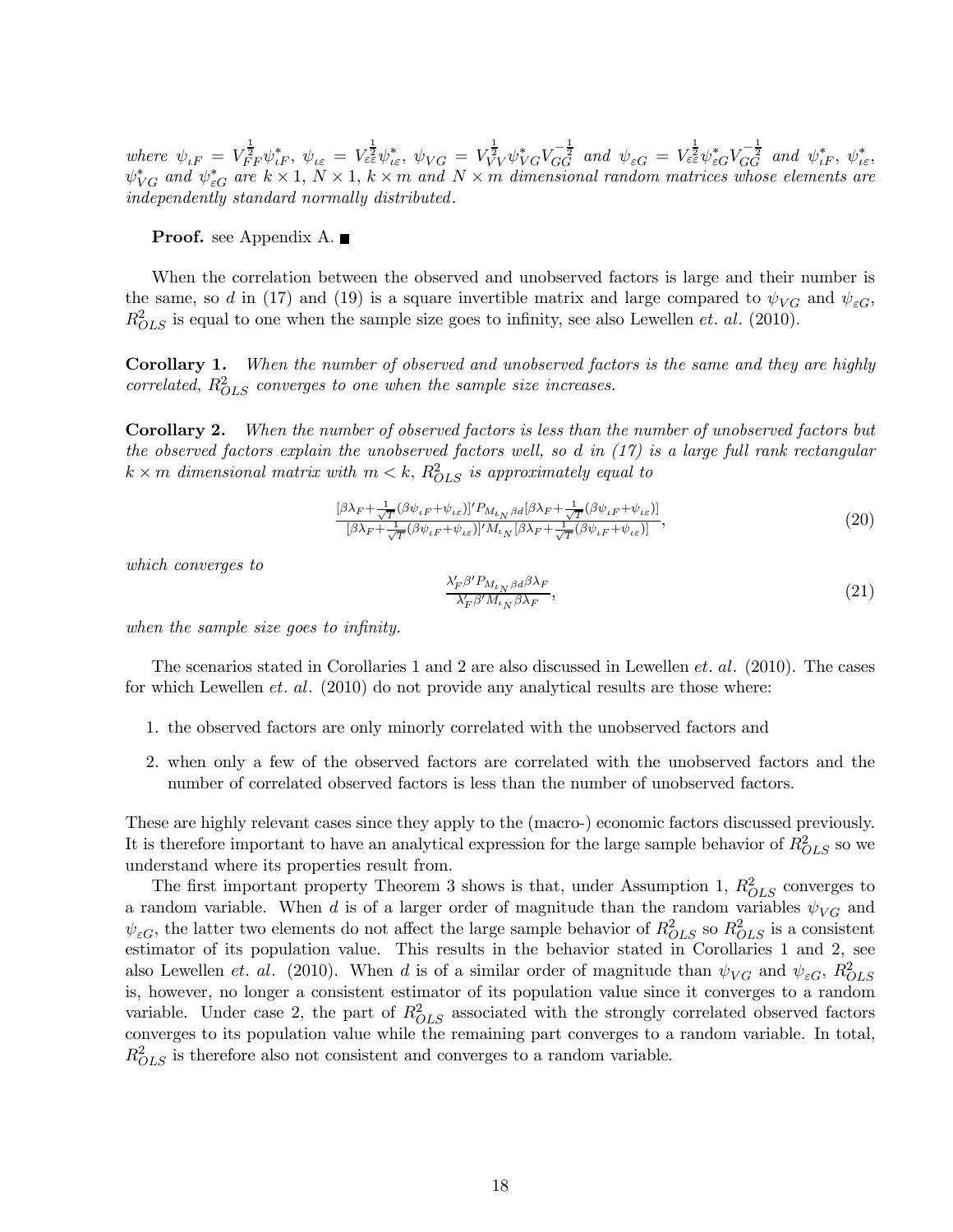**Corollary 3.** Under Assumption 1 and when only the first  $m_1$  observed factors are strongly correlated with the unobserved factors and  $m_1$  is less than k, the large sample behavior of  $R_{OLS}^2$  is characterized by

$$
R_{OLS}^2 \approx \frac{\frac{[\beta\lambda_F + \frac{1}{\sqrt{T}}(\beta\psi_{\iota F} + \psi_{\iota\varepsilon})]'P_{M_{\iota N}}\beta d_1[\beta\lambda_F + \frac{1}{\sqrt{T}}(\beta\psi_{\iota F} + \psi_{\iota\varepsilon})]}{[\beta\lambda_F + \frac{1}{\sqrt{T}}(\beta\psi_{\iota F} + \psi_{\iota\varepsilon})]'M_{\iota N}[\beta\lambda_F + \frac{1}{\sqrt{T}}(\beta\psi_{\iota F} + \psi_{\iota\varepsilon})]} + \frac{[\beta\lambda_F + \frac{1}{\sqrt{T}}(\beta\psi_{\iota F} + \psi_{\iota\varepsilon})]'P_{M_{\iota N}}[\beta\lambda_F + \frac{1}{\sqrt{T}}(\beta\psi_{\iota F} + \psi_{\iota\varepsilon})]}{[\beta\lambda_F + \frac{1}{\sqrt{T}}(\beta\psi_{\iota F} + \psi_{\iota\varepsilon})]'M_{\iota N}[\beta\lambda_F + \frac{1}{\sqrt{T}}(\beta\psi_{\iota F} + \psi_{\iota\varepsilon})]} \tag{22}
$$

where we use that  $P_{(A \,:\, B)} = P_A + P_{M_A}$  and d is such that  $d = (d_1 \,:\, d_2)$ , with  $d_1$  much larger than  $d_2$ and  $\psi_{VG,1}, \psi_{VG} = (\psi_{VG,1} : \psi_{VG,2}), \psi_{\varepsilon V} = (\psi_{\varepsilon V,1} : \psi_{\varepsilon V,2})$  and  $d_1, \psi_{VG,1} : k \times m_1, d_2, \psi_{VG,2} : k \times m_2$ ,  $\psi_{\varepsilon V,1} : N \times m_1, \, \psi_{\varepsilon V,2} : N \times m_2, \, m_1 + m_2 = m.$ 

Without loss of generality, we have assumed in Corollary 3 that only the first  $m_1$  observed factors are correlated with the unobserved ones. A similar result is obtained when more than  $m_1$  of the observed factors are correlated with the unobserved ones but they are correlated in an identical manner. In that case  $d_1$  would be a matrix which is of reduced rank for which can adapt the expression in Corollary 3 accordingly.

Corollary 3 shows that the large sample behavior of  $R_{OLS}^2$  consists of two components, one which converges to the population value of  $R_{OLS}^2$  when we use only those observed factors that are strongly correlated with the unobserved ones and the other random component results from those observed factors that are minorly correlated with the unobserved factors. Hence overall  $R_{OLS}^2$  converges to a random variable as well so it is not a consistent estimator of its population value.

Having now established that  $R_{OLS}^2$  converges to a random variable in cases which are reminiscent of using (macro-) economic proxy factors, it is important to establish the behavior of this random variable. The expression of the limiting behavior of  $R_{OLS}^2$  is such that only the numerator is random since the denominator of  $R_{OLS}^2$  converges to its population value. Theorem 3 shows that the numerator consists of the projection of

$$
M_{\iota_N}[\beta \lambda_F + \frac{1}{\sqrt{T}} (\beta \psi_{\iota F} + \psi_{\iota \varepsilon})] \qquad \text{on} \qquad M_{\iota_N}(\beta (d + \psi_{VG}) + \psi_{\varepsilon G}).
$$

The first element of the part where you project on, i.e.  $M_{\iota_N}\beta(d + \psi_{VG})$ , is tangent to  $M_{\iota_N}\beta(\lambda_F +$  $\frac{1}{\sqrt{T}}\psi_{iF}$ ) since both are linear combinations of  $M_{i,j} \beta$ . This implies that the numerator of  $R_{OLS}^2$  is big whenever  $M_{\iota_N}\beta(d+\psi_{VG})$  is relatively large compared to  $M_{\iota_N}\psi_{\varepsilon G}$  regardless of whether this results from a large value of d or not.

When the observed proxy factors  $G_t$  explain the unobserved factors well, d is large and  $V_t$  is small. When  $V_t$  is small, there is no unexplained factor structure in the residuals of (15),  $U_t$ , that result from regressing the portfolio returns on the observed proxy factors. When we use factors other than the FF factors, the F-statistics and pseudo- $R^2$ 's, indicated by pseudo- $R^2$  prin. comp and pseudo- $R^2$  FF<sup>8</sup>, in Tables 2-4 show that  $d$  is small and  $V_t$  often explains more than ten times as much of the variation in  $F_t$ , measured either by the three largest principal components or FF factors, than the observed proxy factors  $G_t$ . The same reasoning applies when the observed proxy factors include the value weighted return and we consider the increment in the pseudo- $R^2$  that results from adding observed proxy factors other than the FF factors. Hence for all these observed proxy factors, d is small and  $V_t$ is large and causes, since it is multiplied by  $\beta$ , an unexplained factor structure in the residuals of (15). This unexplained factor structure also indicates that  $\beta V_t$  is large compared to  $\varepsilon_t$  in (15). The weighted

<sup>&</sup>lt;sup>8</sup>These pseudo- $R^2$ 's result from the expression in (10) but then applied to the regression of the three largest principal components on the observed proxy factors (prin. comp) or the regression of the FF factors on the observed proxy factors  $(FF)$ .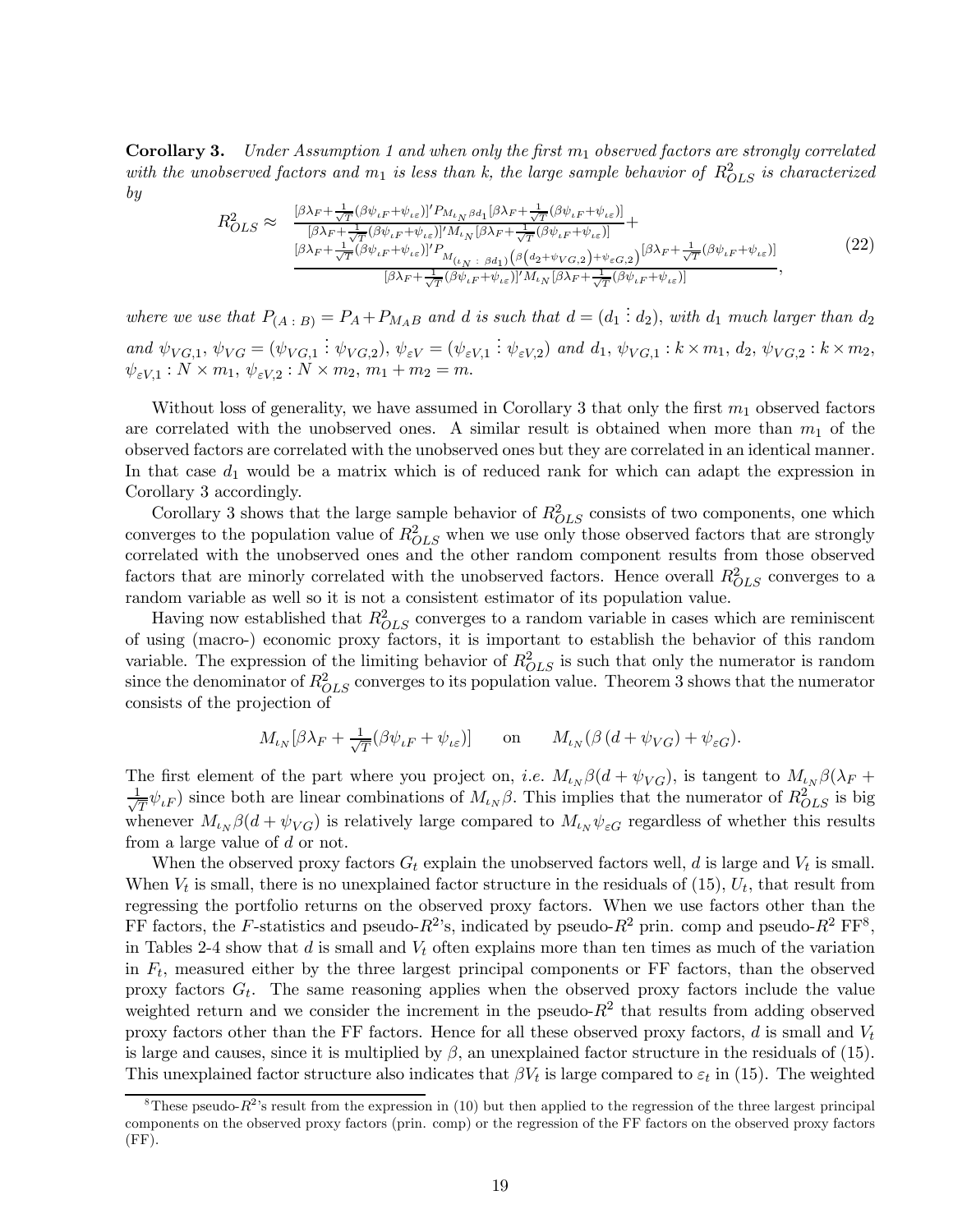averages of these components using  $\frac{1}{\sqrt{T}}\bar{G}'_t\left(\frac{1}{T}\right)$  $\frac{1}{T}\sum_{t=1}^T \bar{G}_t \bar{G}'_t \Big)^{-1}$ ,  $\bar{G}_t = G_t - \bar{G}$ ,  $\bar{G} = \frac{1}{T}\sum_{t=1}^T G_t$ , as weight converge to  $\psi_{VG}$  and  $\psi_{\varepsilon G}$ . The small values of the pseudo- $R^2$ 's then imply that d is small relative to  $\psi_{VG}$  while the unexplained factor structure indicates that  $\beta \psi_{VG}$  is large relative to  $\psi_{\varepsilon G}$ . Taken all together this implies that large values of  $R_{OLS}^2$  result from the projection of  $M_{\iota_N}\beta(\lambda + \frac{1}{\sqrt{T}}\psi_{\iota F})$  on  $M_{\iota_N}\beta\psi_{VG}$  since  $M_{\iota_N}\beta\psi_{VG}$  is large compared to both  $M_{\iota_N}\beta d$  and  $M_{\iota_N}\psi_{\varepsilon G}$ . Hence, since  $\beta\psi_{VG}$  is part of the estimation error of  $\hat{B}$ , it is the estimation error of  $\hat{B}$  that leads to the large values of  $R_{OLS}^2$  when d is small. These large values of  $R_{OLS}^2$  are therefore not indicative of the strength of the relationship between expected portfolio returns and observed proxy factors.

The same reasoning that applies to  $R_{OLS}^2$  in case 1, as described above, holds for case 2 as well. Corollary 3 shows that  $R_{OLS}^2$  then converges to the sum of two components. The first of these two components converges to the population value of  $R_{OLS}^2$  that results from only using the strongly correlated observed factors. The second component results from the minorly correlated observed factors and equals a ratio whose numerator results from the projection of

$$
M_{(\iota_N \; : \; \beta d_1)}[\beta \lambda_F + \frac{1}{\sqrt{T}}(\beta \psi_{\iota F} + \psi_{\iota \varepsilon})] \qquad \text{on} \qquad M_{(\iota_N \; : \; \beta d_1)}\left(\beta \left(d_2 + \psi_{VG,2}\right) + \psi_{\varepsilon G,2}\right)
$$

and its denominator equals  $[\beta \lambda_F + \frac{1}{\sqrt{T}}(\beta \psi_{\iota F} + \psi_{\iota \varepsilon})]' M_{\iota_N} [\beta \lambda_F + \frac{1}{\sqrt{T}}(\beta \psi_{\iota F} + \psi_{\iota \varepsilon})]$ . This second component has a similar expression as  $R_{OLS}^2$  in case 1. Hence, it is big when  $M_{(\iota_N;\beta d_1)}\beta\left(d_2+\psi_{VG,2}\right)$  is large compared to  $M_{(\iota_N;\beta d_1)}\psi_{\varepsilon G,2}$ . This occurs when either  $d_2$  is large, so all observed factors are strongly correlated with the unobserved ones which case is covered by Corollary 1, or when  $d_2$  is small and  $\beta\psi_{VG,2}$  is large compared to  $\psi_{\varepsilon G,2}$ . The latter case occurs for the same reason as discussed previously for case 1. Hence, when  $d_2$  is small and the number of strongly correlated observed factors is less than the number of unobserved factors, an unexplained factor structure in the residuals of (15) remains. This is shown in Tables 2-4 when we use only the value weighted return alongside some factors other than the FF factors. Tables 2-4 show that the residuals of the observed factor model exhibit a strong factor structure so  $\beta V_t$  is large compared to  $\varepsilon_t$ . The two components  $\beta \psi_{VG,2}$  and  $\psi_{\varepsilon G,2}$  are the limits of the weighted averages of  $\beta V_t$  and  $\varepsilon_t$  when we use  $\frac{1}{\sqrt{T}} G_{2,t}^{*\prime} \left( \frac{1}{T} \sum_{t=1}^T G_{2,t}^* G_{2,t}^{*\prime} \right)^{-1}$ , with  $G_{2,t}^* = \bar{G}_{2,t} - \hat{\gamma} \bar{G}_{1,t}$ ,  $\hat{\gamma} = \sum_{t=1}^{T} \bar{G}_{2,t} \bar{G}'_{1,t} \left( \frac{1}{T} \sum_{t=1}^{T} \bar{G}_{1,t} \bar{G}'_{1,t} \right)^{-1}, \ \bar{G}_{t} = \left( \frac{\bar{G}_{1,t}}{\bar{G}_{2,t}} \right), \ \bar{G}_{1,t} : m_1 \times 1, \ \bar{G}_{2,t} : m_2 \times 1, \text{ as weights. This}$ implies that since  $\beta V_t$  is large compared to  $\varepsilon_t$  also  $\beta \psi_{VG,2}$  is large compared to  $\psi_{\varepsilon G,2}$ . It is therefore the estimation error in  $\ddot{B}$  which results from the unexplained factor structure in the residuals of (15) that leads to possibly large values of  $R_{OLS}^2$ .

The above shows that it is the unexplained factor structure in the residuals of (15) that leads to the large values of  $R_{OLS}^2$  when the observed proxy and unobserved true factors are minorly correlated. Since these large values of  $R_{OLS}^2$  then result from the estimation error in the estimator of the  $\beta$ 's of the observed proxy factors, they are not indicative of the presence of a relationship between the expected portfolio returns and the observed proxy factors. An easy diagnostic to assess the adequacy of  $R_{OLS}^2$ , as a measure for such a relationship, is therefore to use a factor structure statistic, like, for example, the one in (6).

### Simulation experiment

We conduct a simulation experiment to further illustrate the properties of  $R_{OLS}^2$  and the accuracy of the large sample distribution stated in Theorem 3. Our simulation experiment is calibrated to the data from Lettau and Ludvigson (2001). We use the FM two pass procedure to estimate the risk premia on the three FF factors using returns on twenty-five size and book to market sorted portfolios from 1963 to 1998. We then generate portfolio returns from the factor model in (2) with the estimated values of  $\beta$ ,  $\lambda_0$  and  $\lambda_F$  as the true values and factors  $F_t$  and disturbances  $\varepsilon_t$  that are generated as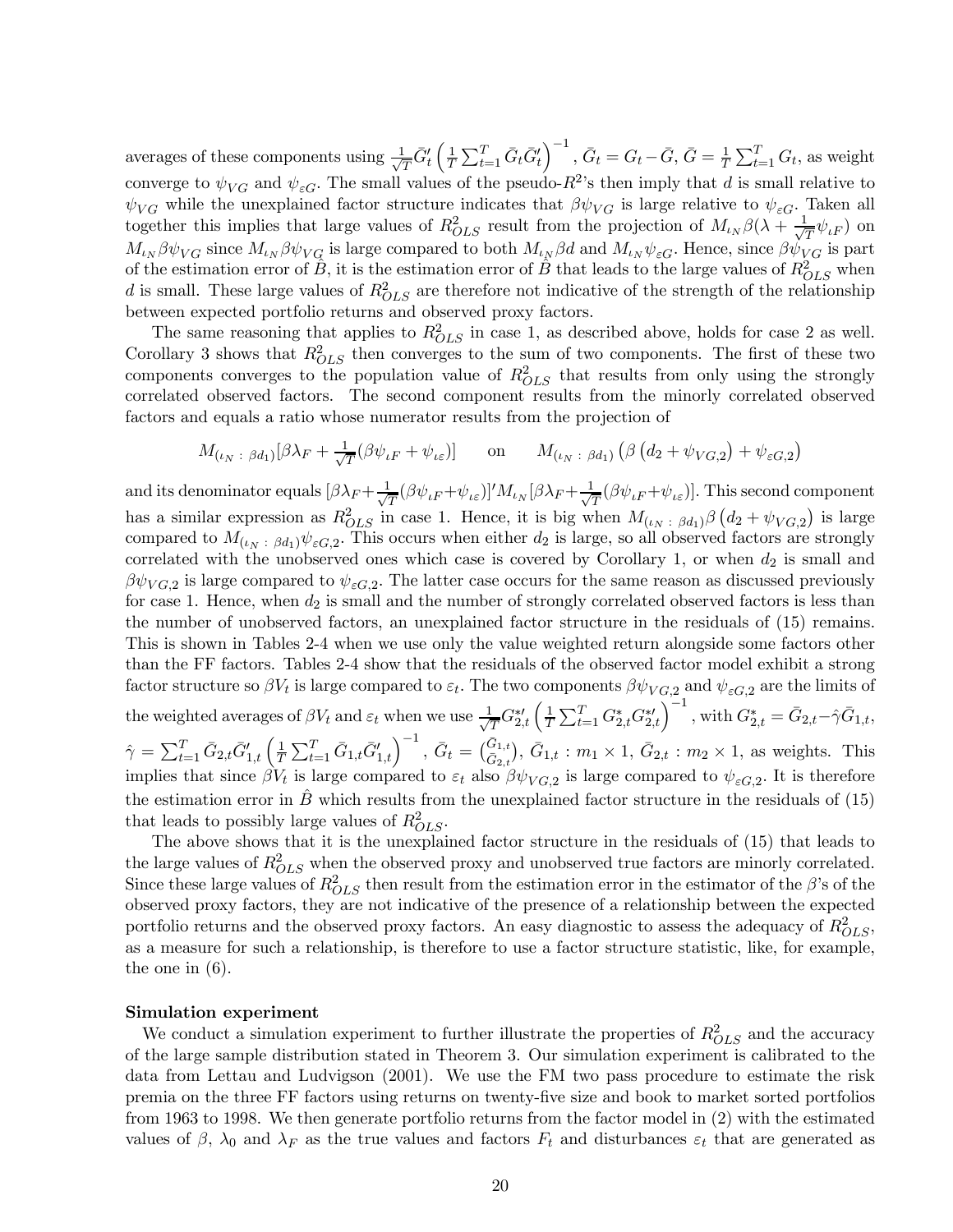i.i.d. normal with mean zero and covariance matrices  $V_{FF}$  and  $V_{\varepsilon\varepsilon}$  with  $V_{FF}$  the covariance matrix of the three FF factors and  $\hat{V}_{\varepsilon\varepsilon}$  the residual covariance matrix that results from regressing the portfolio returns on the three FF factors. The number of time series observations is the same as in Lettau and Ludvigson (2001).

We use the simulated portfolio returns to compute the density and distribution functions of  $R_{OLS}^2$ in (18) using an observed factor  $G_t$  that initially only consists of the first (observed) factor, then of the first two factors and then of all three factors. Alongside the density and distribution function of  $R_{OLS}^2$ that result from simulating from the model, we also use the approximation that results from Theorem 3. Figure 1.1 in Panel 1 shows that the density functions of  $R_{OLS}^2$  that result from simulating from the model and from the approximation in Theorem 3 are almost identical. The figures in Panel 1 further show that, as expected, the distribution of  $R_{OLS}^2$  moves to the right when we add an additional true factor. Figures 1.1 and 1.2 also show that  $R_{OLS}^2$  is close to one when we use all three factors as stated in Corollary 1.

To show the extent to which the observed factor model explains the factor structure of the portfolio returns, Panel 1 reports the density and distribution functions of our factor structure check. Figures 1.3-1.4 show that when we use only one factor, the three largest principal components explain around 81% of the variation which is roughly equal to the 82% that we stated in Tables 3 and 4 when we use the value weighted return as the only factor.<sup>9</sup> The variation explained by the three largest principal components decreases to 58% when we use two factors and 38% when we use all three factors. The last percentage is similar to the percentage in Table 3 when we use all three FF factors.

Panel 2 shows the density and distribution functions that result from another simulation experiment where we simulate from the same model as used previously but now we estimate an observed factor model with only useless factors. We start out with an observed factor model with one useless factor and then add one or two additional useless factors. Again we obtain virtually the same distributions from simulating from the model and using the approximation from Theorem 3.

The density and distribution functions of  $R_{OLS}^2$  in Figures 2.1 and 2.2 are surprising. They dominate the distribution of  $R_{OLS}^2$  in case we only use one of the true factors. Hence, based on  $R_{OLS}^2$ , observed factor models with useless factors outperform an observed factor model which just has one of the three true factors. It is even such that the  $R_{OLS}^2$  that results from using three useless factors often exceeds the  $R_{OLS}^2$  when we use two valid factors. This becomes even more pronounced when we add more useless factors which we do not show. To reveal that the observed factor models with the useless factors do not explain anything, we also computed the density and distribution functions of the factor structure check. As expected, its density and distribution functions that result from the three specifications with the useless factors all lie on top of one another at 95% which is identical to the value of the ratio in Tables 2 and 4 when the observed factors matter very little.

Similar results are shown in Panel 3 where we use a setting with one valid factor and then add one or two irrelevant factors. The figures in Panel 3 show that the distribution of  $R_{OLS}^2$  in case of one valid factor and one or two irrelevant factors is similar to the one that results from two or three irrelevant factors. The main difference between the distributions for these settings occurs for the distribution of the factor structure check which shows that the unexplained factor structure in Panel 3 is less pronounced than in Panel 2.

<sup>9</sup>We note that the Jagannathan-Wang data contains one hundred portfolio returns so the explained percentage of the variation is not comparable with that which results when we use the value weighted return as the only factor for the Jagannathan-Wang data.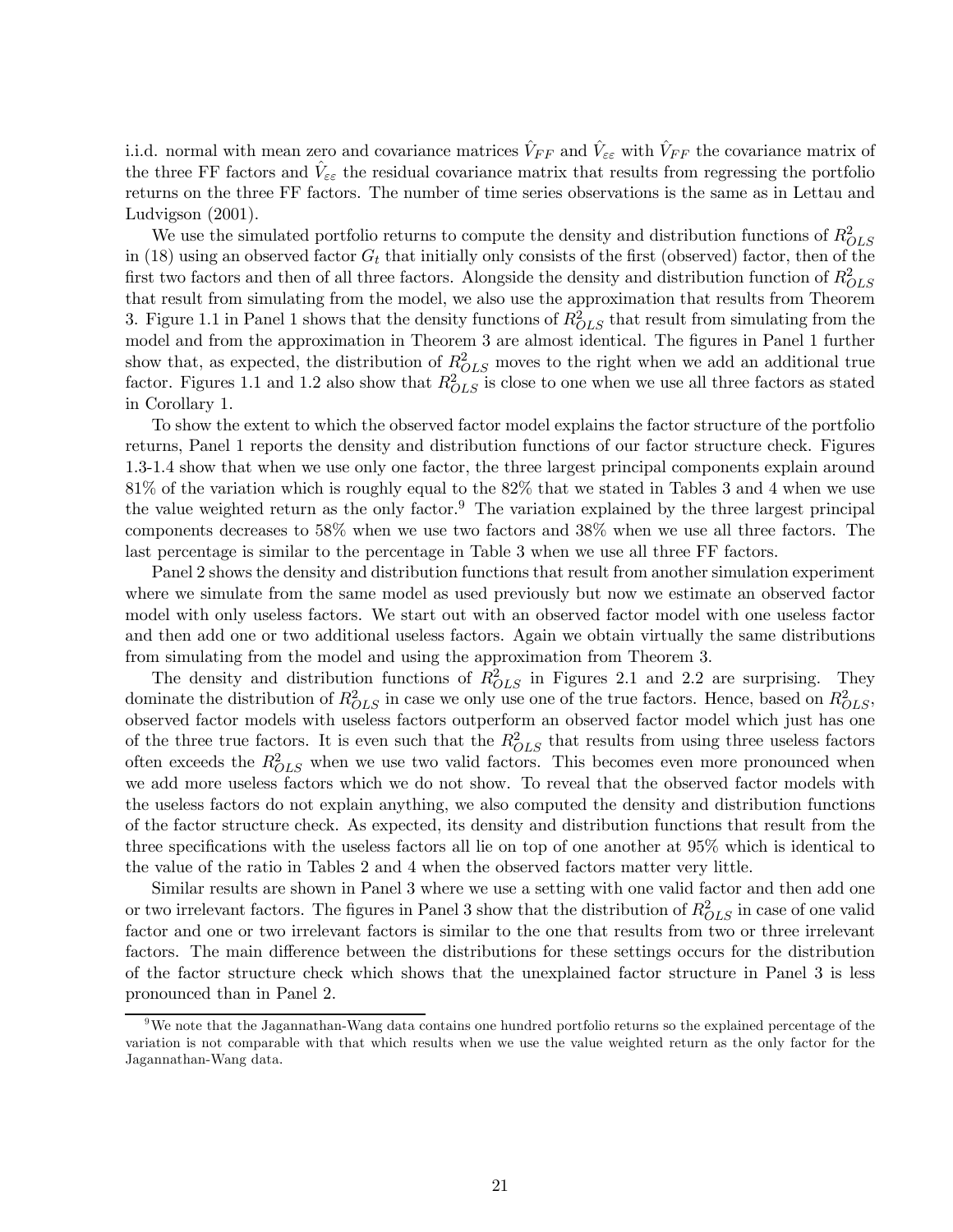

Figure 1.3. Density functions FACCHECK Figure 1.4. Distribution functions FACCHECK

Panel 1. Density and distribution functions of  $R_{OLS}^2$  and FACCHECK (the ratio of the sum of the three largest characteristic roots of the residual covariance matrix over the sum of all characteristic roots) when we use one of the three factors (solid), two (dashed-dotted) and all three (dashed). Figure 1.1 also shows the large sample distributions from Theorem 3 (dotted lines).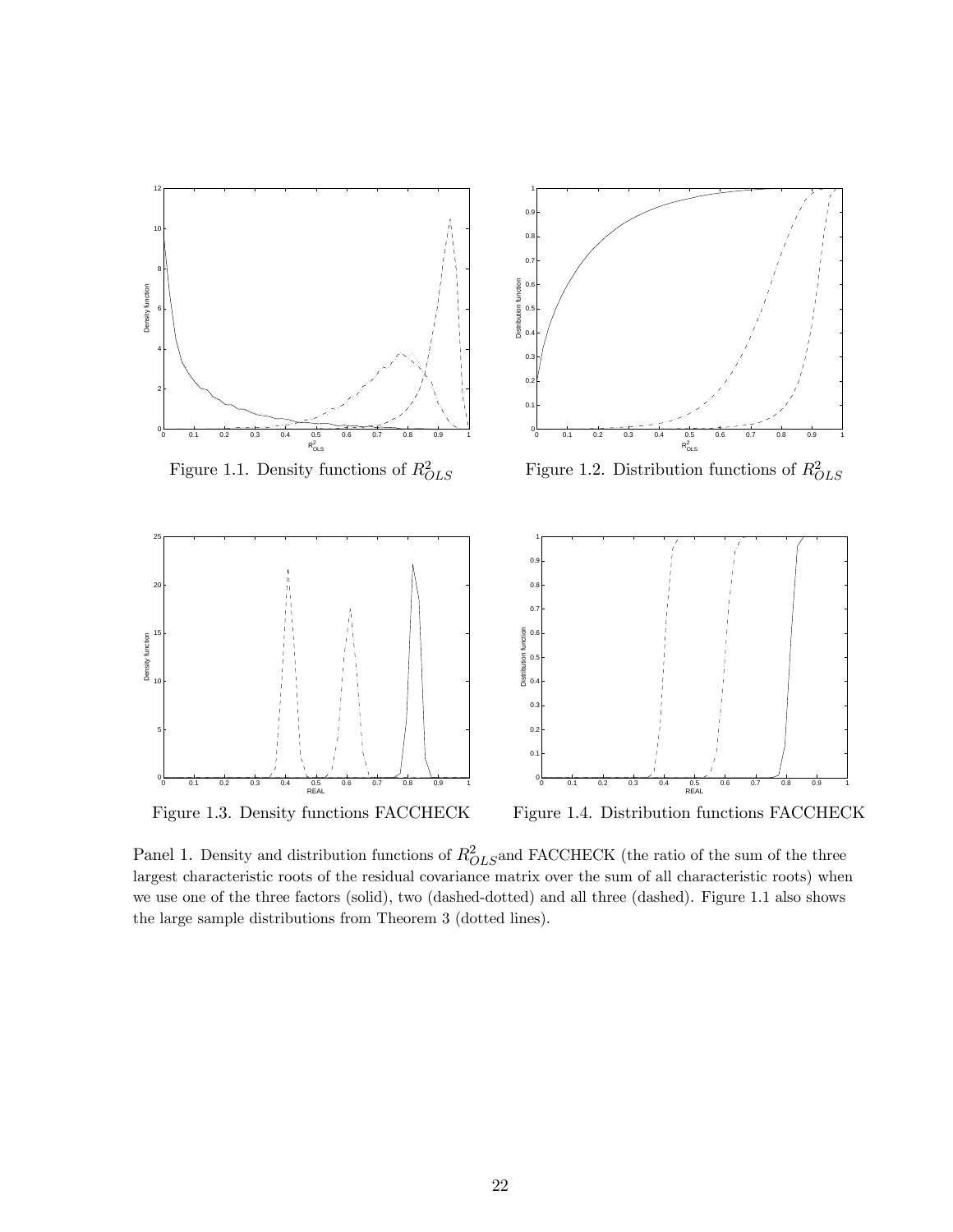

Figure 2.3. Density functions FACCHECK Figure 2.4. Distribution functions FACCHECK

Panel 2. Density and distribution functions of  $R_{OLS}^2$  and FACCHECK (the ratio of the sum of the three largest characteristic roots of the residual covariance matrix over the sum of all characteristic roots) when we use one useless factor (solid), two (dashed-dotted) and three (dashed). Figure 2.1 also shows the large sample distributions from Theorem 3 (dotted lines).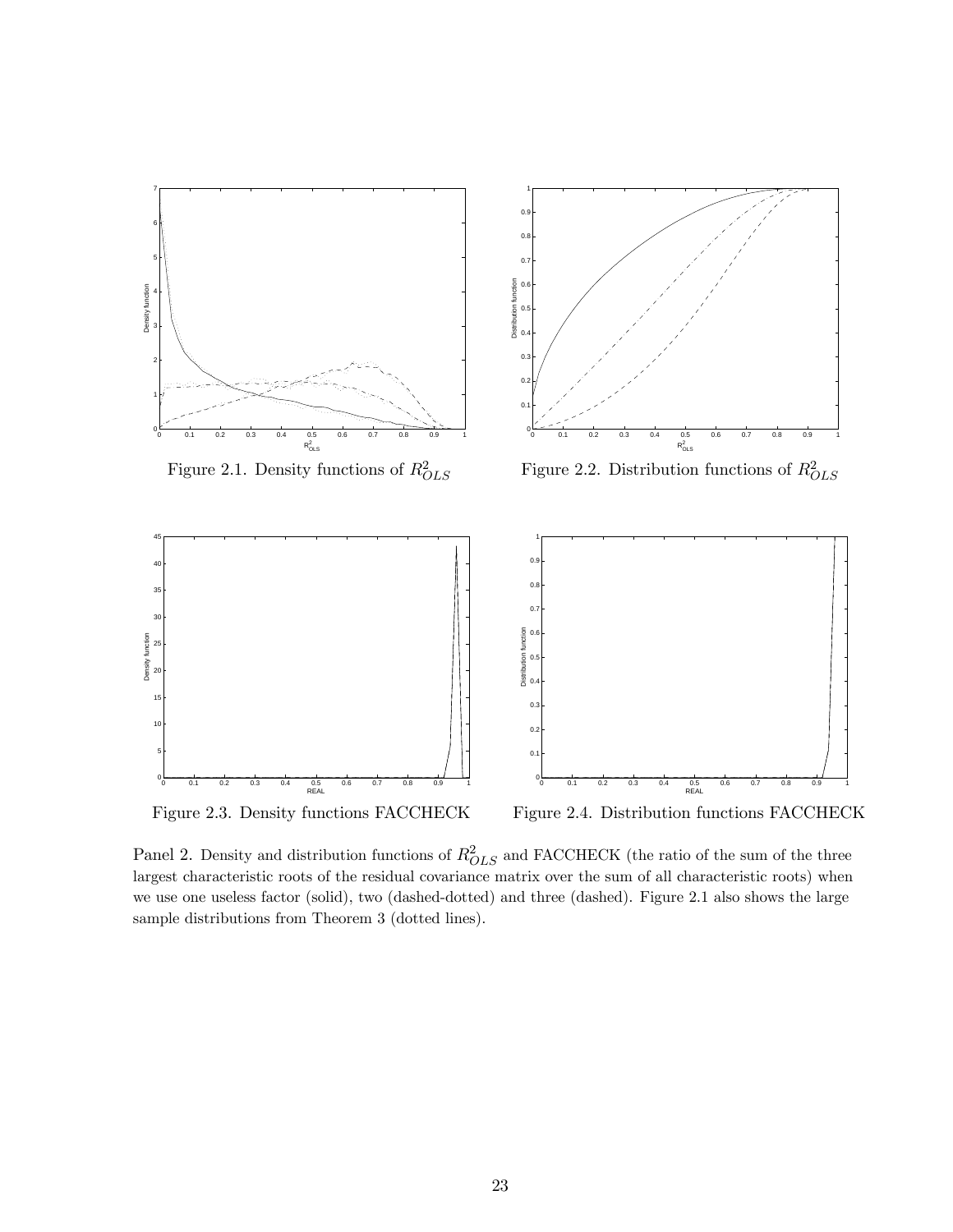

Panel 3. Density and distribution functions of  $R_{OLS}^2$  and FACCHECK (the ratio of the sum of the three largest characteristic roots of the residual covariance matrix over the sum of all characteristic roots) when we use one valid factor (solid), one valid factor and one irrelevant factor (dash-dotted) and one valid factor and two irrelevant factors (dashed).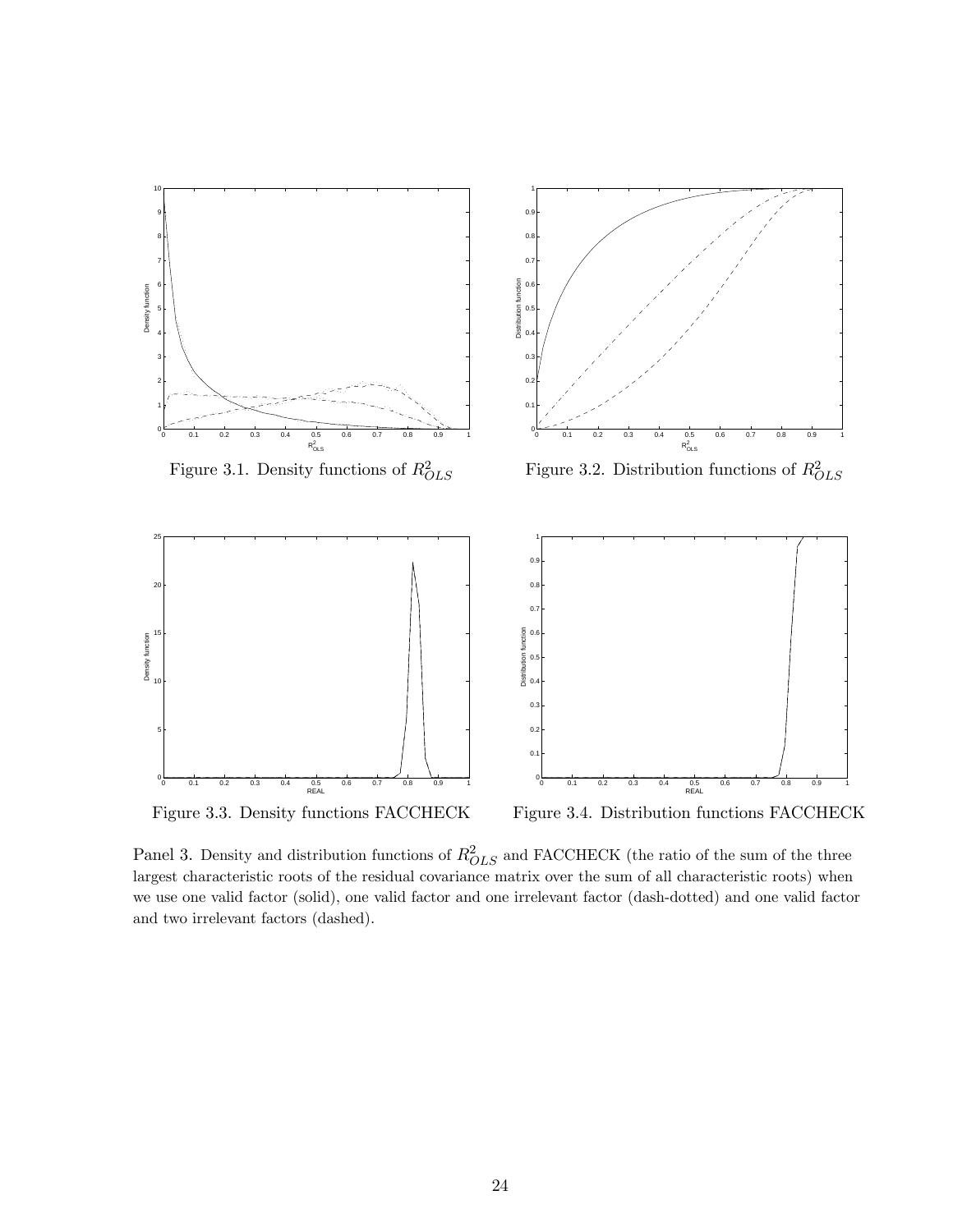

Figure 4.3. Density functions FACCHECK Figure 4.4. Distribution functions FACCHECK

Panel 4. Density and distribution functions of  $R_{OLS}^2$  and FACCHECK (the ratio of the sum of the three largest characteristic roots of the residual covariance matrix over the sum of all characteristic roots) when we use three useless factors and there is a factor structure (solid line), strong factor structure (dashed line) and weak factor structure (dashed-dotted line).

The expression of the large distribution of  $R_{OLS}^2$  in Theorem 3 states the importance of the unexplained factor structure for  $R_{OLS}^2$ . This is again shown by the simulation results in Panels 1-3. It all shows that  $R_{OLS}^2$  cannot be interpreted appropriately without some diagnostic statistics that report on the unexplained factor structure. Hence,  $R_{OLS}^2$  is only indicative for a relationship between portfolio returns and the observed factors when there is no unexplained factor structure in the residuals. To further emphasize this, we conduct another simulation experiment where we specifically analyze the influence of the unexplained factor structure. We therefore estimate an observed factor model that has three useless factors. To show the sensitivity of  $R_{OLS}^2$  to the unexplained factor structure, we simulate from the same model as used previously but we now use three different settings of the covariance matrix  $V_{\varepsilon\varepsilon}$  of the disturbances in the original factor model:  $V_{\varepsilon\varepsilon} = 25\hat{V}_{\varepsilon\varepsilon}$  (weak factor structure),  $V_{\varepsilon\varepsilon} = \hat{V}_{\varepsilon\varepsilon}$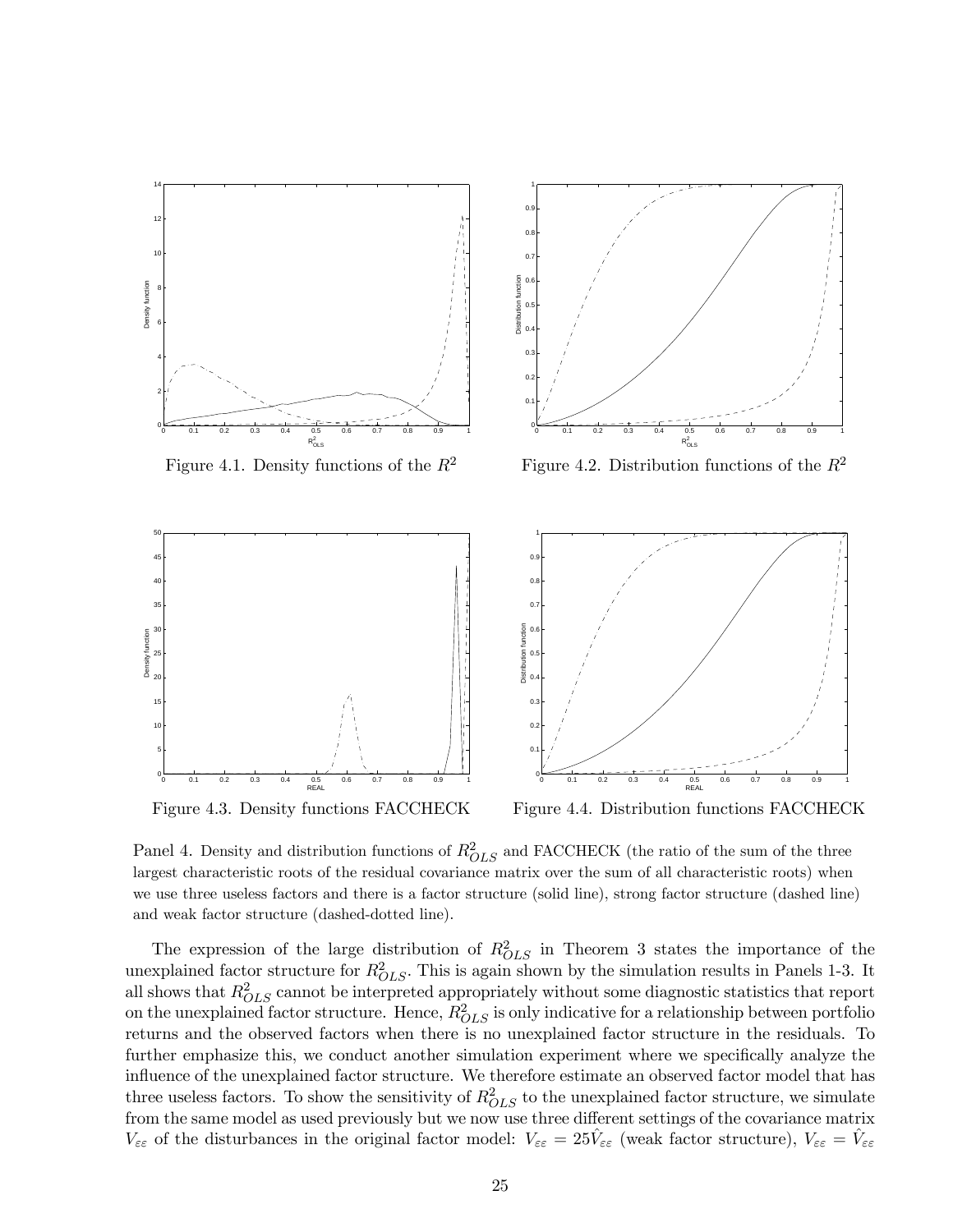(factor structure) and  $V_{\varepsilon\varepsilon} = 0.04\hat{V}_{\varepsilon\varepsilon}$  (strong factor structure) with  $\hat{V}_{\varepsilon\varepsilon}$  the residual covariance matrix that results from regressing the portfolio returns on the three FF factors. No changes are made to the specification of the risk premia or the  $\beta$ 's so the factor pricing in the model where we simulate from remains unaltered except for the covariance matrix of the disturbances. The results are reported in Panel 4.

The figures in Panel 4 reiterate the sensitivity of the distribution of  $R_{OLS}^2$  to the unexplained factor structure in the residuals. Figures 4.1 and 4.2 show that for the same irrelevant explanatory power of the observed factor model,  $R_{OLS}^2$  varies greatly. Figures 4.3 and 4.4 show that for the observed factor models where  $R_{OLS}^2$  is high in Figures 4.1 and 4.2 also the unexplained factor structure in the residuals is very strong. For the observed factor model where the factor structure in the residuals is rather mild, the density of  $R_{OLS}^2$  is as expected and close to zero. Hence, for the models where there is still a strong unexplained factor structure in the residuals,  $R_{OLS}^2$  is not indicative of a relationship between expected portfolio returns and the observed factors.

|             | LL01     |            |            |                |                     |                              |  |  |  |
|-------------|----------|------------|------------|----------------|---------------------|------------------------------|--|--|--|
|             | $n_{vw}$ | $\Delta c$ | FF factors | $cay, R_{vw},$ | $cay, \Delta c$     | $cay, R_{vw}, \Delta y,$     |  |  |  |
|             |          |            |            | $\cos R_{vw}$  | $\alpha y \Delta c$ | $\cos R_{vw}, \cos \Delta y$ |  |  |  |
| $R_{OLS}^2$ | 0.01     | 0.16       | 0.80       | 0.31           | 0.70                | 0.77                         |  |  |  |
|             | $82.1\%$ | $95.5\%$   | $38.2\%$   | 82.5%          | $95.2\%$            | $82.1\%$                     |  |  |  |

Table 5: R-squared of the second pass regression of the FM two pass procedure and FACCHECK (the percentage of the variation explained by the three largest principal components) for different specifications from Lettau and Ludvigson (2001).

|           | F52-01                 |            |              |                |              |                            |              |  |
|-----------|------------------------|------------|--------------|----------------|--------------|----------------------------|--------------|--|
|           | $I\iota v w$           | $\Delta c$ | <b>FINAN</b> | ${\rm LV X06}$ | $_{\rm N05}$ | $\mathrm{S} \mathrm{V} 06$ | ${\rm Y06}$  |  |
| $n_{OLS}$ | $0.07\,$               | 9.04       | 0.51         | 0.58           | 0.74         | $\rm 0.65$                 | 0.54         |  |
| FAC       | $4\overline{\%}$<br>81 | 93.9%      | 94.3%        | 94.3%          | 93.8%        | 80.5%                      | $.5\%$<br>81 |  |

Table 6: R-squared of the second pass regression of the FM two pass procedure and FACCHECK (the percentage of the variation explained by the three largest principal components) using the factors from Li et. al. (2006) (LVX06), Lustig and Van Nieuwerburgh (2005) (LN05), Santos and Veronesi (2006) (SV06) and Yogo (2006) (Y06). All use the quarterly portfolio returns from French's website.

Tables 5 and 6 report  $R_{OLS}^2$  and our factor structure check (6) for the specifications in Tables 3 and 4. Many of the specifications stated in Table 5 and 6 have high values of  $R_{OLS}^2$ . Except for the specification using the FF factors, all of these specifications also have large values of the factor structure check, which indicates that there is an unexplained factor structure in the first pass residuals, and small values of the pseudo- $R^2$ 's in Tables 2-4 which indicate a small value of d. We just showed that  $R_{OLS}^2$  is then not indicative of a relationship between expected portfolio returns and observed factors since these large values result from the estimation error in the estimated  $\beta$ 's of the observed proxy factors. Tables 5 and 6 correspond with Lettau and Ludvigson (2001), Li et. al. (2006), Lustig and Van Nieuwerburgh (2006), Santos and Veronesi (2006) and Yogo (2006), so the  $R_{OLS}^2$ 's reported in these articles are not indicative of a relationship between expected portfolio returns and observed proxy factors.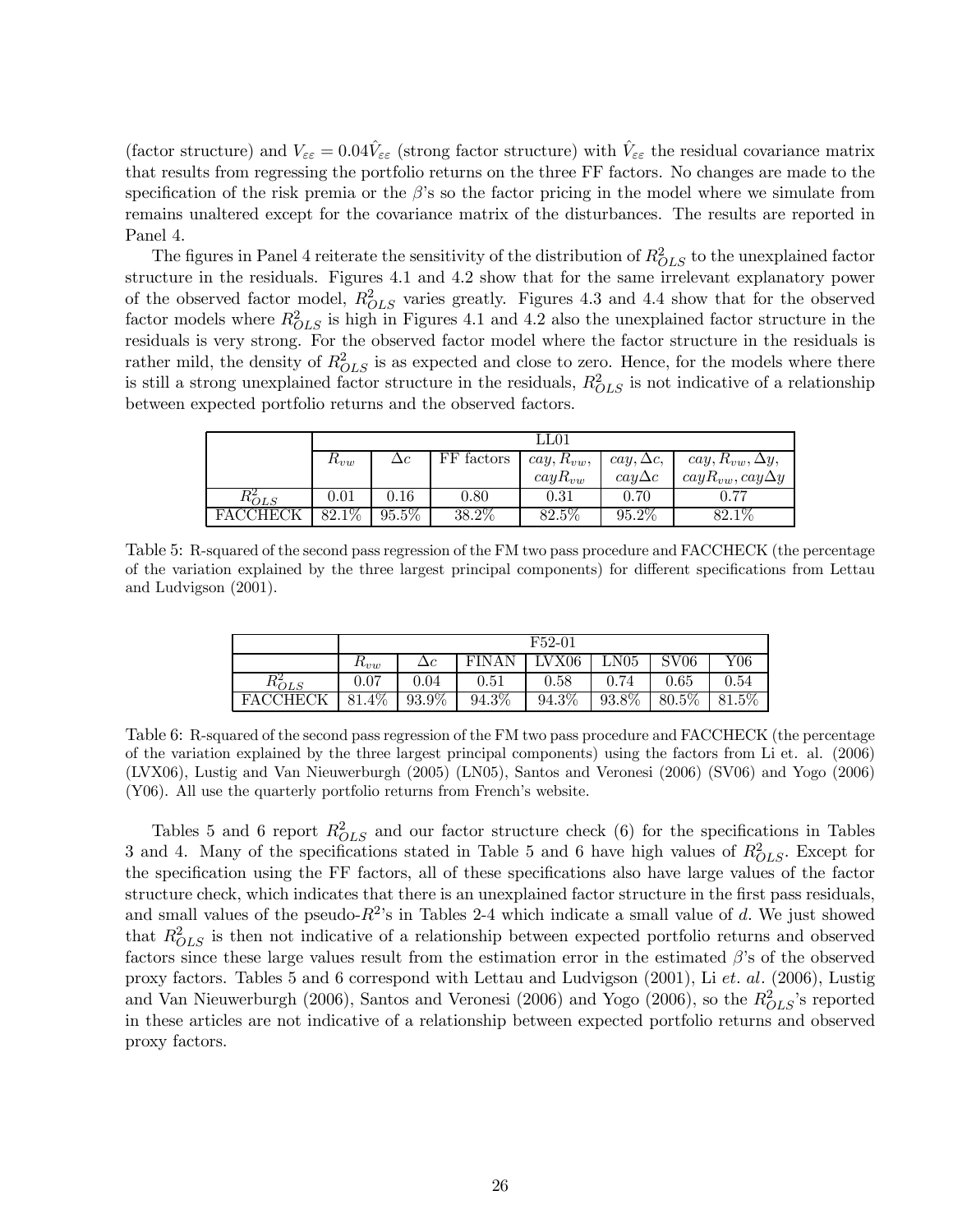**GLS**  $R^2$ . The GLS  $R^2$  equals the explained sum of squares over the total sum of squares in a GLS regression where we weight by the inverse of the covariance matrix of  $\bar{R}$ :

$$
R_{GLS}^{2} = \frac{\bar{R}' \bar{M} \hat{B} (\hat{B}' \bar{M} \hat{B})^{-1} \hat{B}' \bar{M} \bar{R}}{\bar{R}' \bar{M} \bar{R}} = \frac{(V_{RR}^{-\frac{1}{2}} \bar{R})' P}{(V_{RR}^{-\frac{1}{2}} \bar{R})' P} \frac{V_{RR}^{-\frac{1}{2}} \hat{B}}{V_{RR}^{-\frac{1}{2}} \bar{R}}},
$$
\n
$$
= \frac{V_{RR}^{-\frac{1}{2}} \nu_{N}}{(V_{RR}^{-\frac{1}{2}} \bar{R})' M \frac{1}{V_{RR}^{-\frac{1}{2}} \nu_{N}}} ,
$$
\n
$$
(23)
$$

with  $\bar{M} = V_{RR}^{-1} - V_{RR}^{-1} \iota_N (t_N' V_{RR}^{-1} t_N)^{-1} t_N' V_{RR}^{-1}$ .

Theorem 3 shows that the large sample distribution of  $R_{OLS}^2$  depends on the explanatory power of the observed proxy factors for the true unobserved factors. In order to obtain an expression for the large sample distribution of  $R_{GLS}^2$  which applies to a large range of settings, we therefore also assume that the explanatory power of the observed proxy factors drifts with the sample size as stated in Assumption 1.

Alongside the explanatory power of the observed proxy factors, the large sample distribution of  $R_{GLS}^2$  crucially depends on the scaled risk premia of the unobserved true factors:

$$
\left(\frac{V_{FF}}{T}\right)^{-\frac{1}{2}}\lambda_F.
$$
\n(24)

When we use the FF factors, the relative size of these size premia is small and proportional to the realization of a standard normal random variable. This is shown in Table 7 for the three data sets considered previously. Alongside the risk premia  $\lambda_F$  estimated using the FM two step estimator, Table 7 contains estimates of the relative risk premia in (24) and their quadratic form  $\lambda'_F \left(\frac{V_{FF}}{T}\right)^{-1} \lambda_F$ .

To construct the large sample distribution of  $R_{GLS}^2$ , we assume that the relative risk premia in (24) do not change with the sample size which is in line with their relatively small values reported in Table 7.

**Assumption 2.** The scaled risk premia  $\left(\frac{V_{FF}}{T}\right)$  $\int_{0}^{-\frac{1}{2}} \lambda_F$  remain constant when the sample size increases so  $\left(\frac{V_{FF}}{T}\right)$  $\int_{0}^{-\frac{1}{2}} \lambda_F = l,$  (25)

|                                        | $_{\rm LL01}$ |                                     |                                                    | JW96        |                                                   |                                                       | F52-01      |                                  |                                     |  |
|----------------------------------------|---------------|-------------------------------------|----------------------------------------------------|-------------|---------------------------------------------------|-------------------------------------------------------|-------------|----------------------------------|-------------------------------------|--|
| $V_{FF}$<br>$\lambda_F$<br>$\Lambda_F$ | 24.1          |                                     |                                                    | 10.1        |                                                   |                                                       | 15.2        |                                  |                                     |  |
|                                        | $\lambda_F$   | $\gamma_{F\,F}^{\;\;\;\;\;\lambda}$ | $\frac{(V_{FF})}{T}$<br>$^{-\frac{1}{2}}\lambda_F$ | $\lambda_F$ | $\mathcal{N}^{-\,\overline{2}}_{F\,F}\lambda_{F}$ | $\frac{(V_{FF})}{T}$<br>$\overline{2}$<br>$\lambda_F$ | $\lambda_F$ | $V_{FF}^{-\frac{1}{2}}\lambda_F$ | $\frac{(V_{FF})}{T}$<br>$\Lambda_F$ |  |
| $R_{VW}$                               | 1.32          | 0.22                                | 2.62                                               | $-0.51$     | $-0.12$                                           | $-2.21$                                               | $-1.12$     | $-0.13$                          | -1.84                               |  |
| <b>SMB</b>                             | 0.47          | 0.024                               | 0.28                                               | 0.21        | 0.10                                              | 1.86                                                  | 0.47        | 0.12                             | 1.78                                |  |
| <b>HML</b>                             | 1.46          | 0.35                                | 4.14                                               | $0.24\,$    | 0.072                                             | 1.30                                                  | 1.32        | 0.21                             | 2.94                                |  |

with l a k dimensional fixed vector, for different values of T.

Table 7: Estimates of the risk premia and scaled risk premia that result from the FM two pass procedure for data from Lettau-Lutvigson (2001) (LL01), Jaganathan and Wang (1996) (JW96) and from French's website (F52-01).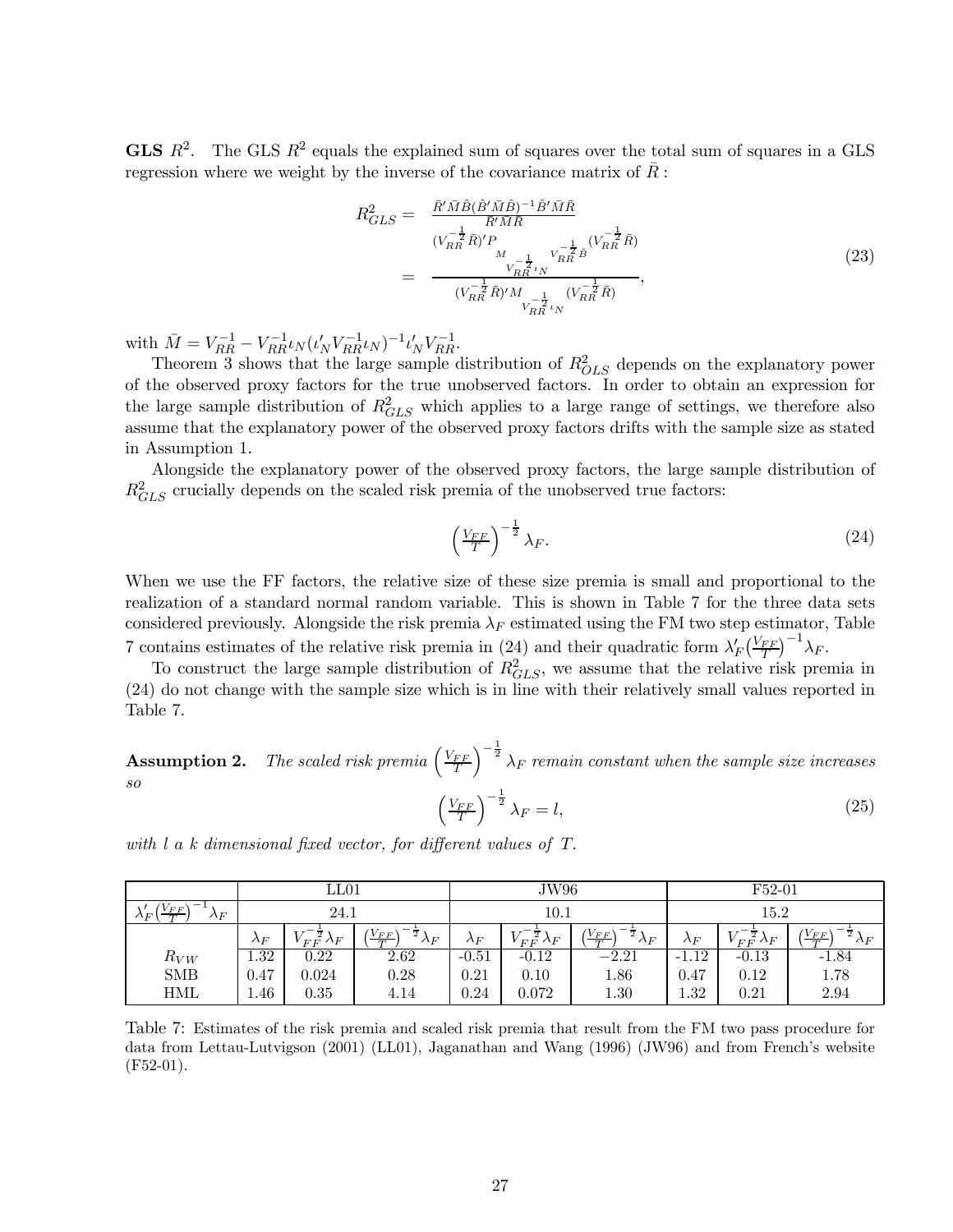**Theorem 4.** Under Assumptions 1, 2, portfolio returns that are generated by  $(15)$  and mean returns on the portfolios that are characterized by (11), the behavior of  $R_{GLS}^2$  in (23) in large samples is characterized by:

$$
R_{GLS}^2 \approx \frac{\left\{ \begin{pmatrix} W'l \\ 0 \end{pmatrix} + \psi^* \right\}^{\prime} P_{\substack{W-\frac{1}{2} \\ V_{RR}^{-\frac{1}{2}} \nu N}} \left\{ \begin{pmatrix} W'V_{FE_0}^{-\frac{1}{2}} dV_{GG}^{\frac{1}{2}} \\ 0 \end{pmatrix} + \varphi^* \right\}^{\prime} \begin{pmatrix} W'l \\ 0 \end{pmatrix} + \psi^* \right\}^{\prime}}{\left\{ \begin{pmatrix} W'l \\ 0 \end{pmatrix} + \psi^* \right\}^{\prime} M_{\substack{V-\frac{1}{2} \\ V_{RR}^{-\frac{1}{2}} \nu N}} \left\{ \begin{pmatrix} W'l \\ 0 \end{pmatrix} + \psi^* \right\}^{\prime}} \tag{26}
$$

where  $\psi^*$  and  $\varphi^*$  are independent  $N \times 1$  and  $N \times m$  dimensional random matrices whose elements have independent standard normal distributions, W is an orthonormal  $k \times k$  dimensional matrix which contains the eigenvectors of

$$
\left[ (\beta'\beta)^{\frac{1}{2}}'V_{FF}(\beta'\beta)^{\frac{1}{2}} + (\beta'\beta)^{-\frac{1}{2}}'\beta'V_{\varepsilon\varepsilon}\beta(\beta'\beta)^{-\frac{1}{2}} \right] \tag{27}
$$

and

$$
M_{V_{RR}^{-\frac{1}{2}}\iota_N} \approx I_N - \left(\begin{array}{c} W'V_{FF}^{-\frac{1}{2}}(\beta'\beta)^{-1}\beta'\iota_N\\ (\beta'_\perp V_{\varepsilon\varepsilon}\beta_\perp)^{-\frac{1}{2}}\beta'_\perp\iota_N \end{array}\right) \n\{\iota'_N[\beta(\beta'\beta)^{-1}V_{FF}^{-1}(\beta'\beta)^{-1}\beta' + \beta_\perp(\beta'_\perp V_{\varepsilon\varepsilon}\beta_\perp)^{-1}\beta'_\perp]\iota_N\}^{-1} \left(\begin{array}{c} W'V_{FF}^{-\frac{1}{2}}(\beta'\beta)^{-1}\beta'\iota_N\\ (\beta'_\perp V_{\varepsilon\varepsilon}\beta_\perp)^{-\frac{1}{2}}\beta'_\perp\iota_N \end{array}\right)',
$$
\n(28)

with  $\beta_{\perp}$  the  $N \times (N - k)$  dimensional orthogonal complement of  $\beta$ , so  $\beta'_{\perp}\beta \equiv 0$ ,  $\beta'_{\perp}\beta_{\perp} \equiv I_{N-k}$ .

#### **Proof.** see Appendix A.  $\blacksquare$

We use Theorem 4 to classify the different kinds of behavior of  $R_{GLS}^2$ . We start with a strong observed proxy factor setting.

Corollary 4. When the number of observed factors equals the number of unobserved factors and they explain them well, the large sample behavior of  $R_{GLS}^2$  is characterized by

$$
R_{GLS}^{2} \approx \frac{\left\{ \begin{pmatrix} W'l \\ 0 \end{pmatrix} + \psi^{*} \right\}'_{P_{M}} \frac{1}{V_{RR}^{-\frac{1}{2}} \psi_{N} \left\{ \begin{pmatrix} W'V_{FF}^{-\frac{1}{2}} V_{FG} V_{GG}^{-\frac{1}{2}} \end{pmatrix} + \frac{1}{\sqrt{T}} V_{RR}^{-\frac{1}{2}} V_{\epsilon\epsilon}^{\frac{1}{2}} \varphi^{*} \right\}}{\left\{ \begin{pmatrix} W'l \\ 0 \end{pmatrix} + \psi^{*} \right\}'_{V_{RR}^{-\frac{1}{2}} \psi_{N} \left\{ \begin{pmatrix} W'l \\ 0 \end{pmatrix} + \psi^{*} \right\}}, \tag{29}
$$

Furthermore, when the observed factors are an invertible linear combination of the true factors,  $V_{FF}^{-\frac{1}{2}}V_{FG}V_{GG}^{-\frac{1}{2}} = I_k.$ 

The large sample behavior of  $R_{GLS}^2$  in Corollary 4 differs considerably from that of  $R_{OLS}^2$ . Corollary 1 states that  $R_{OLS}^2$  converges to one when the observed factors explain the unobserved factors well and their numbers are the same. Because  $W'l$  is of the same order of magnitude as the standard normal random variables in  $\psi^*$ , this is not the case for  $R_{GLS}^2$ . Only when the scaled risk premia are very large,  $R_{GLS}^2$  is approximately equal to one.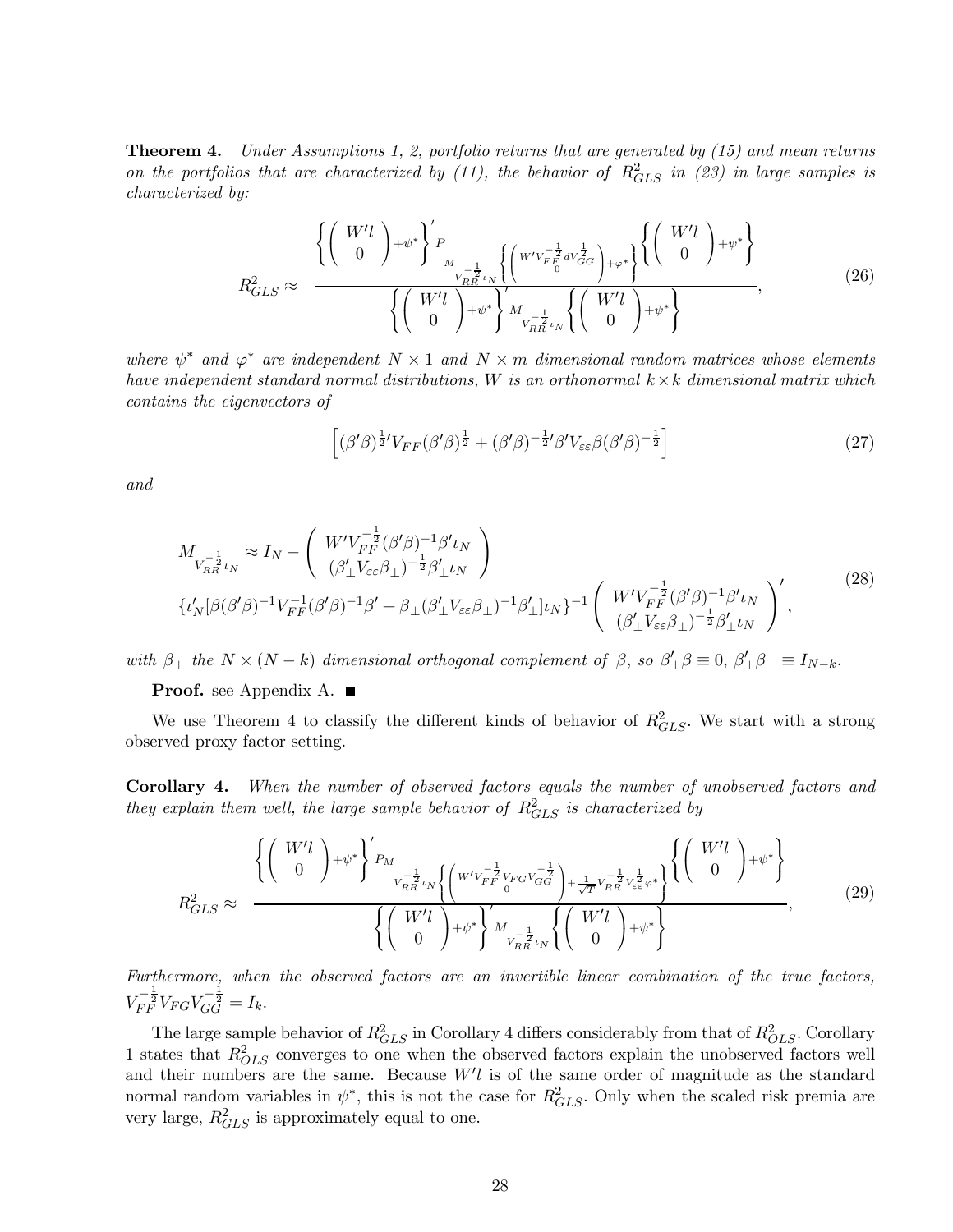Corollary 5. When the relative size of the risk premia is very large and the number of observed  $factors$  equals the number of unobserved factors and they explain them well,  $R^2_{GLS}$  is approximately equal to one.

Another interesting aspect of the large sample distribution of  $R_{GLS}^2$  is that it depends on the number of portfolios N. For the same values of the other parameters, a larger number of portfolios implies a smaller value of  $R_{GLS}^2$ .

Corollary 6. When the observed factors consist of the first m of the true factors, the large sample behavior of  $R_{GLS}^2$  is characterized by

$$
R_{GLS}^{2} \approx \frac{\left\{ \begin{pmatrix} W'l \\ 0 \end{pmatrix} + \psi^{*} \right\}'_{P_{M}} \left\{ \begin{pmatrix} W'(\phi_{V_{G}}^{*} / \sqrt{T}) \\ V_{RR}^{-\frac{1}{2}} \psi_{V_{G}}^{-\frac{1}{2}} \psi^{+}_{RR} \psi_{\epsilon \epsilon}^{+} \psi^{+}_{\epsilon \epsilon} \end{pmatrix} \left\{ \begin{pmatrix} W'l \\ 0 \end{pmatrix} + \psi^{*} \right\}}{\left\{ \begin{pmatrix} W'l \\ 0 \end{pmatrix} + \psi^{*} \right\}'_{V_{RR}^{-\frac{1}{2}} \psi_{V}^{-\frac{1}{2}} \left\{ \begin{pmatrix} W'l \\ 0 \end{pmatrix} + \psi^{*} \right\}} \tag{30}
$$

with  $\phi_{VG}^*$  a  $(k-m) \times m$  dimensional random matrix whose elements are standard normally distributed and independent of  $\varphi^*$  and  $\psi^*$ .

Corollary 6 shows that when the observed factors explain fewer of the true factors, the  $R_{GLS}^2$  goes down on average. This argument extends to the case where the relative risk premia are large.

Corollary 7. When the observed factors consist of the first m of the true factors and the relative size of the risk premia is large,  $R_{GLS}^2$  converges to

$$
R_{GLS}^2 \approx \frac{\left(\begin{array}{c} W'l \\ 0 \end{array}\right)'_{P_{M}}}{\left\{\left(\begin{array}{c} W'l \\ 0 \end{array}\right)\right\}_{M_{\frac{1}{V_{RR}}l_{N}}} \left\{\left(\begin{array}{c} W'l \\ 0 \end{array}\right)\right\}}_{V_{RR}^{-\frac{1}{2}}l_{N}} \left\{\left(\begin{array}{c} W'l \\ 0 \end{array}\right)\right\}}.
$$
\n(31)

#### Simulation experiment

We use our previous simulation experiment, calibrated to data from Lettau and Ludvigson (2001), to further illustrate the properties of  $R_{GLS}^2$  and the accuracy of the large sample distribution stated in Theorem 4. Panel 5 contains the density function of  $R_{GLS}^2$  for different settings of the explanatory power of the observed proxy factors and the size of the relative risk premia.

Figures 5.1 and 5.3 use the data generating process that corresponds with the estimated factor model which uses the three FF factors and their risk premia. The observed proxy factors in Figure 5.1 correspond with the true ones while they are irrelevant in Figure 5.3. Figures 5.2 and 5.4 use the settings as used for Figures 5.1 and 5.3 except that the risk premia are ten times as large. The observed proxy factors used for Figure 5.2 correspond with the true ones while the observed proxy factors used for Figure 5.4 are irrelevant.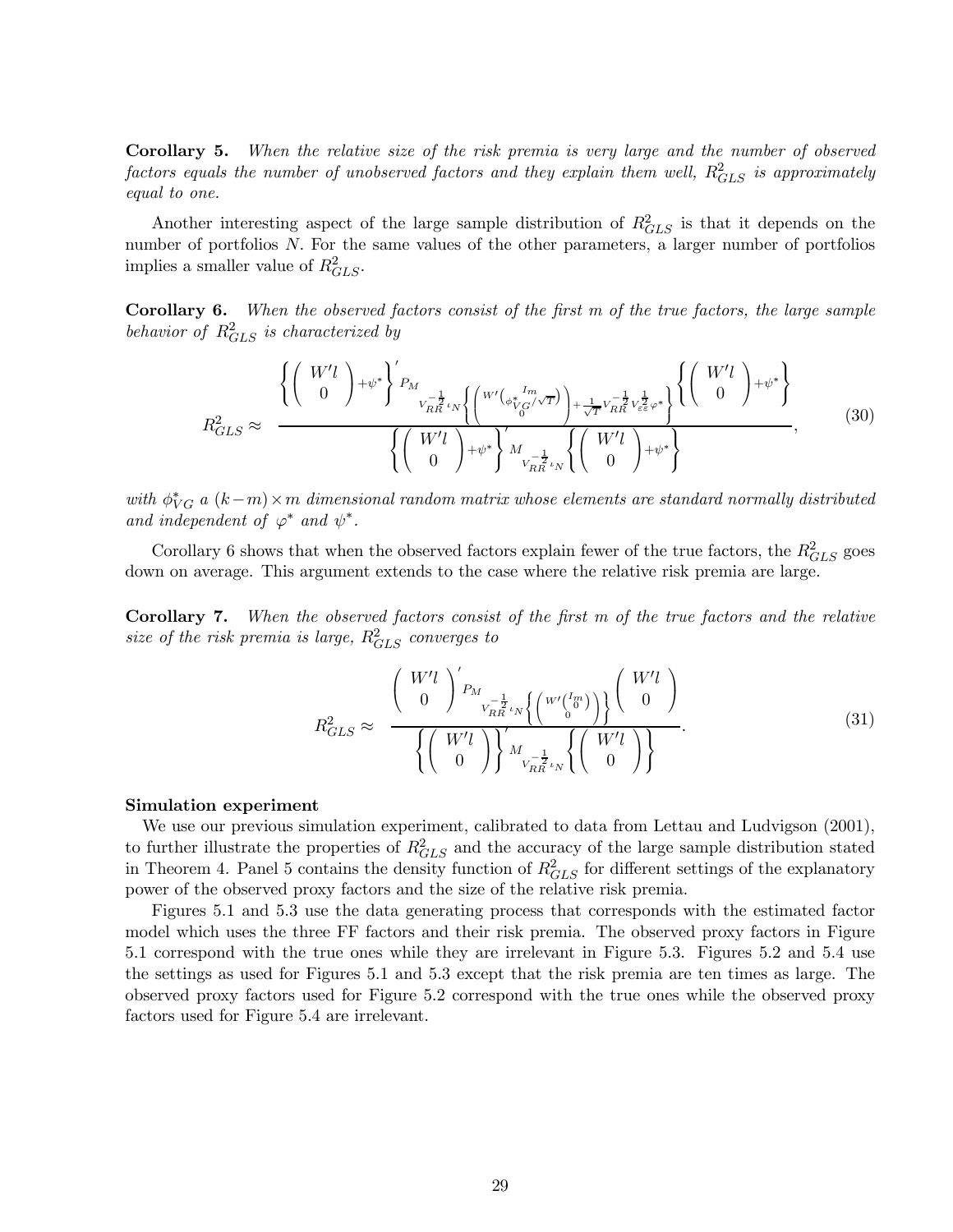



Figure 5.3. Irrelevant factors, standard premia Figure 5.4. Irrelevant factors, large premia

Panel 5. Density of  $R_{GLS}^2$  for simulation experiment calibrated to Lettau and Ludvigson (2001). One factor (solid), two factors (dash-dot), three factors (dashed). The dotted lines result from the large sample approximation from Theorem 4.

Figure 5.1 shows the density function of  $R_{GLS}^2$  when we use one, two or three of the true factors. We compute these three density functions by simulating from the model and using the large sample approximation stated in Theorem 4. For all three cases, the resulting density functions are almost indistinguishable. The density functions show that  $R_{GLS}^2$  is well below one even if we use all three factors. When we use only one or two of the three factors,  $R_{GLS}^2$  is close to zero. This all results from the small size of the relative risk premia. When we multiply these risk premia by ten as in Figure 5.2, the density of  $R_{GLS}^2$  when we use all three factors lies close to one. Also its variance has decreased which applies to the density when we use two factors as well. This density has slightly shifted to the right.

Figures 5.3 and 5.4 show the density of  $R_{GLS}^2$  when we use one, two or three useless factors. Figure 5.3 uses the setting where the risk premia correspond with those from Lettau and Ludvigson (2001)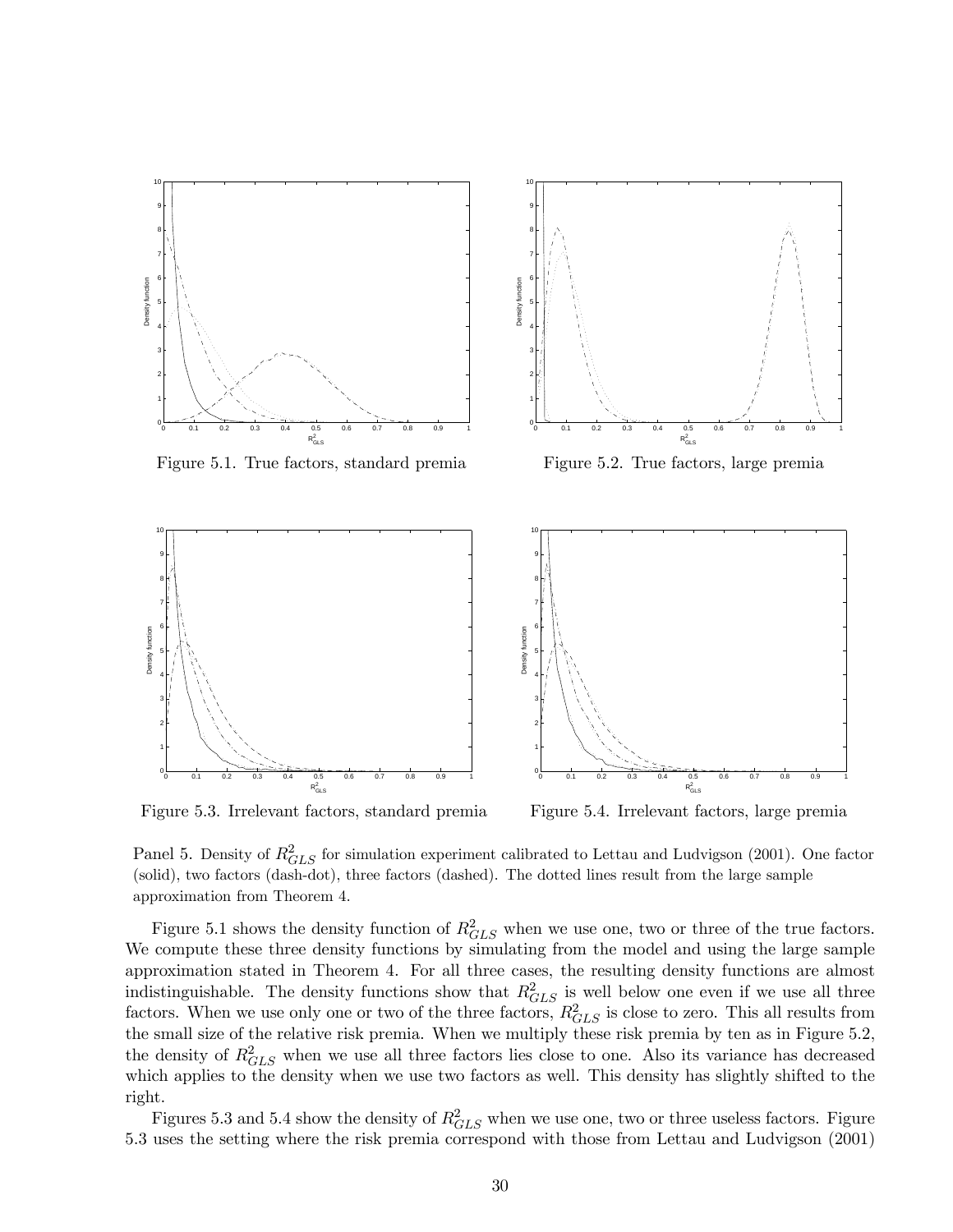and Figure 5.4 uses risk premia which are tenfold the estimated ones. Unlike when we use the true factors, the larger risk premia have no effect on the density of  $R_{GLS}^2$ .

The density of  $R_{GLS}^2$  in case we use one, two or three useless factors all lie quite close to zero. However, the density of  $R_{GLS}^2$  when we use all three true factors does not lie far from zero either. The density of  $R_{GLS}^2$  when we use three useless factors therefore has a lot of probability mass in the area where the density of  $R_{GLS}^2$  when we use the three true factors has a sizeable probability mass. This implies that we just based on  $R_{GLS}^2$  cannot make a trustworthy statement about the quality of the second pass regression. Identical to  $R_{OLS}^2$ , we can use a measure which indicates the unexplained factor structure in the first pass residuals to assess  $R_{GLS}^2$  more decisively.

The expressions of the large sample distributions of  $R_{OLS}^2$  and  $R_{GLS}^2$  in Theorems 3 and 4 depend on the parameters  $d$  and  $l$ . Unless the observed factors explain the true unobserved factors well and the risk premia are large, we cannot estimate these parameters consistently. The latter is needed in order to be able to use the bootstrap to approximate the distribution of  $R_{OLS}^2$  or  $R_{GLS}^2$ . Hence, the bootstrap cannot be used to conduct inference on either  $R_{OLS}^2$  or  $R_{GLS}^2$ , when the observed factors do not explain the unobserved factors well.

### 3.2 Tests on the Risk Premia

We just showed that the large sample distributions of  $R_{OLS}^2$  or  $R_{GLS}^2$  are such that we can only unequivocally interpret them when there is no unexplained factor structure left in the first pass residuals. Alongside  $R_{OLS}^2$  and  $R_{GLS}^2$ , this argument applies to many other second pass statistics that are commonly used as well. The most prominent of these is the two pass t-statistic.

The FM two pass t-statistic testing the hypothesis that the i-th risk premia is equal to  $\lambda_{i,0}$ ,  $H_0: \lambda_i = \lambda_{i,0}$ , reads

$$
t(\lambda_i) = \frac{\hat{\lambda}_i - \lambda_{i,0}}{\sqrt{var(\hat{\lambda}_i)}},\tag{32}
$$

with  $\hat{\lambda}_F = (\hat{\lambda}_1 \dots \hat{\lambda}_m)'$  resulting from (13) and  $var(\hat{\lambda}_i)$  the variance of the *i*-th element of  $\hat{\lambda}_F$ . The variance of  $(\lambda_0, \lambda_F)$  equals

$$
var(\hat{\lambda}_0, \ \hat{\lambda}_F) = \frac{1}{T} \left[ (\iota_N \ \vdots \ \hat{B})' (\iota_N \ \vdots \ \hat{B}) \right]^{-1} (\iota_N \ \vdots \ \hat{B})' \hat{\Theta} (\iota_N \ \vdots \ \hat{B}) \left[ (\iota_N \ \vdots \ \hat{B})' (\iota_N \ \vdots \ \hat{B}) \right]^{-1}, \tag{33}
$$

with  $\hat{\Theta} = \hat{V}_{\varepsilon\varepsilon} (1 + \hat{\lambda}'_F \hat{V}_{GG}^{-1} \hat{\lambda}_F)$ , and the variance of the *i*-th element of  $\hat{\lambda}_F$  equals the  $(i+1)$ -th diagonal element of this covariance matrix, see Shanken (1992). The FM two pass t-statistic has a standard normal distribution in large samples when the null hypothesis holds and the estimand of  $B$ ,  $\beta\delta$ , has a full rank value. This implies that both  $\beta$  and  $\delta$  have to be sizeable full rank matrices. When the full rank assumption fails, for example, since Assumption 1 holds, the large sample distribution of the FM two pass t-statistic is not normal and we cannot use the FM two pass t-statistic to conduct inference, see Kleibergen (2009) and Kan and Zhang (1999). We have just shown that Assumption 1 applies to many empirically relevant settings so we then cannot use the FM two pass  $t$ -statistic to conduct inference.

Assumption 1 is similar to the weak instrument assumption made in linear instrumental variables regression, see e.g. Staiger and Stock  $(1997)$ . There is an extensive literature on weak instruments in econometrics which has led to the development of statistics whose large sample distributions are not affected by the strength of the instruments, see e.g. Anderson and Rubin (1949), Kleibergen (2002), Moreira (2003) and Kleibergen and Mavroeidis (2009). Still, the traditional t-statistic is commonly used. Stock and Yogo (2005) have therefore analyzed the sensitivity of the large sample distribution of the t-statistic to the value of a pre-test for weak instruments that results from the first stage regression,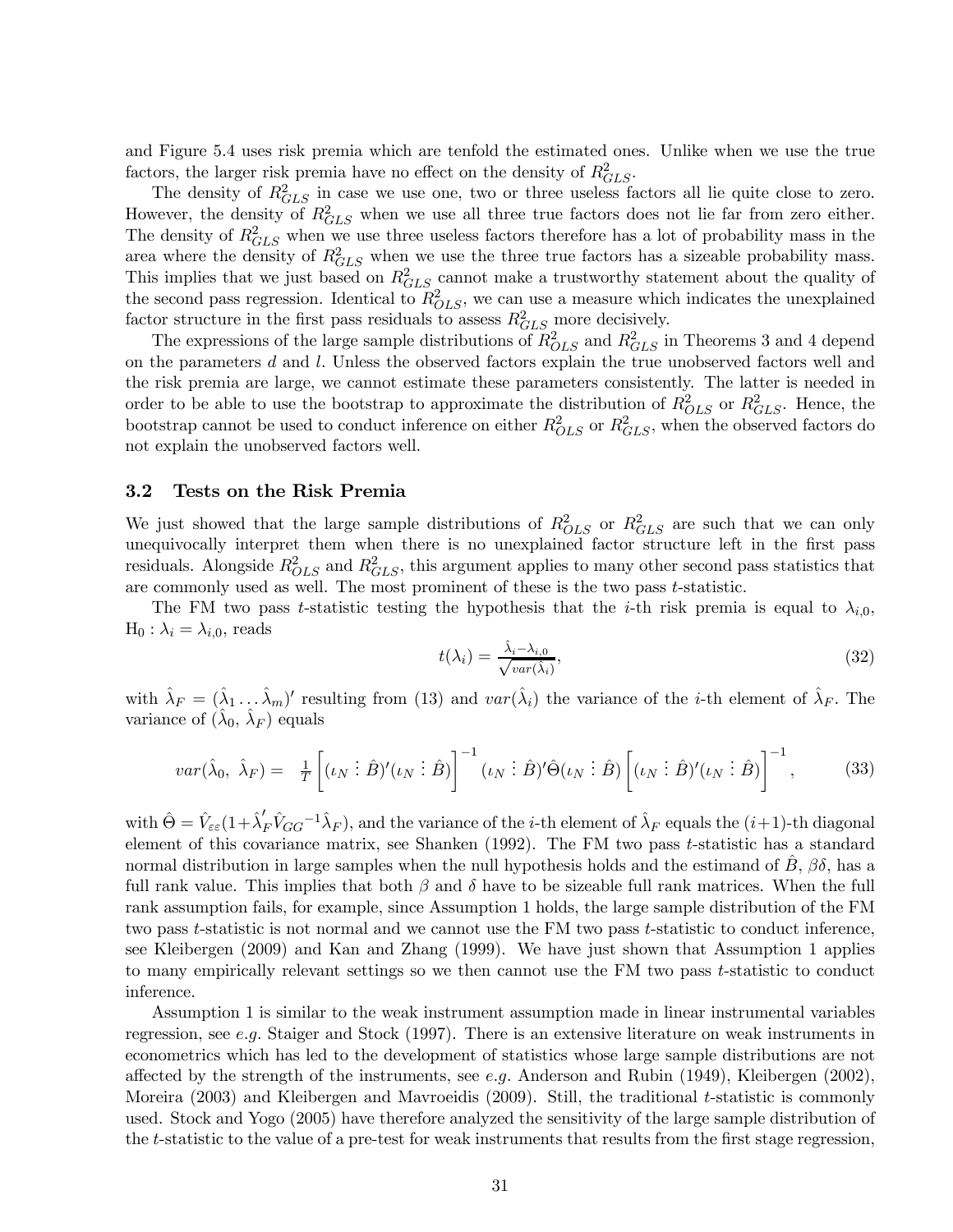i.e. the first stage F-statistic. Stock and Yogo (2005) show that the large sample distribution of the t-statistic is approximately standard normal when the first stage  $F$ -statistic exceeds ten and differs from a normal distribution when the first stage F-statistic is less than ten.

The first stage F-statistic tests if the instruments used for the instrumental variables regression are jointly significant in the first stage regression. With respect to the FM two pass regression, this is analogous to testing if the observed proxy factors in the first pass regression are jointly significant. The LR statistics in Tables 2-4 test the significance of the observed proxy factors in the first pass regression. Since the first stage  $F$ -statistic is defined as an  $F$ -statistic, so it results from dividing by the number of tested parameters, a value of the first stage F-statistic of around ten is comparable with a value of the LR statistic that equals ten times the number of tested parameters. This means that the cutoffs for the LR statistic that allow us to use the FM t-statistic are two hundred and fifty in case of twenty five parameters, five hundred in case of fifty parameters, seven hundred and fifty in case of seventy five parameters etc.. The only two settings in Tables 2-4 for which the LR statistics exceed these thresholds are when there is one observed proxy factor which equals the value weighted return or when the observed proxy factors equal the FF factors. For all other specifications, either the LR statistic that tests the parameters of all observed proxy factors or the LR statistic that tests the value of the parameters of the observed proxy factors that are incremental to the value weighted return are below the threshold value. These specifications are obviously also those for which the observed factors leave an unexplained factor structure in the first pass residuals. For all these specifications, we should use the analogs of the weak instrument robust statistics for factor models developed in Kleibergen (2009). We use four of these identification robust factor statistics which are stated in Appendix B: the factor Anderson-Rubin (FAR) statistic, the factor extension of Kleibergen's (2002, 2005) Lagrange multiplier statistic (FKLM), the factor extension of Kleibergen's (2005) J-statistic (FJKLM) and the factor extension of Moreira's (2003) conditional likelihood ratio statistic (FCLR).

The four identificaton robust factor statistics that we use test a hypothesis on one element of  $\lambda_F$ , say  $H_0: \lambda_1 = \lambda_{1,0}$ , in a different manner. The FAR statistic tests the joint hypothesis of factor pricing stated in  $(11)$  and  $H_0$ . The FJKLM statistic tests the hypothesis of factor pricing given that  $H_0$  holds. The FKLM and FCLR statistics both just test  $H_0$ . We can use each of these four statistics to construct a 95% confidence set for  $\lambda_1$  by specifying a grid of s different values for  $\lambda_{1,0}$ ,  $(\lambda_{1,0}^1 \ldots \lambda_{1,0}^s)$ . We then compute the statistics for each different value of  $\lambda_{1,0}$  in the grid. The 95% confidence set consists of all values of  $\lambda_{1,0}$  for which the statistic is below its 95% critical value. These confidence sets are trustworthy even when Assumption 1 applies and show if the observed series are informative about the risk premia. If the latter is not the case, these confidence sets are unbounded which shows that the observed series do not contain (much) information about the pricing of the associated factors, see e.g. Dufour (1997). In the sequel, we discuss these confidence sets for two settings of the observed proxy factors which are representative for the results at large.

Lettau-Ludvigson (2001): consumption based and value weighted return factors We use two different specifications from Lettau and Ludvigson (2001). The first specification has three consumption based factors: consumption growth, the consumption-wealth ratio  $(cay)$  and the interaction between consumption growth and the consumption-wealth ratio. The second specification has the value weighted return as its single factor. The specifications correspond with the "cay,  $\Delta c$ , cay $\Delta c$ " and " $R_{vw}$ " columns in Table 3. Table 8 contains the FM two pass and maximum likelihood (ML) estimates, see Gibbons  $(1982)$ .<sup>10</sup> We use the four identification robust factor statistics, the FM two pass t-statistic and the t-statistic based on the ML estimator to construct the confidence sets for the

 $10$ As discussed in Appendix B, the four identification robust statistics all have the ML estimator as their minimizer so we do not report separate estimators for these statistics.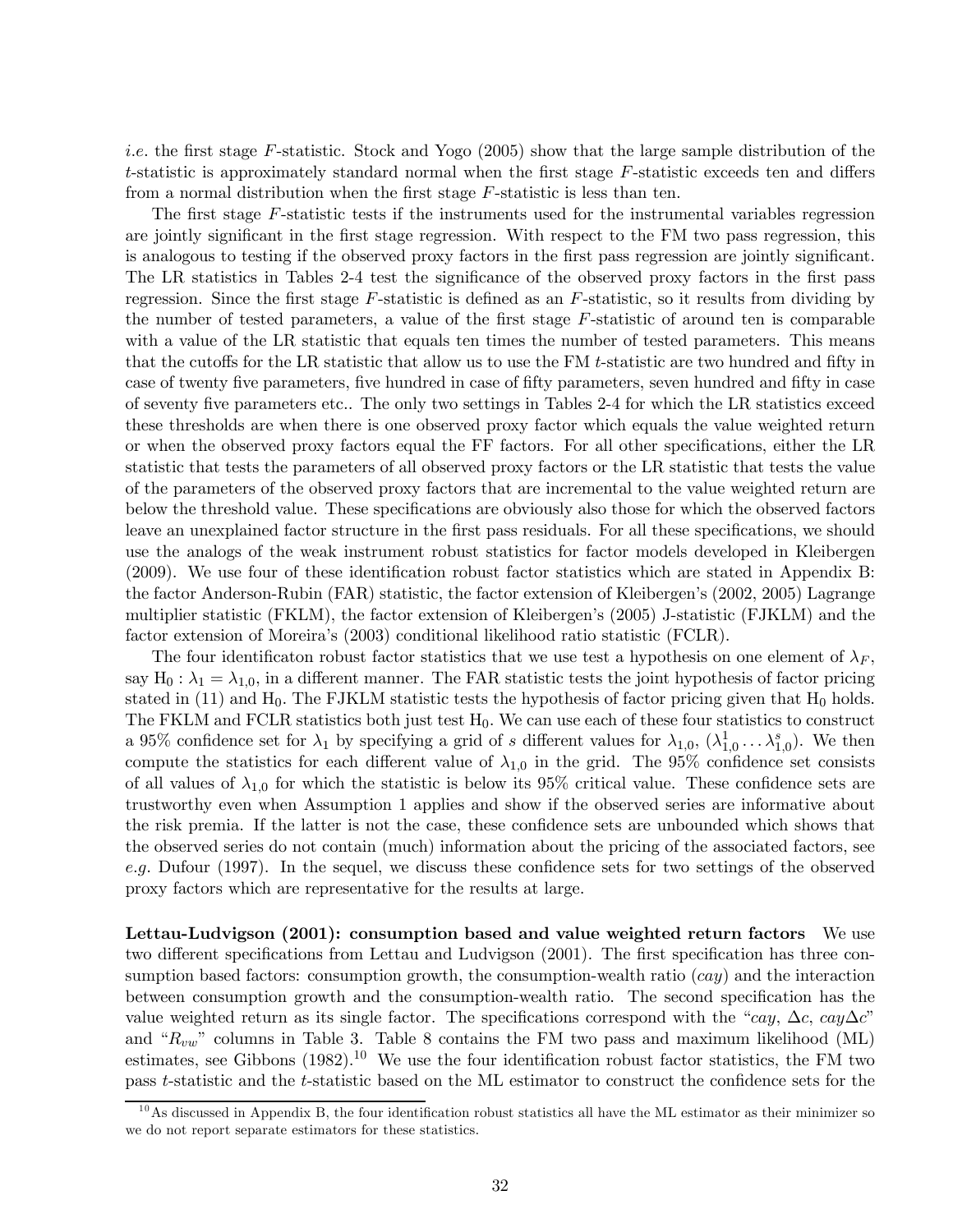risk premia. Figures 6.1-6.4 in Panel 6 each contain six (one minus the) p-value plots, one for every statistic. These figures also contain a straight line at 0.95 which enables us to construct the 95% confidence set using the intersection of the p-value plot with the line at 0.95.

For the first specification with the consumption based factors, Figures 6.1-6.3 show the p-value plots of the risk premia using the different statistics. The FM t-statistic is the statistic that is almost solely used in the literature. Figures 6.1-6.3 show that according to the FM t-statistic the risk premia on the consumption growth factor and consumption-wealth ratio are not significant at the 95% level while the risk premium on the interaction between consumption growth and the consumption-wealth ratio is. This can be concluded from the intersection of the p-value plot of the FM t-statistic and the line at 0.95. It also results from the risk premia estimates and standard errors in Table 8. Lettau and Ludvigson (2001) use the significant risk premium on the interaction between consumption growth and the consumption-wealth ratio to advocate an extension of the consumption capital asset pricing model in which the consumption growth's risk premium changes over the business cycle. These findings, however, do not correspond with those obtained from the identification robust factor statistics. For all three risk premia, the 95% confidence sets that result from any of the identification robust factor statistics are unbounded. The  $p$ -value plots of these statistics in Figures 6.1-6.3 do not intersect with the line at 0.95 or lie below it at large values of the risk premia. Hence, the 95% confidence sets that result from the identification robust factor statistics are unbounded. It shows that we cannot determine the risk premia. This results since the consumption based factors are not able to eradicate the factor structure as shown in Table 3. Because the consumption based factors leave a strong unexplained factor structure in the first pass residuals,  $\delta$  is rather small as shown by the LR and F statistics in Table  $3^{11}$ . The risk premia can then not be identified which leads to a large range of plausible values as indicated by the unbounded confidence sets.

Figure 6.4 contains the (one minus the) p-value plots for the risk premium on the value weighted return when it is the only factor. They are also computed using the statistics discussed before. The results in Figure 6.4 correspond with the " $R_{vw}$ " column in Table 3. Table 3 shows that the value weighted return eradicates one of the factors in the portfolio returns. The values of its  $\delta$  and/or  $\beta$ parameters are therefore sizeable as revealed by the huge value of the likelihood ratio statistic testing the significance of these parameters, 765. Because of these large values, the p-value plots that result from the identification robust factor statistics and the FM and MLE t-statistics are almost identical and all indicate that the risk premium on the value weighted return is not significant at the 95% level.

The differences in the *p*-value plots of the identification robust factor statistics in Figures 6.1-6.4 result since they do not test the same hypothesis. The FKLM and FCLR statistics just test if the respective risk premium is equal to a specific value which explains why they are rather similar and equal to zero at the ML estimate. The FAR and FJKLM statistics also or just, in case of the FJKLM statistic, test the hypothesis of factor pricing which is stated in  $(11)$ . This explains why the *p*-value plots associated with them are never equal to zero because the number of moment equations in (11) exceeds the number of risk premia.

In Figure 6.4, the *p*-value plots of the identification robust FAR and FJKLM statistics are not visible. This results because they are significant for all values of the risk premium. It shows that the hypothesis of factor pricing is rejected when we use the value weighted return as the only factor. Hence, the factor pricing moment equation in (11) does not hold, so the average portfolio returns are not just spanned by the  $\beta$ 's of the value weighted return.

 $11$  For example, Table 3 shows that the p-value for testing the significance of consumption growth is only 6%.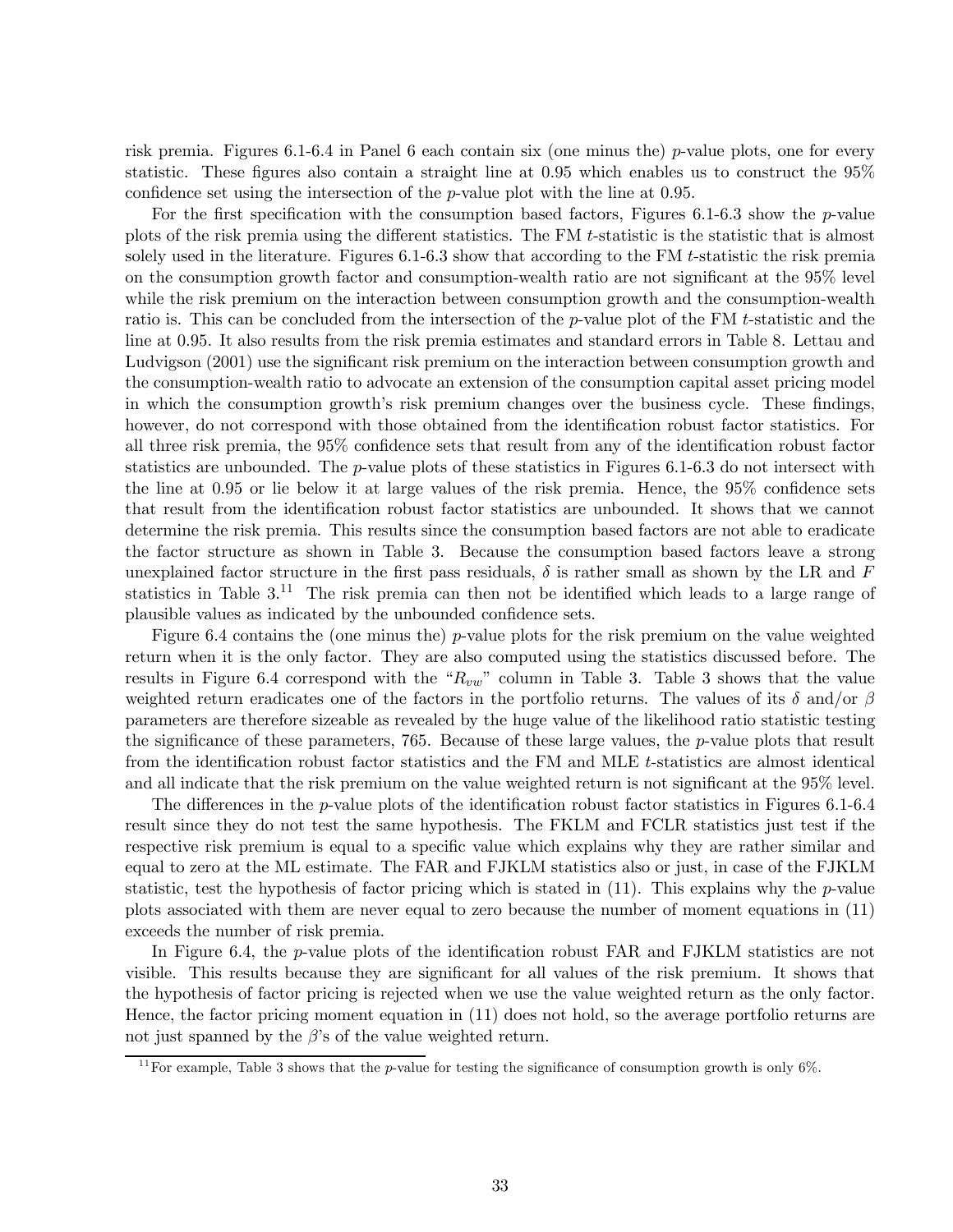

Panel 6. p-value plots for the risk premia that result from different specifications used in Lettau and Ludvigson (2001). Figures 6.1-6.3: three factor model. Figure 6.4 single factor model. FM two pass  $t$ statistic (solid line), MLE t-statistic (points), FKLM (solid-plusses), FCLR (dashed), FJKLM (dash-dotted), FAR (dotted).

Figures 6.1-6.4 show the different conclusions reached when we use either the FM t-statistic (or ML t-statistic) or one of the identification robust factor statistics in case the explanatory power of the observed proxy factors is small. When the explanatory strength of the observed proxy factors is large, there is hardly any difference between the FM t-statistic and the identification robust factor statistics. This results since the standard normal large sample distribution of the FM t-statistic is then valid which is not the case when the explanatory power is minor. The large sample distributions of the identification robust factor statistics are valid in either case so the conclusions drawn from these statistics are valid for all possible explanatory strengths of the observed proxy factors.

We note that the ML estimates for the risk premia on the consumption based factors in Table 8 can be large and quite different from the FM two pass estimates. Table 3 shows that the  $\beta$  and/or  $\delta$  parameters associated with the consumption based factors are all quite small. In the second pass,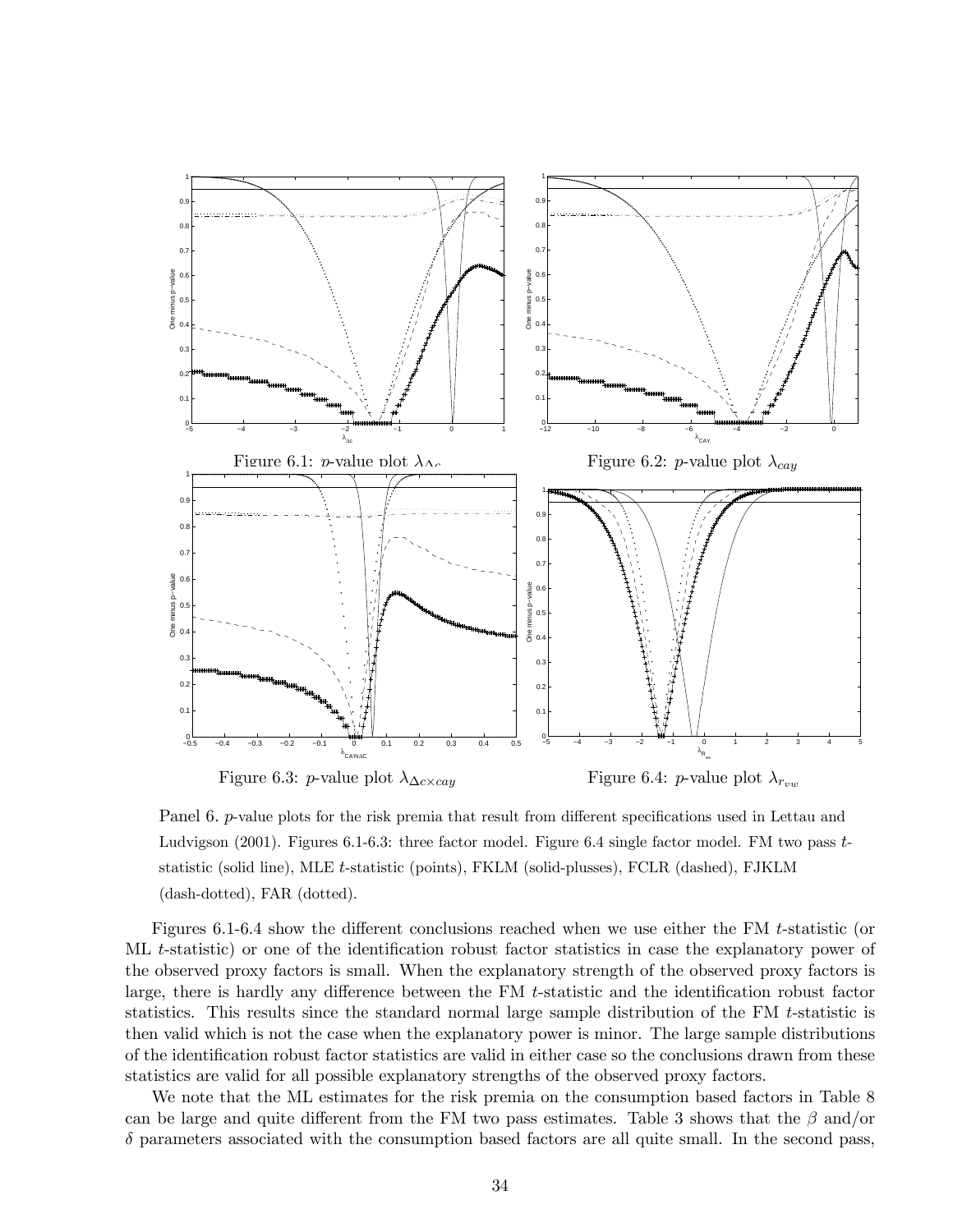|     | LL01               |               |                    |                     |  |  |  |  |  |
|-----|--------------------|---------------|--------------------|---------------------|--|--|--|--|--|
|     | $R_{vw}$           | $\Delta c$    | cay                | $\alpha y \Delta c$ |  |  |  |  |  |
| FM  |                    | 0.022<br>0.16 | $-0.13$<br>0.40    | 0.057<br>0.025      |  |  |  |  |  |
| MLE |                    | -1.44<br>1.10 | $^{-3.78}$<br>3.00 | 0.0077<br>0.06      |  |  |  |  |  |
| FM  | $-0.31\,$<br>0.96  |               |                    |                     |  |  |  |  |  |
| MLE | $^{-1.38}$<br>0.68 |               |                    |                     |  |  |  |  |  |

Table 8: FM two pass and ML estimates of the risk premia for different specifications used in Lettau and Ludvigson (2001). Standard errors (with Shanken correction for FM standard errors) are listed below the estimates.

we kind of divide by the estimated parameters from the first pass so their proximity to zero explains the large values of the ML estimates<sup>12</sup>. This also explains why the FM and ML estimates of the risk premium on the value weighted return in Table 8 are quite similar because its  $\beta$  and/or  $\delta$  parameters are sizeable.

Remaining factor specifications The other specifications of the observed proxy factors can be classified along the lines of the two specifications discussed previously. First there are the specifications for which, according to Tables 2-4, the  $\beta$ 's of some or all of the observed proxy factors are rather small and second are the specifications for which the  $\beta$ 's of all observed proxy factors are large. The 95% confidence sets of the risk premia that result from the identification robust factor statistics are unbounded for the first setting. According to the two pass  $t$ -statistic many of these risk premia are, however, significant so the identification robust factor statistics again lead to different albeit but more credible conclusions. For the specifications where the  $\beta$ 's of all observed proxy factors are large, the 95% confidence sets that result from both procedures are similar.

## 4 Conclusions

Portfolio returns exhibit an (unobserved) factor structure. This factor structure has to be captured appropriately by the observed proxy factors for the traditional statistical criteria used in the FM two pass procedure, like, for example, the OLS and GLS  $R^2$  and second pass t-statistics, to be straightforward to interpret. When the observed proxy factors do not capture the factor structure appropriately, the OLS  $R^2$  can still be large. This large value is, however, not indicative of the relationship between the expected portfolio returns and observed proxy factors since it results from the unexplained factor structure in the first pass residuals. For the GLS  $R^2$ , we show that its distribution is confined to rather small values both when the observed proxy factors are strong or minorly correlated with the true unobserved factors. This makes the GLS  $R^2$  also not straightforward to interpret. For both of these goodness of fit measures, we therefore suggest to analyze them based on a measure of the unexplained factor structure in the first pass residuals. When this criteria indicates that there is no unexplained factor structure in the first pass residuals, both the OLS and GLS  $R^2$  are straightforward to interpret. When there is, however, a considerable unexplained factor structure, we have to interpret

 $12$  For the same reason, the distribution of the ML estimator, just like the distribution of the ML estimator in the linear instrumental variables regression model, has no moments so the mean and variance of the distribution of the ML estimator are infinite. The same holds to a lesser extent for the FM two pass risk premia estimator for which we can show that its moments exist up to the order of the number of portfolios minus the number of factors which is around 25. Its distribution therefore has a finite mean and variance so extreme values of the FM risk premium estimator are less likely than for the ML estimator, see Kleibergen (2009).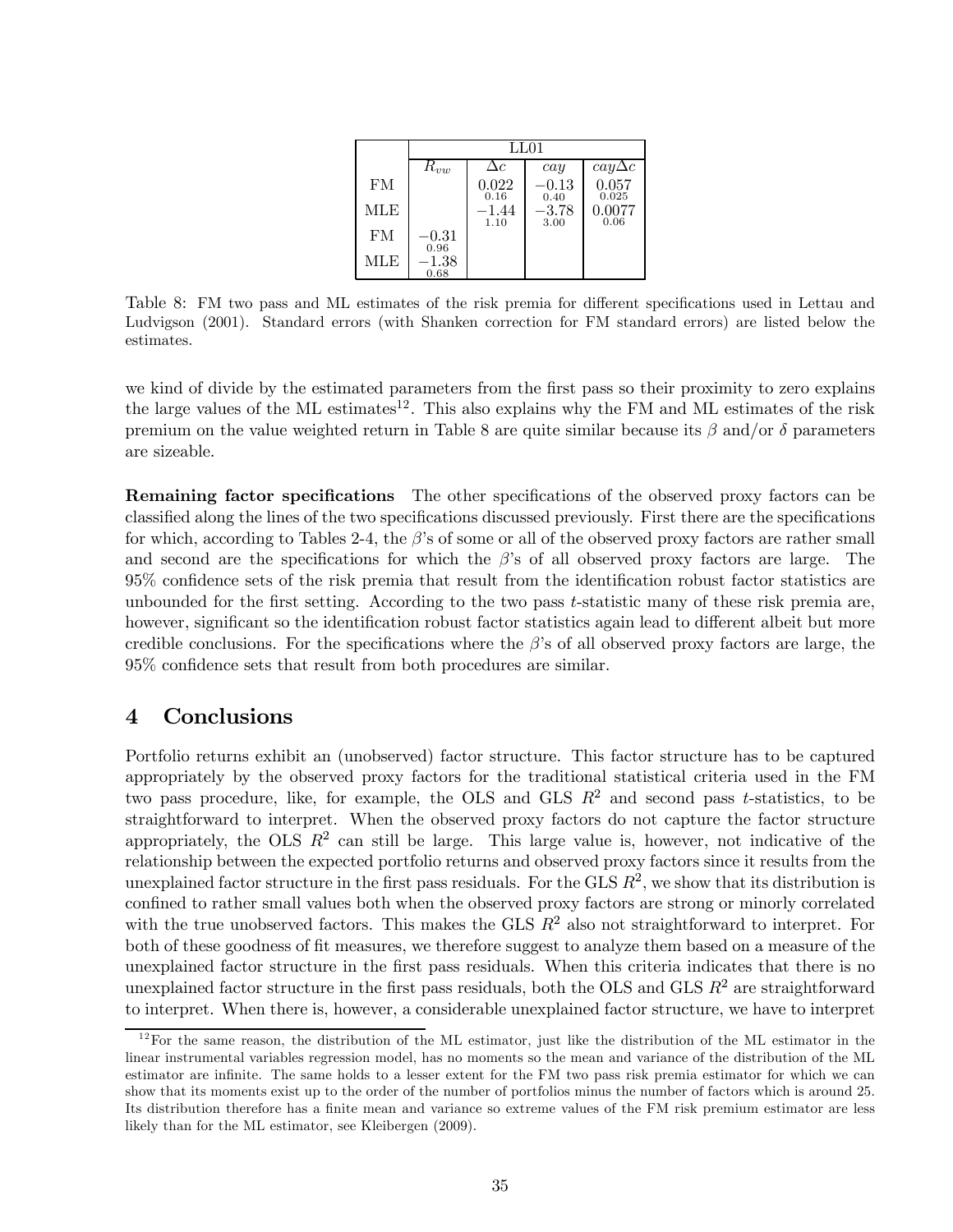them with caution.

Similar arguments apply to the second pass t-statistic whose large sample distribution differs from the standard normal one when the  $\beta$ 's of the observed proxy factors are small. When these  $\beta$ 's are small, an unexplained factor structure is present so it implies that both the second pass  $R^2$ 's and t-statistics have to be interpreted with caution. The large sample distributions of the identification robust factor statistics of Kleibergen (2009) are not sensitive to the  $\beta$ 's of the observed proxy factors so we recommend these to be used instead of the second pass t-statistic.

Many observed proxy factors proposed in the literature, like, for example, consumption and labor income growth, housing collateral, consumption-wealth ratio, labor income-consumption ratio, interactions of either one of the latter three with other factors, etc., leave a considerable unexplained factor structure in the first pass residuals. The high  $R^2$ 's and significant t-statistics that are reported for these factors therefore have to be interpreted judiciously.

Previously suggested solutions to the inferential issues with second pass  $R^2$ 's and t-statistics do not work well for different reasons. One suggestion is to use the bootstrap. The bootstrap, however, relies on consistent estimation of the risk premia of the observed proxy factors. It fails therefore for the same reason as why the large sample distribution of the second pass t-statistic no longer applies. Another suggestion is to add other portfolios to the typically used pool. Although this can reduce the factor structure in the portfolio returns, a sizeable factor structure typically remains present.

#### Appendix A

**Proof of Theorem 1.** The least squares estimator of  $\delta$  reads

$$
\hat{\delta} = \sum_{t=1}^{T} \bar{F}_t \bar{G}'_t \left( \sum_{t=1}^{T} \bar{G}_t \bar{G}'_t \right)^{-1}
$$

and the F-statistic (times number of parameters tested) testing if the factors  $G_t$  have an effect on  $F_t$ reads

$$
F\text{-stat} = \text{trace}\left[\hat{V}_{VV}^{-1}\hat{\delta}\left(\sum_{t=1}^T \bar{G}_t \bar{G}'_t\right)\hat{\delta}'\right],
$$

with  $V_{VV}$  an estimator of the covariance of the residuals,  $V_{VV} = \frac{1}{T-m-1} \sum_{t=1}^{T} (\bar{F}_t - \hat{\delta} \bar{G}_t)(\bar{F}_t - \hat{\delta} \bar{G}_t)'$ . Under Assumption 1 and since  $\hat{V}_{VV} \to V_{VV}, \frac{1}{T} \sum_{t=1}^{T} \bar{G}_t \bar{G}'_t \to V_{GG}$ , we have that

$$
\sqrt{T}\hat{\delta} = \sqrt{T} \sum_{t=1}^{T} \left( \frac{d}{\sqrt{T}} \bar{G}_t + \bar{V}_t \right) \bar{G}'_t \left( \sum_{t=1}^{T} \bar{G}_t \bar{G}'_t \right)^{-1} \n= \left( d_{\overline{T}}^{\perp} \sum_{t=1}^{T} \bar{G}_t \bar{G}'_t + \frac{1}{\sqrt{T}} \sum_{t=1}^{T} \bar{V}_t \bar{G}'_t \right) \left( \frac{1}{T} \sum_{t=1}^{T} \bar{G}_t \bar{G}'_t \right)^{-1} \xrightarrow[d \to \psi_{VG},
$$

with  $\frac{1}{\sqrt{2}}$  $\frac{1}{T}\sum_{t=1}^T \bar{V}_t \bar{G}'_t \left(\frac{1}{T}\right)$  $\frac{1}{T}\sum_{t=1}^T \bar{G}_t \bar{G}'_t \Big)^{-1} \rightarrow \psi_{VG} = V_{VV}^{\frac{1}{2}} \psi_{VG}^* V_{GG}^{-\frac{1}{2}}$  and  $\psi_{VG}^*$  is a  $k \times m$  dimensional random matrix whose elements are independently standard normally distributed,

$$
F\text{-stat} = \text{trace}\left[\hat{V}_{VV}^{-1}(\sqrt{T}\hat{\delta})\left(\frac{1}{T}\sum_{t=1}^{T}\bar{G}_{t}\bar{G}_{t}'\right)(\sqrt{T}\hat{\delta})'\right]
$$

$$
\rightarrow \text{trace}\left[(d^* + \psi_{VG}^*)'(d^* + \psi_{VG}^*)\right] \sim \chi^2(\text{trace}(d^{*'}d^*), km),
$$

where  $d^* = V_{VV}^{\frac{1}{2}} dV_{GG}^{-\frac{1}{2}}$  and  $\chi^2(a, h)$  is a non-central  $\chi^2$  distributed random variable with h degrees of freedom and non-centrality parameter a.

**Proof of Theorem 2.** The least squares estimator  $B$  reads

$$
\hat{B} = \sum_{t=1}^{T} \bar{R}_t \bar{G}'_t \left( \sum_{t=1}^{T} \bar{G}_t \bar{G}'_t \right)^{-1}.
$$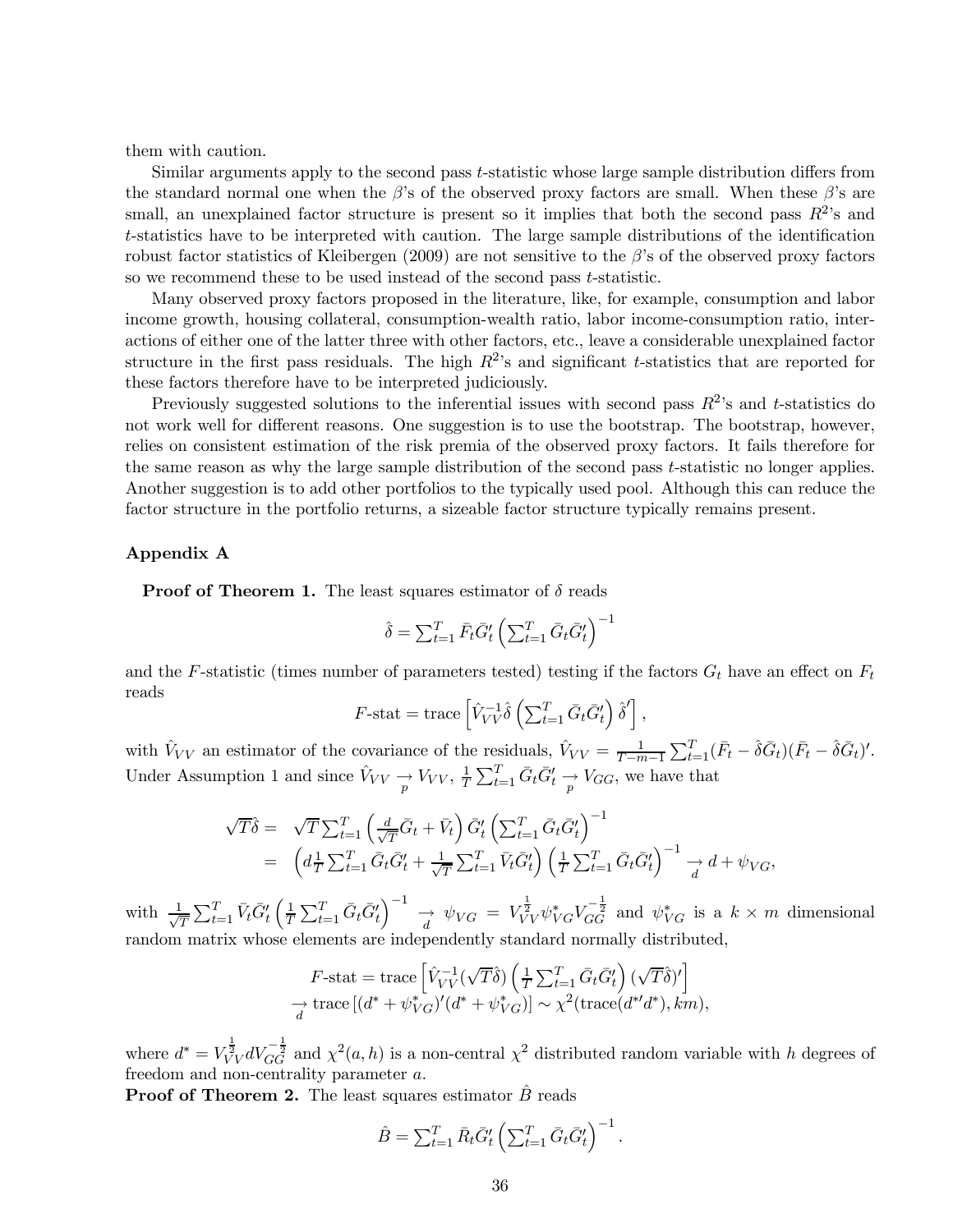Under the models in  $(2)$ ,  $(14)$  and Assumption 1, we can specify it as

$$
\hat{B} = \sum_{t=1}^{T} \left( \beta \left( \frac{d}{\sqrt{T}} \overline{G}_t + \overline{V}_t \right) + \overline{\varepsilon}_t \right) \overline{G}'_t \left( \sum_{t=1}^{T} \overline{G}_t \overline{G}'_t \right)^{-1} \n= \frac{1}{\sqrt{T}} \left[ \beta \left( d \left( \frac{1}{T} \sum_{t=1}^{T} \overline{G}_t \overline{G}'_t \right) + \frac{1}{\sqrt{T}} \sum_{t=1}^{T} \overline{V}_t \overline{G}'_t \right) + \frac{1}{\sqrt{T}} \sum_{t=1}^{T} \overline{\varepsilon}_t \overline{G}'_t \right] \left( \frac{1}{T} \sum_{t=1}^{T} \overline{G}_t \overline{G}'_t \right)^{-1} .
$$

We now use that  $\frac{1}{T} \sum_{t=1}^{T} \bar{G}_t \bar{G}'_t \rightarrow V_{GG}, \frac{1}{\sqrt{2}}$  $\frac{1}{T}\sum_{t=1}^T \bar{V}_t \bar{G}'_t\left(\frac{1}{T}\right)$  $\frac{1}{T} \sum_{t=1}^{T} \bar{G}_t \bar{G}'_t \Big)^{-1} \rightarrow \psi_{VG} = V_{VV}^{\frac{1}{2}} \psi_{VG}^* V_{GG}^{-\frac{1}{2}},$  $\frac{1}{\sqrt{2}}$  $\frac{1}{T}\sum_{t=1}^T \varepsilon_t \bar{G}'_t \left(\frac{1}{T}\right)$  $\frac{1}{T} \sum_{t=1}^{T} \bar{G}_t \bar{G}'_t \Big)^{-1} \xrightarrow[d]{\psi} \psi_{\varepsilon G} = V_{\varepsilon \varepsilon}^{\frac{1}{2}} \psi_{\varepsilon G}^* V_{GG}^{-\frac{1}{2}}$ , and  $\psi_{VG}^*$  and  $\psi_{\varepsilon G}^*$  are independent  $k \times m$  and  $N\times m$  dimensional random variables whose elements are independently standard normally distributed.  $\psi_{VG}$  and  $\psi_{\varepsilon G}$  are independent since  $F_t$  and  $\varepsilon_t$  are uncorrelated so the same applies for  $V_t$  then as well since it is an element of  $F_t$ . Combining all elements, we obtain the limiting behavior of B :

$$
\sqrt{T}\hat{B} \underset{d}{\rightarrow} \beta (d + \psi_{VG}) + \psi_{\varepsilon G}.
$$

The Likelihood ratio statistic equals

$$
LR = T \left[ \log \left( \left| \tilde{\Sigma} \right| \right) - \log \left( \left| \tilde{\Sigma} \right| \right) \right]
$$
  
=  $T \left[ \log \left( \left| \tilde{\Sigma} \tilde{\Sigma}^{-1} \right| \right) \right]$   
=  $T \left[ \log \left( \left| I_N + \hat{B} \left( \frac{1}{T-1} \sum_{t=1}^T \bar{G}_t \bar{G}_t' \right) \hat{B}' \hat{\Sigma}^{-1} \right| \right) \right]$ 

where we used that the restricted covariance matrix estimator,

$$
\tilde{\Sigma} = \frac{1}{T-1} \sum_{t=1}^{T} \bar{R}_t \bar{R}'_t \n= \frac{1}{T-1} \sum_{t=1}^{T} (\bar{R}_t - \hat{B}\bar{G}_t)(\bar{R}_t - \hat{B}\bar{G}_t)' + \hat{B} \left(\frac{1}{T-1} \sum_{t=1}^{T} \bar{G}_t \bar{G}'_t\right) \hat{B}' \n= \hat{\Sigma} + \hat{B} \left(\frac{1}{T-1} \sum_{t=1}^{T} \bar{G}_t \bar{G}'_t\right) \hat{B}',
$$

with  $\hat{\Sigma} = \frac{1}{T-1} \sum_{t=1}^{T} (\bar{R}_t - \hat{B}\bar{G}_t)(\bar{R}_t - \hat{B}\bar{G}_t)'$ . Upon conducting a second order mean value expansion around  $\log |I_N|$ , the Likelihood ratio statistic can be approximated by

$$
LR = T \log(|I_N|) + \text{vec}\left[\hat{B}\left(\frac{1}{T-1}\sum_{t=1}^T \bar{G}_t \bar{G}'_t\right) \hat{B}' \hat{\Sigma}^{-1}\right]' \text{vec}(I_N) + O_p(T^{-2})
$$
  
\n
$$
\approx \text{trace}\left[\hat{B}\left(\frac{1}{T-1}\sum_{t=1}^T \bar{G}_t \bar{G}'_t\right) \hat{B}' \hat{\Sigma}^{-1}\right]
$$
  
\n
$$
\rightarrow \text{trace}\left[(\beta (d + \psi_{VG}) + \psi_{\varepsilon G}) V_{GG} (\beta (d + \psi_{VG}) + \psi_{\varepsilon G})' V_{RR}^{-1}\right]
$$
  
\n
$$
= \text{trace}\left[(d^+ + \psi_{RG}^*)'(d^+ + \psi_{RG}^*)\right]
$$
  
\n
$$
\sim \chi^2(\text{trace}(d^{+'}d^+), Nm)
$$

since  $\frac{1}{T} \sum_{t=1}^{T} \bar{G}_t \bar{G}'_t \rightarrow V_{GG}, \hat{\Sigma} \rightarrow V_{RR} = \beta V_{FF} \beta' + V_{\epsilon \epsilon}$ , and we used that  $d^+ = V_{RR}^{-\frac{1}{2}} \beta dV_{GG}^{\frac{1}{2}}$ ,  $V_{RR}^{-\frac{1}{2}}(\beta\psi_{VG}+\psi_{\varepsilon G})V_{GG}^{\frac{1}{2}}=\psi_{RG}^*$  with  $\psi_{RG}^*$  a  $N\times m$  random matrix whose elements are independently normally distributed,  $vec(A)$  is the column vectorization of the matrix A.

**Proof of Theorem 3.** The expression of  $R_{OLS}^2$ :

R2

$$
R_{OLS}^2 = \frac{\bar{R}' M_{\iota_N} \hat{B} (\hat{B}' M_{\iota_N} \hat{B})^{-1} \hat{B}' M_{\iota_N} \bar{R}}{\bar{R}' M_{\iota_N} \bar{R}},
$$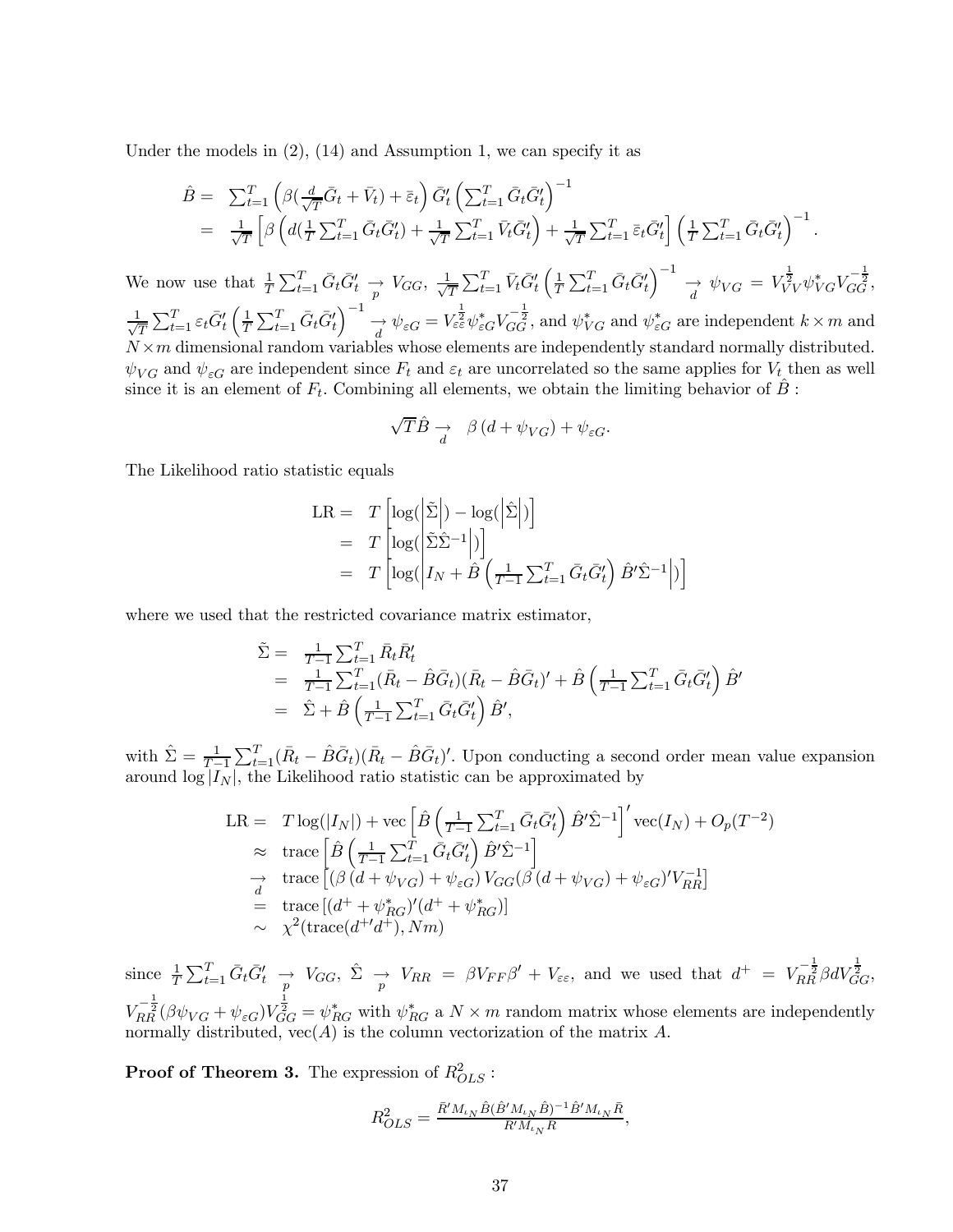shows that it is a function of  $\bar{R}$  and  $\hat{B}$ . The large sample behavior of  $\hat{B}$  under Assumption 1 is stated in the proof of Theorem 2 while the independent large sample behavior of  $\bar{R}$  is characterized by (the asymptotic independence of  $\overline{R}$  and  $\overline{B}$  is shown in Shanken (1992) and Kleibergen (2009))

$$
\begin{array}{rcl}\n\bar{R} &=& \frac{1}{T} \sum_{t=1}^{T} \mu_R + \beta F_t + \varepsilon_t \\
&=& \frac{1}{T} \sum_{t=1}^{T} (\mu_R + \beta \mu_F) + \beta (F_t - \mu_F) + \varepsilon_t\n\end{array}
$$

with  $E(\bar{R}) = \mu_R + \beta \mu_F = \iota_N \lambda_0 + \beta \lambda_F$  as stated in (11) so

$$
M_{\iota_N} \bar{R} = \frac{1}{T} \sum_{t=1}^T M_{\iota_N} (\beta \lambda_F + (F_t - \mu_F)) + \frac{1}{T} \sum_{t=1}^T M_{\iota_N} \varepsilon_t
$$

so

$$
\sqrt{T} \big( M_{\iota_N} \bar{R} - M_{\iota_N} \beta \lambda_F \big) \underset{d}{\rightarrow} \quad M_{\iota_N} \beta \psi_F + M_{\iota_N} \psi_{\varepsilon},
$$

where  $\frac{1}{T} \sum_{t=1}^T F_t - \mu_{Ft} \longrightarrow \psi_F$  and  $\frac{1}{T} \sum_{t=1}^T \varepsilon_t \longrightarrow \psi_{\varepsilon}$  with  $\psi_F$  and  $\psi_{\varepsilon}$  independently normally distributed k and N dimensional random vectors with mean 0 and covariance matrices  $V_{FF}$  and  $V_{\varepsilon\varepsilon}$  which are independent of  $\psi_{VG}$  and  $\psi_{\varepsilon G}$  as well, or

$$
M_{\iota_N} \bar{R} \approx M_{\iota_N} \beta \lambda_F + \frac{1}{\sqrt{T}} (M_{\iota_N} \beta \psi_{\iota F} + M_{\iota_N} \psi_{\iota \varepsilon}).
$$

We insert the expressions of the large sample behaviors of  $M_{\iota_N} \bar{R}$  and  $\hat{B}$  into the expression of  $R_{OLS}^2$ to obtain its large sample behavior:

$$
R_{OLS}^2 \approx \frac{[\beta \lambda_F + \frac{1}{\sqrt{T}} (\beta \psi_{\iota F} + \psi_{\iota \varepsilon})]' P_{M_{\iota_N}(\beta(d+\psi_{VG}) + \psi_{\varepsilon G})} [\beta \lambda_F + \frac{1}{\sqrt{T}} (\beta \psi_{\iota F} + \psi_{\iota \varepsilon})]}{[\beta \lambda_F + \frac{1}{\sqrt{T}} (\beta \psi_{\iota F} + \psi_{\iota \varepsilon})]' M_{\iota_N} [\beta \lambda_F + \frac{1}{\sqrt{T}} (\beta \psi_{\iota F} + \psi_{\iota \varepsilon})]}.
$$

**Proof of Theorem 4.** The spectral decomposition of the covariance matrix of the portfolio returns in (5) can be specified as

$$
V_{RR} = P_1 \Lambda_1 P_1' + P_2 \Lambda_2 P_2',
$$

with  $\Lambda_1$  and  $\Lambda_2$  the  $k \times k$  and  $(N-k) \times (N-k)$  diagonal matrices that hold respectively the largest k and smallest  $N - k$  characteristic roots. The orthonormal  $N \times k$  and  $N \times (N - k)$  dimensional matrices  $P_1$  and  $P_2$  contain the principal components/eigenvectors. Because of the factor structure,

$$
P_1 = \beta Q
$$
  

$$
P_2 = \beta_{\perp},
$$

with  $\beta_{\perp}$  the  $N \times (N - k)$  dimensional orthogonal complement of  $\beta$ , so  $\beta'_{\perp} \beta \equiv 0$ ,  $\beta'_{\perp} \beta_{\perp} \equiv I_{N-k}$ , and  $Q$  is a  $k \times k$  dimensional matrix which makes  $P_1$  orthonormal, so

$$
Q = (\beta'\beta)^{-\frac{1}{2}}W
$$
  

$$
W'\left[ (\beta'\beta)^{\frac{1}{2}}V_{FF}(\beta'\beta)^{\frac{1}{2}} + (\beta'\beta)^{-\frac{1}{2}}\beta'V_{\varepsilon\varepsilon}\beta(\beta'\beta)^{-\frac{1}{2}}\right]W = \Lambda_1,
$$

with W an orthonormal  $k \times k$  dimensional matrix. We use the spectral decomposition of  $V_{RR}$  to construct the inverse of its square root, so  $V_{RR}^{-\frac{1}{2}}V_{RR}V_{RR}^{-\frac{1}{2}'}=I_N$ :

$$
V_{RR}^{-\frac{1}{2}} = \begin{pmatrix} \Lambda_1^{-\frac{1}{2}} P_1' \\ \Lambda_2^{-\frac{1}{2}} P_2' \end{pmatrix}
$$
  
= 
$$
\begin{pmatrix} W' \left[ (\beta' \beta)^{\frac{1}{2}} V_{FF} (\beta' \beta)^{\frac{1}{2}} + (\beta' \beta)^{-\frac{1}{2}} \beta' V_{\varepsilon \varepsilon} \beta (\beta' \beta)^{-\frac{1}{2}} \right]^{-\frac{1}{2}} (\beta' \beta)^{-\frac{1}{2}} \beta' \\ \Lambda_2^{-\frac{1}{2}} \beta'_{\perp} \\ = \begin{pmatrix} W' \left[ V_{FF} + (\beta' \beta)^{-1} \beta' V_{\varepsilon \varepsilon} \beta (\beta' \beta)^{-1} \right]^{-\frac{1}{2}} (\beta' \beta)^{-1} \beta' \\ \Lambda_2^{-\frac{1}{2}} \beta'_{\perp} \end{pmatrix} .\end{pmatrix}
$$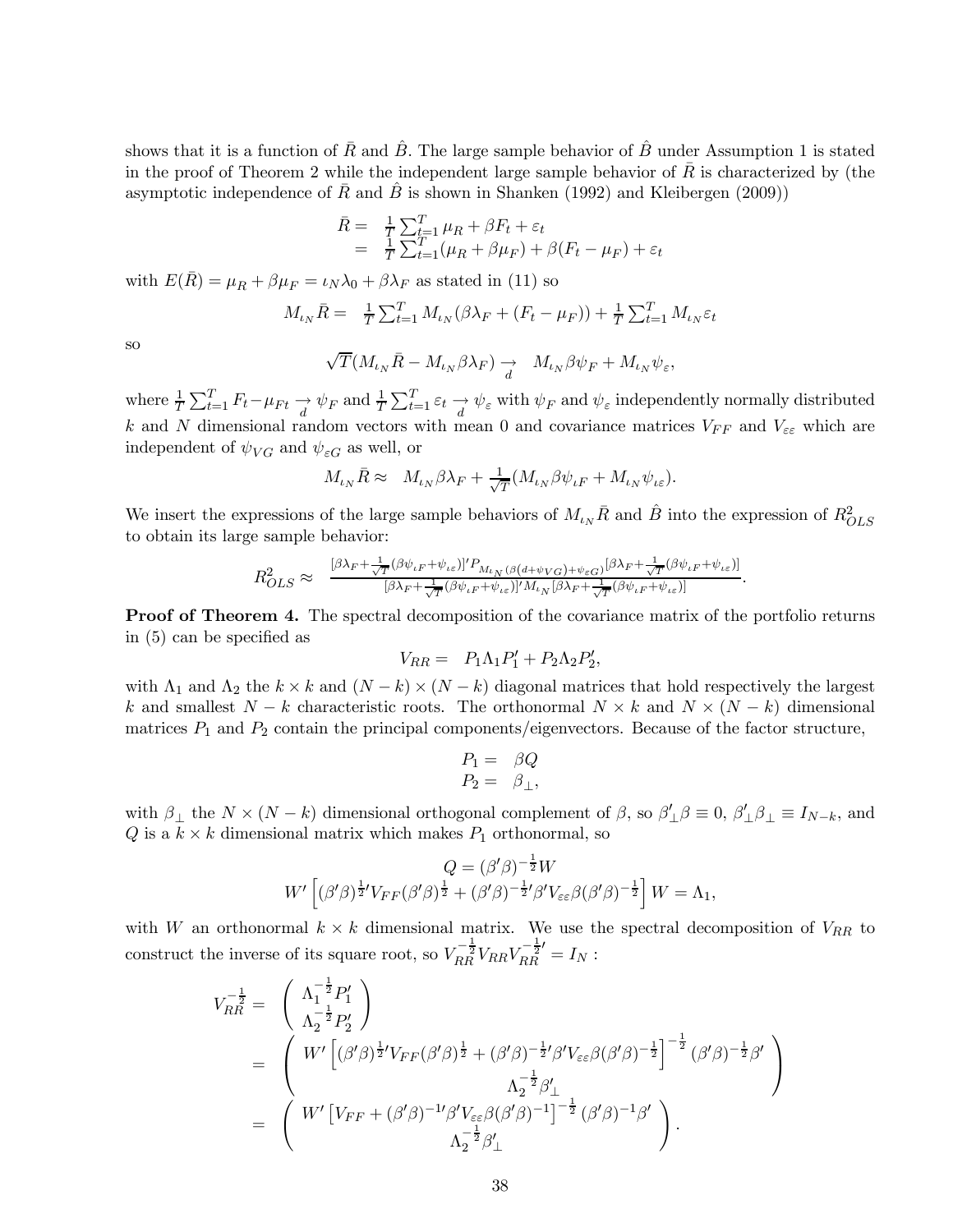We can further approximate  $[V_{FF} + (\beta'\beta)^{-1}\beta'V_{\varepsilon\varepsilon}\beta(\beta'\beta)^{-1}]^{-\frac{1}{2}}$  by

$$
\left[V_{FF} + (\beta'\beta)^{-1}\beta'V_{\varepsilon\varepsilon}\beta(\beta'\beta)^{-1}\right]^{-\frac{1}{2}} \approx V_{FF}^{-\frac{1}{2}} - \frac{1}{2}V_{FF}^{-1}(\beta'\beta)^{-1}\beta'V_{\varepsilon\varepsilon}\beta(\beta'\beta)^{-1}V_{FF}^{-\frac{1}{2}},
$$

which results from a first order Taylor approximation. Because of the factor structure, the second component of the approximation of  $[V_{FF} + (\beta'\beta)^{-1}\beta'V_{\epsilon\epsilon}\beta(\beta'\beta)^{-1}]^{-\frac{1}{2}}$  is much smaller than the first component and

$$
\left[V_{FF} + (\beta'\beta)^{-1}\beta'V_{\varepsilon\varepsilon}\beta(\beta'\beta)^{-1}\right]^{-\frac{1}{2}} \approx V_{FF}^{-\frac{1}{2}}.
$$

To construct the large sample behavior of  $M_{V_{RR}^{-\frac{1}{2}}\iota_N}$  $V_{RR}^{-\frac{1}{2}}\bar{R}$  and  $M_{V_{RR}^{-\frac{1}{2}}\iota_N}$  $V_{RR}^{-\frac{1}{2}}\hat{B}$ , we first construct the large sample expressions for  $V_{RR}^{-\frac{1}{2}} \beta V_{FF}^{\frac{1}{2}}$  and  $M_{V_{RR}^{-\frac{1}{2}} \iota_N}$ :

$$
V_{RR}^{-\frac{1}{2}} \beta V_{FF}^{\frac{1}{2}} = \begin{pmatrix} W' \left[ V_{FF} + (\beta' \beta)^{-1} \beta' V_{\varepsilon \varepsilon} \beta (\beta' \beta)^{-1} \right]^{-\frac{1}{2}} (\beta' \beta)^{-1} \beta' \\ \Lambda_2^{-\frac{1}{2}} \beta'_{\perp} \\ = \begin{pmatrix} W' \left[ V_{FF} + (\beta' \beta)^{-1} \beta' V_{\varepsilon \varepsilon} \beta (\beta' \beta)^{-1} \right]^{-\frac{1}{2}} V_{FF}^{\frac{1}{2}} \\ 0 \\ W' \left[ V_{FF} + (\beta' \beta)^{-1} \beta' V_{\varepsilon \varepsilon} \beta (\beta' \beta)^{-1} \right]^{-\frac{1}{2}} V_{FF}^{\frac{1}{2}} \\ 0 \\ \widetilde{W}' \left[ V_{FF}^{-\frac{1}{2}} \right] V_{FF}^{\frac{1}{2}} \\ 0 \\ \end{pmatrix} \\ = \begin{pmatrix} W' \\ W' \\ 0 \end{pmatrix}.
$$

To obtain  $M_{V_{RR}^{-\frac{1}{2}}\iota_N}$ , we note that  $V_{RR}^{-\frac{1}{2}}\iota_N$ , with  $\iota_N$  an M-dimensional vector of ones, reads:

$$
V_{RR}^{-\frac{1}{2}}\iota_N \approx \begin{pmatrix} W'V_{FF}^{-\frac{1}{2}}(\beta'\beta)^{-1}\beta'\iota_N\\ (\beta'_\perp V_{\varepsilon\varepsilon}\beta_\perp)^{-\frac{1}{2}}\beta'_\perp \iota_N \end{pmatrix}
$$

so

$$
M_{V_{RR}^{-\frac{1}{2}}\iota_N} \approx I_N - \begin{pmatrix} W'V_{FF}^{-\frac{1}{2}}(\beta'\beta)^{-1}\beta'\iota_N \\ (\beta'_\perp V_{\varepsilon\varepsilon}\beta_\perp)^{-\frac{1}{2}}\beta'_\perp \iota_N \end{pmatrix}
$$
  

$$
\{\iota'_N[\beta(\beta'\beta)^{-1}V_{FF}^{-1}(\beta'\beta)^{-1}\beta' + \beta_\perp(\beta'_\perp V_{\varepsilon\varepsilon}\beta_\perp)^{-1}\beta'_\perp]\iota_N\}^{-1} \begin{pmatrix} W'V_{FF}^{-\frac{1}{2}}(\beta'\beta)^{-1}\beta'\iota_N \\ (\beta'_\perp V_{\varepsilon\varepsilon}\beta_\perp)^{-\frac{1}{2}}\beta'_\perp \iota_N \end{pmatrix}'.
$$

The specification of GLS  $R^2$  reads

$$
R_{GLS}^2 = \frac{(M_{\stackrel{-\frac{1}{2}}{VRR} \stackrel{1}{\iota} N})'P_{\stackrel{M}{IR} \stackrel{-\frac{1}{2}}{N}}}{(V_{RR}^{-\frac{1}{2}} \tilde{R})'M_{\stackrel{-\frac{1}{2}}{V_{RR}^{-\frac{1}{2}} \iota} N}} \frac{V_{RR}^{-\frac{1}{2}}}{(V_{RR}^{-\frac{1}{2}} \tilde{R})'M_{\stackrel{-\frac{1}{2}}{V_{RR}^{-\frac{1}{2}} \iota} N}} \cdot \frac{V_{RR}^{-\frac{1}{2}} \tilde{R})}{V_{RR}^{-\frac{1}{2}} \iota N}}.
$$

We proceed with constructing expressions for the large sample behavior of the components of the GLS  $R^2: V_{RR}^{-\frac{1}{2}}\overline{R}$  and  $V_{RR}^{-\frac{1}{2}}\hat{B}$  where we use both strong and weak factor settings for the latter.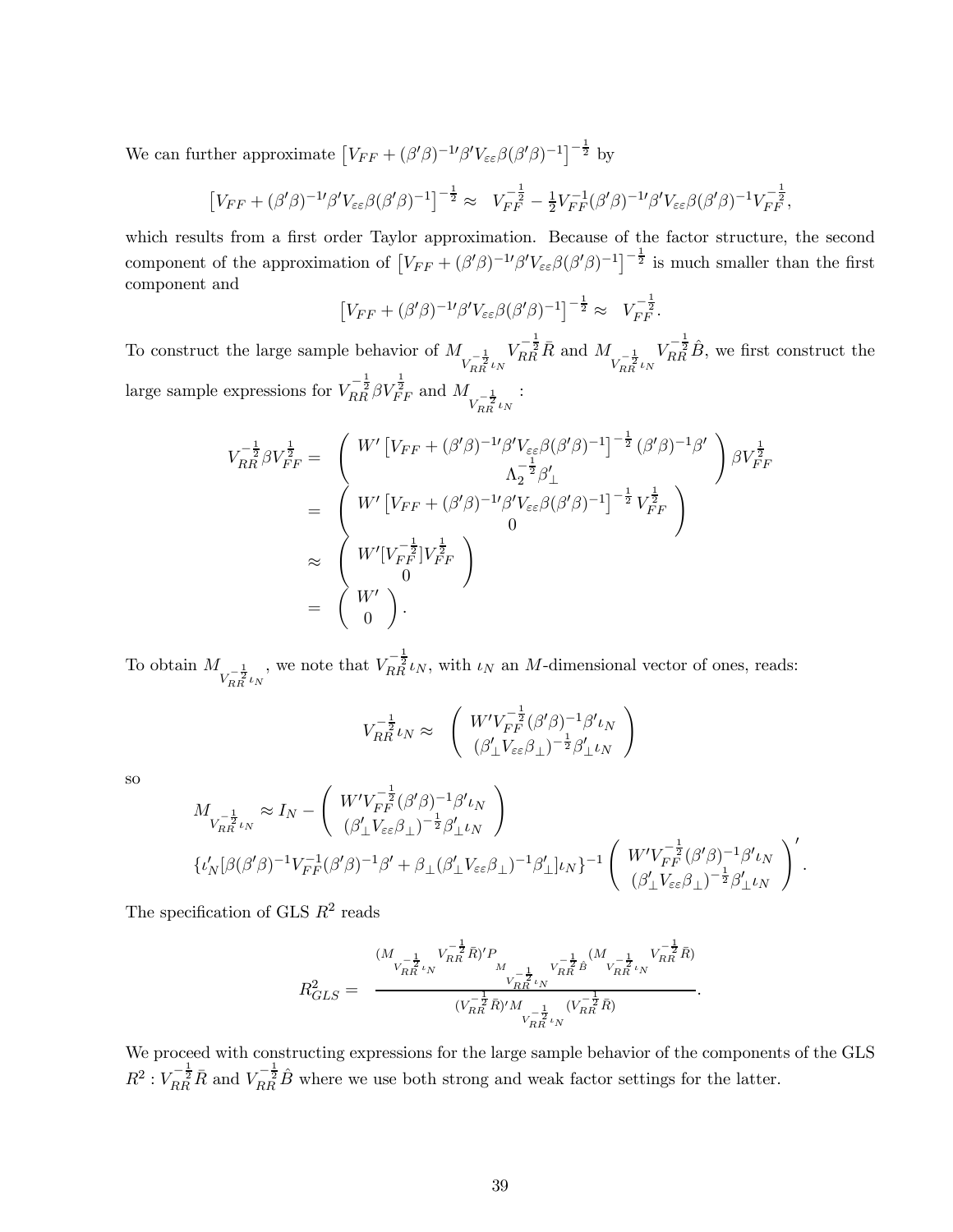$\mathbf{V}_{RR}^{-\frac{1}{2}}\mathbf{\bar{R}}$ . The large sample behavior of  $\bar{R}$  is constructed in the proof of Theorem 3:

$$
\bar{R} \approx \iota_N \lambda_0 + \beta(\lambda_F + \frac{1}{\sqrt{T}}\psi_F) + \frac{1}{\sqrt{T}}\psi_{\varepsilon} = \iota_N \lambda_0 + \beta V_{FF}(V_{FF}^{-\frac{1}{2}}\lambda_F) + \frac{1}{\sqrt{T}}(\beta\psi_F + \psi_{\varepsilon}).
$$

Under Assumption 2,  $l = V_{FF}^{-\frac{1}{2}} \lambda_F \sqrt{T}$  is constant and we can specify the large sample behavior of  $\sqrt{T}M_{V_{RR}^{-\frac{1}{2}}\iota_N}$  $V_{RR}^{-\frac{1}{2}}\bar{R}$  as:

$$
\begin{array}{lll} \sqrt{T} M_{V_{RR}^{-\frac{1}{2}}U_{N}^{-\frac{1}{2}}\bar{R}}&=&M_{V_{RR}^{-\frac{1}{2}}U_{N}^{-\frac{1}{2}}}\begin{Bmatrix} -\frac{1}{2} \left\{\beta V_{FF}^{\frac{1}{2}}l+(\beta\psi_{F}+\psi_{\varepsilon})\right\} \\ & \approx &M_{V_{RR}^{-\frac{1}{2}}\iota_{N}}\end{Bmatrix} \left\{\begin{pmatrix} W'l \\ 0 \end{pmatrix}+V_{RR}^{-\frac{1}{2}}(\beta\psi_{F}+\psi_{\varepsilon})\right\}\\ &=&M_{V_{RR}^{-\frac{1}{2}}\iota_{N}}\begin{Bmatrix} W'l \\ 0 \end{Bmatrix}+\psi^{*}\bigg\} \end{array}
$$

with  $\psi^* = V_{RR}^{-\frac{1}{2}} (\beta \psi_F + \psi_{\varepsilon}) \sim N(0, I_N)$ .

 $\mathbf{V}_{RR}^{-\frac{1}{2}}\hat{\mathbf{B}}$ . For the large sample behavior of  $V_{RR}^{-\frac{1}{2}}\hat{B}$ , we distinguish between strong and weak factors.

Strong factors. When the observed factors are strong and their number equals the true number of unobserved factors, the large sample behavior of  $\hat{B}$  is characterized by (16):

$$
\hat{B} = \beta V_{FG} V_{GG}^{-1} + \frac{1}{\sqrt{T}} \psi_{\varepsilon G}.
$$

It results in a large sample behavior of  $M_{\tilde{V}_{RR}^{-\frac{1}{2}} \iota_N}$  $V_{RR}^{-\frac{1}{2}}\hat{B}$  which is characterized by:

$$
\begin{array}{ll} M_{V_{RR}^{-\frac{1}{2}} \iota_N} V_{RR}^{-\frac{1}{2}} \hat{B} = & M_{V_{RR}^{-\frac{1}{2}} \iota_N} V_{RR}^{-\frac{1}{2}} \left\{ \beta V_{FF}^{\frac{1}{2}} V_{FF}^{-\frac{1}{2}} V_{FG} V_{GG}^{-1} + \frac{1}{\sqrt{T}} \psi_{\varepsilon G} \right\} \\ & \approx & M_{V_{RR}^{-\frac{1}{2}} \iota_N} \left\{ \left( \begin{array}{c} W' V_{FF}^{-\frac{1}{2}} V_{FG} V_{GG}^{-\frac{1}{2}} \\ 0 \end{array} \right) + \frac{1}{\sqrt{T}} V_{RR}^{-\frac{1}{2}} V_{\varepsilon \varepsilon}^{\frac{1}{2}} \varphi^* \right\} V_{GG}^{-\frac{1}{2}}, \end{array}
$$

with  $\varphi^*$  a  $N \times m$  dimensional random matrix whose elements are independently standard normally distributed.

Weak factors. When the observed proxy factors are minorly correlated with the observed true factors as outlined in Assumption 1, the large sample behavior of  $\sqrt{T}\hat{B}$  is:

$$
\sqrt{T}\hat{B} \underset{d}{\rightarrow} \beta (d + \psi_{VG}) + \psi_{\varepsilon G}
$$

and results in large sample behavior of  $\sqrt{T}M_{V_{RR}^{-\frac{1}{2}}\iota_N}$  $V_{RR}^{-\frac{1}{2}}\hat{B}$  which is characterized by:

$$
\begin{split} \sqrt{T} M_{V_{RR}^{-\frac{1}{2}} \iota_N} V_{RR}^{-\frac{1}{2}} \hat{B} &= M_{V_{RR}^{-\frac{1}{2}} \iota_N} \left\{ V_{RR}^{-\frac{1}{2}} \beta V_{FF}^{\frac{1}{2}} \left( V_{FF}^{-\frac{1}{2}} d \right) + V_{RR}^{-\frac{1}{2}} \left( \beta \psi_{VG} + \psi_{\varepsilon G} \right) \right\} \\ &\approx M_{V_{RR}^{-\frac{1}{2}} \iota_N} \left\{ \left( \begin{array}{c} W' V_{FF}^{-\frac{1}{2}} d V_{GG}^{\frac{1}{2}} \\ 0 \end{array} \right) + \varphi^* \right\} V_{GG}^{-\frac{1}{2}} \end{split}
$$

with  $\varphi^* = V_{RR}^{-\frac{1}{2}} (\beta \psi_{VG} + \psi_{\varepsilon G}) V_{GG}^{\frac{1}{2}}$  a  $N \times m$  dimensional random matrix whose elements are independently standard normally distributed. The identity covariance matrix of  $\varphi^*$  results since  $\hat{B} \to 0$  under Assumption 1.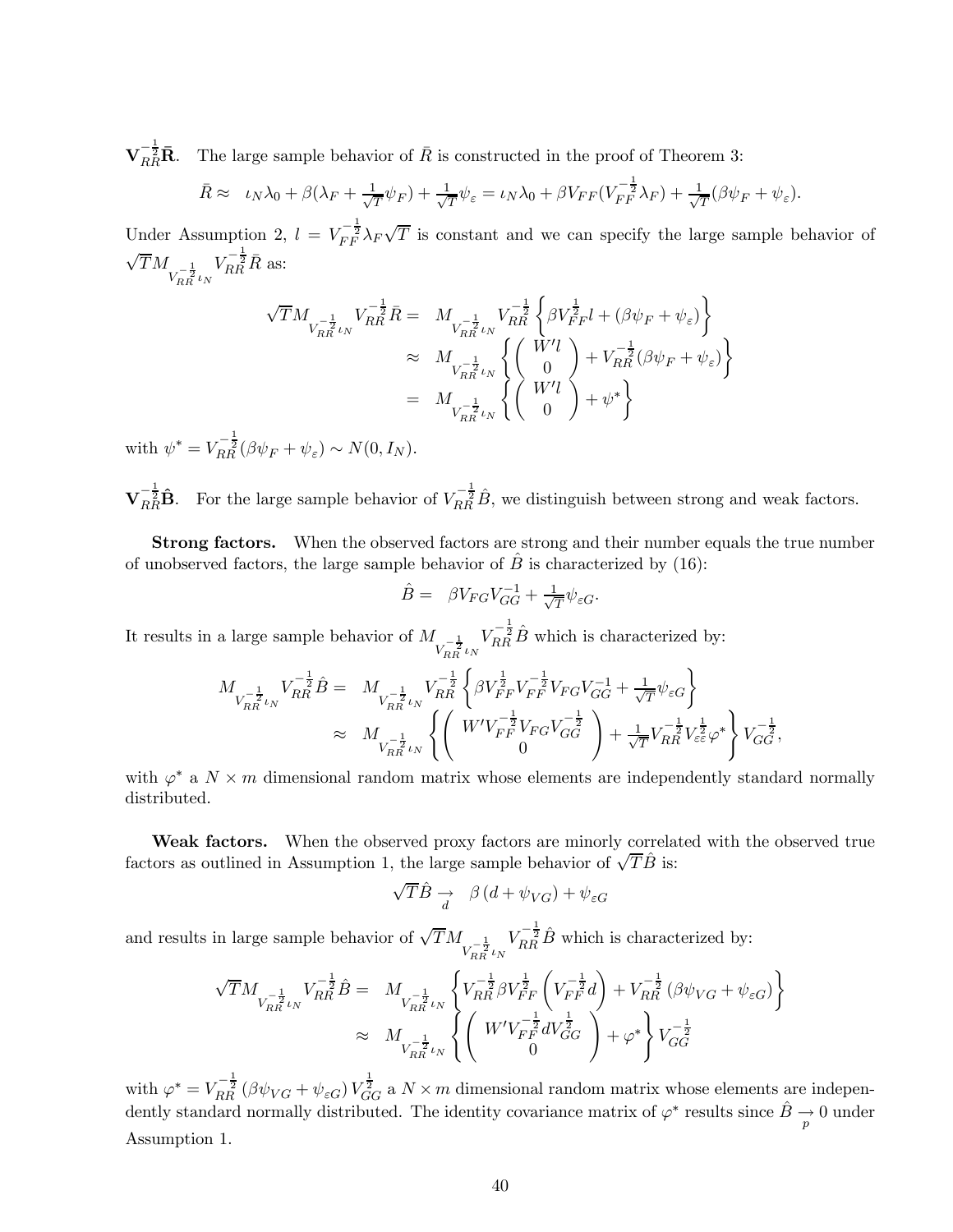**GLS R<sup>2</sup>.** Combining the large sample behaviors of  $\bar{R}$  and  $\hat{B}$ , we obtain the large sample behavior of the GLS  $R^2$  under weak and strong factors.

Strong factors:

$$
R_{GLS}^2 = \frac{\left\{\left(\begin{array}{c} W'l \\ 0 \end{array}\right) + \psi^*\right\}'_{P_M} }{\left\{\left(\begin{array}{c} W'l \\ 0 \end{array}\right) + \psi^*\right\} \left[\left(\begin{array}{c} W'v_{FR}^{-\frac{1}{2}}v_{FG}v_{GG}^{-\frac{1}{2}} \\ V_{RR}^{-\frac{1}{2}}v_{FG}^{-\frac{1}{2}} \\ \sqrt{\frac{1}{T}}v_{RR}^{-\frac{1}{2}}v_{\varepsilon}^2\varphi^*\right}\right\}\left\{\left(\begin{array}{c} W'l \\ 0 \end{array}\right) + \psi^*\right\}}{\left\{\left(\begin{array}{c} W'l \\ 0 \end{array}\right) + \psi^*\right\} \left[\left(\begin{array}{c} W'l \\ 0 \end{array}\right) + \psi^*\right\}},
$$

which results since  $W'V_{FF}^{-\frac{1}{2}}V_{FG}V_{GG}^{-\frac{1}{2}}$  is an invertible  $k \times k$  matrix.

Weak factors:

$$
R_{GLS}^2 \approx \frac{\left\{ \begin{pmatrix} W'l \\ 0 \end{pmatrix} + \psi^* \right\}'_{P_M} \frac{1}{V_{RR}^{-\frac{1}{2}} V_{M} \left\{ \begin{pmatrix} W'l \bar{r}_{F}^{-\frac{1}{2}} d V_{GG}^{\frac{1}{2}} \\ W^{I} \end{pmatrix} + \varphi^* \right\} \left\{ \begin{pmatrix} W'l \\ 0 \end{pmatrix} + \psi^* \right\}}{\left\{ \begin{pmatrix} W'l \\ 0 \end{pmatrix} + \psi^* \right\}'_{V_{RR}^{-\frac{1}{2}} V_{M}} \left\{ \begin{pmatrix} W'l \\ 0 \end{pmatrix} + \psi^* \right\}}.
$$

#### Appendix B. Identification robust factor statistics

To test a hypothesis on one element of  $\lambda_F$ , say  $\lambda_1$ , the identification robust factor statistics first remove the zero- $\beta$  return  $\lambda_0$  by taking all portfolio returns in deviation from a baseline portfolio return, say  $r_{t,N}$ :

$$
\mathcal{R}_t = R_{1t} - \iota_{N-1} r_{Nt}
$$

with  $R_{1t} = (r_{1t} \dots r_{N-1t})'$  and  $\iota_{N-1}$  is an  $(N-1)$ -dimensional vector of ones. The identification robust factor statistics are invariant with respect to the choice of the baseline portfolio and also with respect to other transformations.

If  $\lambda_F$  has more than one element and we want to test the hypothesis, H<sub>0</sub> :  $\lambda_1 = \lambda_{1,0}$ , we first compute the maximum likelihood estimates under H<sub>0</sub> of the other elements of  $\lambda_F : \lambda_2 \dots \lambda_m$ , see Gibbons (1982). These result from the characteristic vectors (eigenvectors) of a characteristic polynomial for which we use the residuals of three linear regressions:

$$
\mathcal{R}_t = \alpha_1(\bar{G}_{1t} + \lambda_{1,0}) + \tilde{\mathcal{R}}_t \n1 = \alpha_2(\bar{G}_{1t} + \lambda_{1,0}) + \tilde{1}_t \n\bar{G}_{2t} = \alpha_3(G_{2t} + \lambda_{1,0}) + \tilde{G}_{2t}
$$
\n(34)

where  $G_t = \begin{pmatrix} G_{1t} \\ G_{2t} \end{pmatrix}$  with  $G_{1t}$  a scalar and  $G_{2t}$  an  $(m-1)$ -dimensional vector,  $G_t$  is the vector with observed factors in (7). When we estimate  $\alpha_1$ ,  $\alpha_2$  and  $\alpha_3$  using least squares and  $\tilde{\mathcal{R}}_t$ ,  $\tilde{1}_t$  and  $\tilde{G}_{2t}$  are the residuals of these least squares regressions, the characteristic polynomial from which we obtain the maximum likelihood estimators reads

$$
\left| \theta \left[ \frac{1}{T} \sum_{t=1}^{T} \left( \tilde{G}_{2t}^{i} \right) \left( \tilde{G}_{2t}^{i} \right)' \right] - \left[ \frac{1}{T} \sum_{t=1}^{T} \left( \tilde{G}_{2t}^{i} \right) \tilde{\mathcal{R}}'_{t} \right] \Sigma^{-1} \left[ \frac{1}{T} \sum_{t=1}^{T} \tilde{\mathcal{R}}_{t} \left( \tilde{G}_{2t}^{i} \right)' \right] \right| = 0, \tag{35}
$$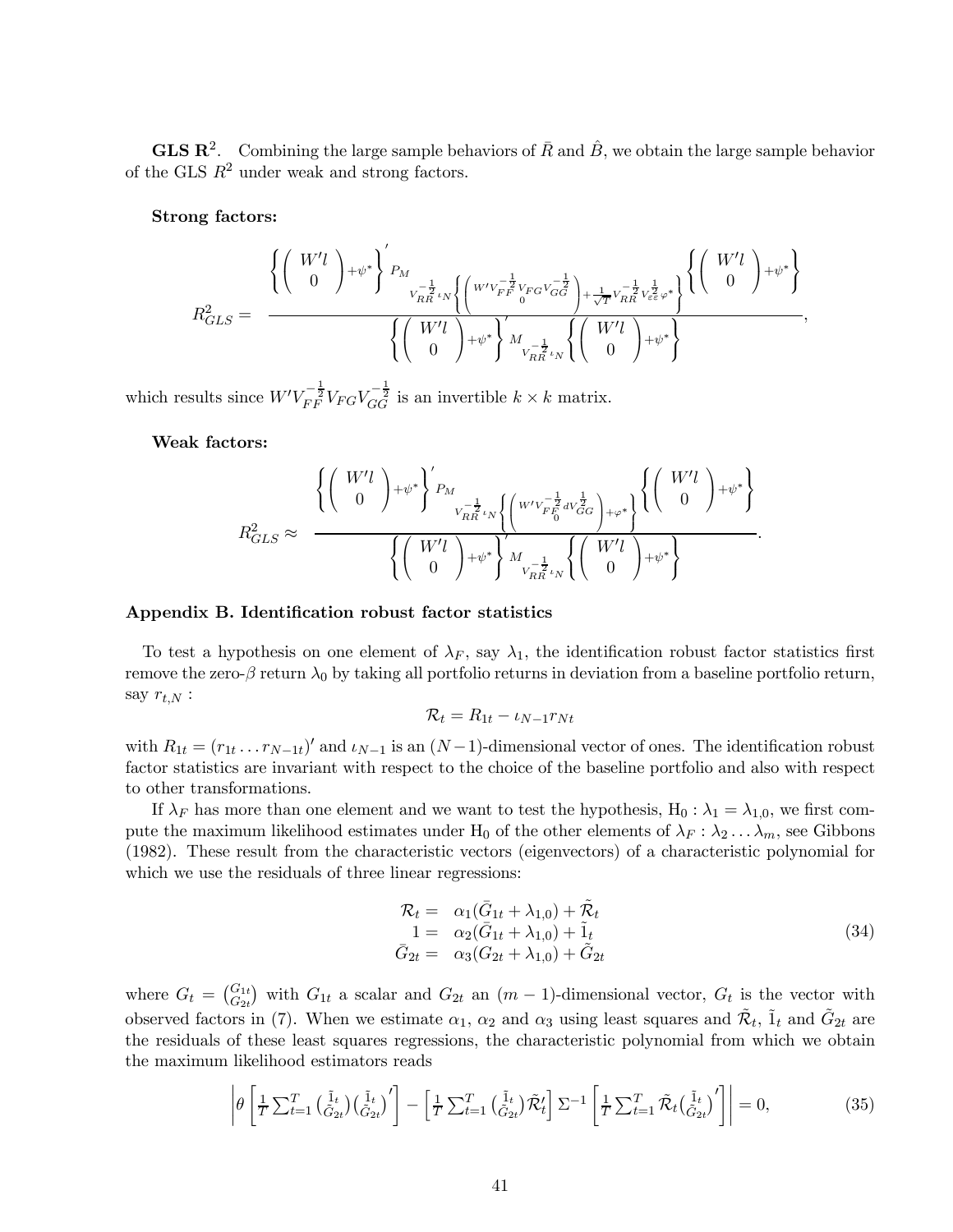with  $\Sigma = \frac{1}{T} \sum_{t=1}^{T} \tilde{\mathcal{R}}_t \tilde{\mathcal{R}}_t'$ . The maximum likelihood estimator of  $\lambda_{F,2} = (\lambda_2 \dots \lambda_m)'$  then equals

$$
\tilde{\lambda}_{F,2} = W_2^{-1} w_1',\tag{36}
$$

with  $w_1$  an  $m-1$  dimensional row vector and  $W_2$  an  $(m-1) \times (m-1)$  dimensional matrix which are such that  $\binom{w_1}{W_2}$  contains the  $m-1$  characteristic vectors that are associated with the  $m-1$  largest roots of the characteristic polynomial in (35), see Kleibergen (2009) and Shanken and Zhou (2007). We then proceed with computing the least squares estimator of  $B$  under  $H_0^{13}$ :

$$
\hat{B} = \sum_{t=1}^{T} \mathcal{R}_t \left( \frac{\bar{G}_{1t} + \lambda_{1,0}}{\bar{G}_{2t} + \tilde{\lambda}_{F,2}} \right)' \left[ \sum_{t=1}^{T} \left( \frac{\bar{G}_{1t} + \lambda_{1,0}}{\bar{G}_{2t} + \tilde{\lambda}_{F,2}} \right) \left( \frac{\bar{G}_{1t} + \lambda_{1,0}}{\bar{G}_{2t} + \tilde{\lambda}_{F,2}} \right)' \right]^{-1}, \tag{37}
$$

which provides the base for our four identification robust factor statistics, see Kleibergen (2009):

1. The factor Anderson-Rubin (FAR) statistic which is based on the Anderson-Rubin statistic, see Anderson and Rubin (1949):

$$
FAR(\lambda_{1,0}) = \frac{T}{1 - \left(\frac{\lambda_{1,0}}{\tilde{\lambda}_{F,2}}\right)' \hat{Q}_{GG}^{-1} \left(\frac{\lambda_{1,0}}{\tilde{\lambda}_{F,2}}\right)} \left[\bar{\mathcal{R}} - \hat{B} \left(\frac{\lambda_{1,0}}{\tilde{\lambda}_{F,2}}\right)\right]' \tilde{\Sigma}^{-1} \left[\bar{\mathcal{R}} - \hat{B} \left(\frac{\lambda_{1,0}}{\tilde{\lambda}_{F,2}}\right)\right],\tag{38}
$$

with  $\bar{\mathcal{R}} = \frac{1}{T} \sum_{t=1}^{T} \mathcal{R}_t$ ,  $\hat{Q}_{GG} = \frac{1}{T} \sum_{t=1}^{T} \left( \frac{\bar{G}_{1t} + \lambda_{1,0}}{\bar{G}_{2t} + \tilde{\lambda}_{F,2}} \right) \left( \frac{\bar{G}_{1t} + \lambda_{1,0}}{\bar{G}_{2t} + \tilde{\lambda}_{F,2}} \right)^t$  and  $\tilde{\Sigma} = \frac{1}{T-k} \sum_{t=1}^{T} \left[ \bar{\mathcal{R}}_t - \hat{B} \left( \frac{\bar{G}_{1t} + \$  $\left[\bar{\mathcal{R}}_t - \hat{B}(\bar{G}_{1t} + \lambda_{1,0})\right]'$  and whose large sample distribution is bounded by a  $\chi^2(N-m)$  distributed random variable when the sample size  $T$  gets large.

2. The factor extension of Kleibergen's (2002, 2005) Lagrange Multiplier statistic:

$$
\text{FKLM}(\lambda_{1,0}) = \frac{T}{1 - \left(\frac{\lambda_{1,0}}{\tilde{\lambda}_{F,2}}\right)' \hat{Q}_{GG}^{-1} \left(\frac{\lambda_{1,0}}{\tilde{\lambda}_{F,2}}\right)} \left[\bar{\mathcal{R}} - \hat{B} \left(\frac{\lambda_{1,0}}{\tilde{\lambda}_{F,2}}\right)\right]' \tilde{\Sigma}^{-1} \hat{B} (\hat{B}' \tilde{\Sigma}^{-1} \hat{B})^{-1} \hat{B}' \tilde{\Sigma}^{-1} \left[\bar{\mathcal{R}} - \hat{B} \left(\frac{\lambda_{1,0}}{\tilde{\lambda}_{F,2}}\right)\right],\tag{39}
$$

whose large sample distribution is bounded by a  $\chi^2(1)$  distributed random variable when the sample size gets large.

3. The factor extension of Kleibergen's (2005) J-statistic:

$$
FJKLM(\lambda_{1,0}) = FAR(\lambda_{1,0}) - FKLM(\lambda_{1,0}),
$$
\n(40)

whose large sample distribution is bounded by a  $\chi^2(N-m-1)$  distributed random variable when the sample size gets large. This  $\chi^2(N-m-1)$  distributed random variable is independent of the  $\chi^2(1)$  distributed random variable which bounds the large sample distribution of the FKLM statistic.

4. The factor extension of Moreira's (2003) conditional likelihood ratio statistic:

$$
\text{FCLR}(\lambda_{1,0}) = \frac{1}{2} \left[ \text{FKLM}(\lambda_{1,0}) + \text{FIKLM}(\lambda_{1,0}) - r(\lambda_{1,0}) + \\ \sqrt{(\text{FKLM}(\lambda_{1,0}) + \text{FIKLM}(\lambda_{1,0}) + r(\lambda_{1,0}))^2 - 4r(\lambda_{1,0}) \text{FIKLM}(\lambda_{1,0})} \right], \quad (41)
$$

with  $r(\lambda_{1,0})$  the smallest root of the characteristic polynomial:

$$
\left| \mu \hat{Q}_{GG}^{-1} - \hat{B}' \tilde{\Sigma}^{-1} \hat{B} \right| = 0. \tag{42}
$$

<sup>&</sup>lt;sup>13</sup>We are essentially estimating  $B_1 - \iota_{N-1} b_N$  if  $B = \binom{B_1}{b_N}$ , with  $B_1$  an  $(N-1) \times m$  dimensional matrix and  $b_N$  a  $1 \times m$ dimensional row vector.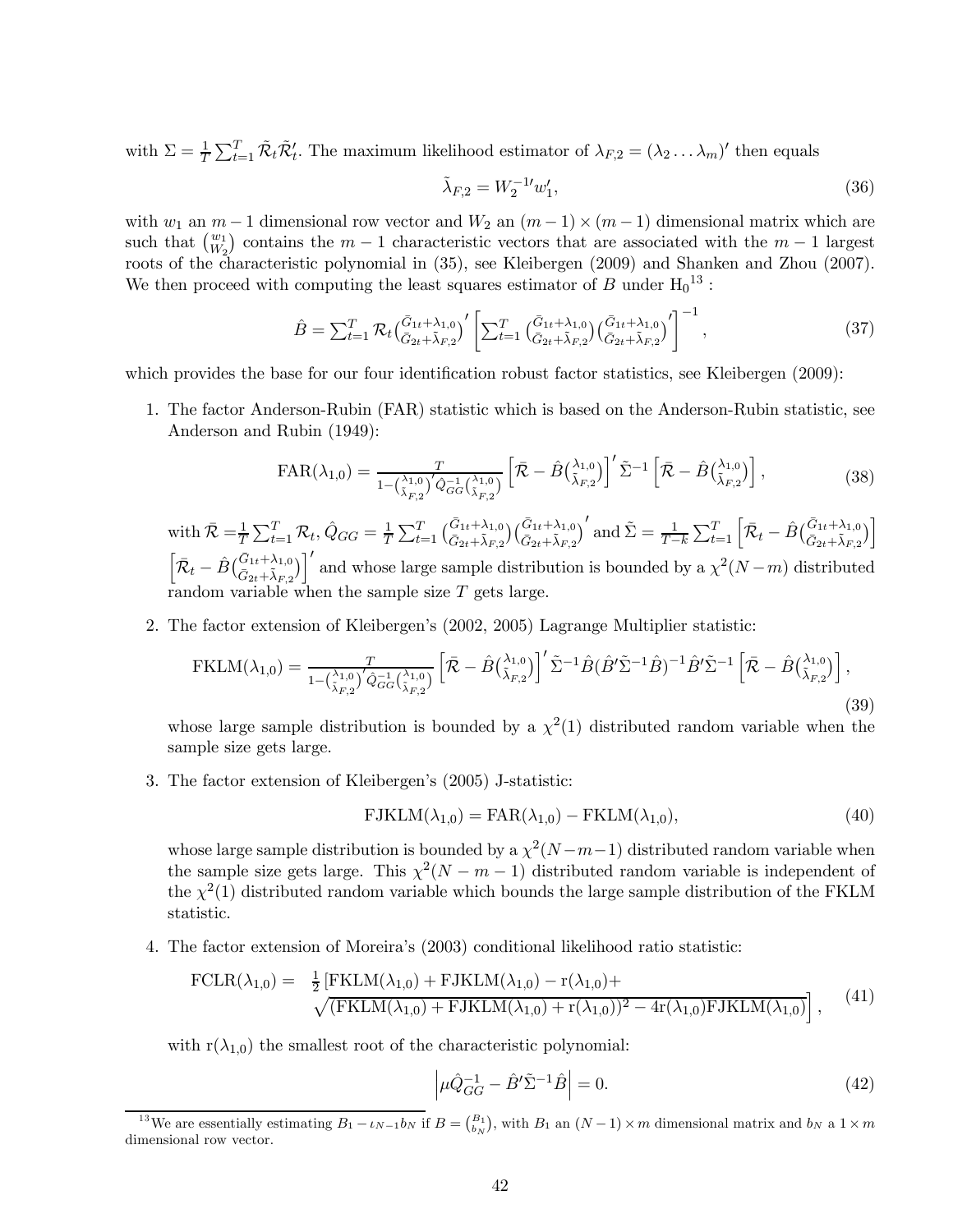In large samples the distribution of the FCLR statistic is bounded by a random variable whose distribution is conditional on the value of  $r(\lambda_{1,0})$ . The (bounding) critical values of the FCLR statistic are therefore a function of r( $\lambda_{1,0}$ ) and the independent  $\chi^2(1)$  and  $\chi^2(N-m-1)$  large sample distributions of the FKLM and FJKLM statistics. We obtain these critical values by fixing  $r(\lambda_{1,0})$  and simulating the FKLM and FJKLM statistics from their independent large sample distributions to compute the FCLR statistic using the simulated values of the FKLM and FJKLM statistics, see Kleibergen (2009).

The critical values that result from the bounding distributions for each of the four identification robust factor statistics are such that these statistics are size correct when  $(\lambda_2 \ldots \lambda_m)$  are well identified so the associated values of  $\beta$  and  $V_{FG}$  constitute sizeable full rank matrices. When  $(\lambda_2 \ldots \lambda_m)$  are not well identified because of small or zero values of the associated values of  $\beta$  and  $V_{FG}$ , the critical values are such that the rejection frequencies of the identification robust factor statistics are smaller than the size of the test. The maximal rejection frequencies of the identification robust factor statistics are therefore equal to the size of the test which makes them size correct, see Kleibergen and Mavroeidis (2009).

The identification robust factor statistics test different hypotheses. The FAR statistic tests the joint hypothesis of factor pricing and  $\lambda_1 = \lambda_{1,0}$ :  $H_{\text{FAR}}$  :  $E(\mathcal{R}_t) = B\begin{pmatrix} \lambda_{1,0} \\ \lambda_{F,2} \end{pmatrix}$  where  $\lambda_{F,2}$  is to be estimated. The hypothesis of factor pricing given that  $\lambda_1 = \lambda_{1,0}$  is tested using the FJKLM statistic while the FKLM and FCLR statistics both test H<sub>0</sub> :  $\lambda_1 = \lambda_{1,0}$ .

We can use each of the four different statistics to construct a 95% confidence set for  $\lambda_1$  by specifying a grid of s different values for  $\lambda_{1,0}, \ (\lambda_{1,0}^1 \ldots \lambda_{1,0}^s)$ . We then compute the statistics for each different value of  $\lambda_{1,0}$  in the grid. The 95% confidence set consists of all values of  $\lambda_{1,0}$  for which the statistic is below its 95% (conditional) critical value. In case that one of the elements of  $\lambda_F$  is not well identified, the 95% confidence sets is unbounded, see e.g. Dufour (1997).

The above discussion deals with testing one element of  $\lambda_F$  so it assumes that  $\lambda_F$  has more than one element,  $m > 1$ . When  $\lambda_F$  just consists of one element,  $\lambda_{F,2}$  is not present so we do not conduct the computations in (34)-(36). The expressions of the identification robust factor statistics then extend to the case that there is just one observed factor when we remove  $\lambda_{F,2}$  and  $G_{2t} + \lambda_{F,2}$  from (37)-(42).

The performance of the identification robust FKLM and FCLR statistics is similar to that of t-statistics based on FM two pass or maximum likelihood estimators when the  $\beta$ 's and  $V_{FG}$  are sizeable. The latter two, however, become unreliable when the  $\beta$ 's and/or  $V_{FG}$  are quite small. The identification robust factor statistics remain reliable in these cases. It is therefore important to use them for computing confidence sets on the risk premia when the  $\beta$ 's and/or  $V_{FG}$  are quite small.

## References

- [1] Anderson, T.W. An Introduction to Multivariate Statistical Analysis. John Wiley (New York), second edition, 1984.
- [2] Anderson, T.W. and H. Rubin. Estimation of the Parameters of a Single Equation in a Complete Set of Stochastic Equations. The Annals of Mathematical Statistics, 21:570—582, 1949.
- [3] Bai, J. and S. Ng. Evaluating latent and observed factors in macroeconomics and finance. Journal of Econometrics, 131:507—537, 2006.
- [4] Burnside, C. The Cross Section of Foreign Currency Risk Premia and Consumption Growth Risk: Comment. American Economic Review, 101:3456—3476, 2011.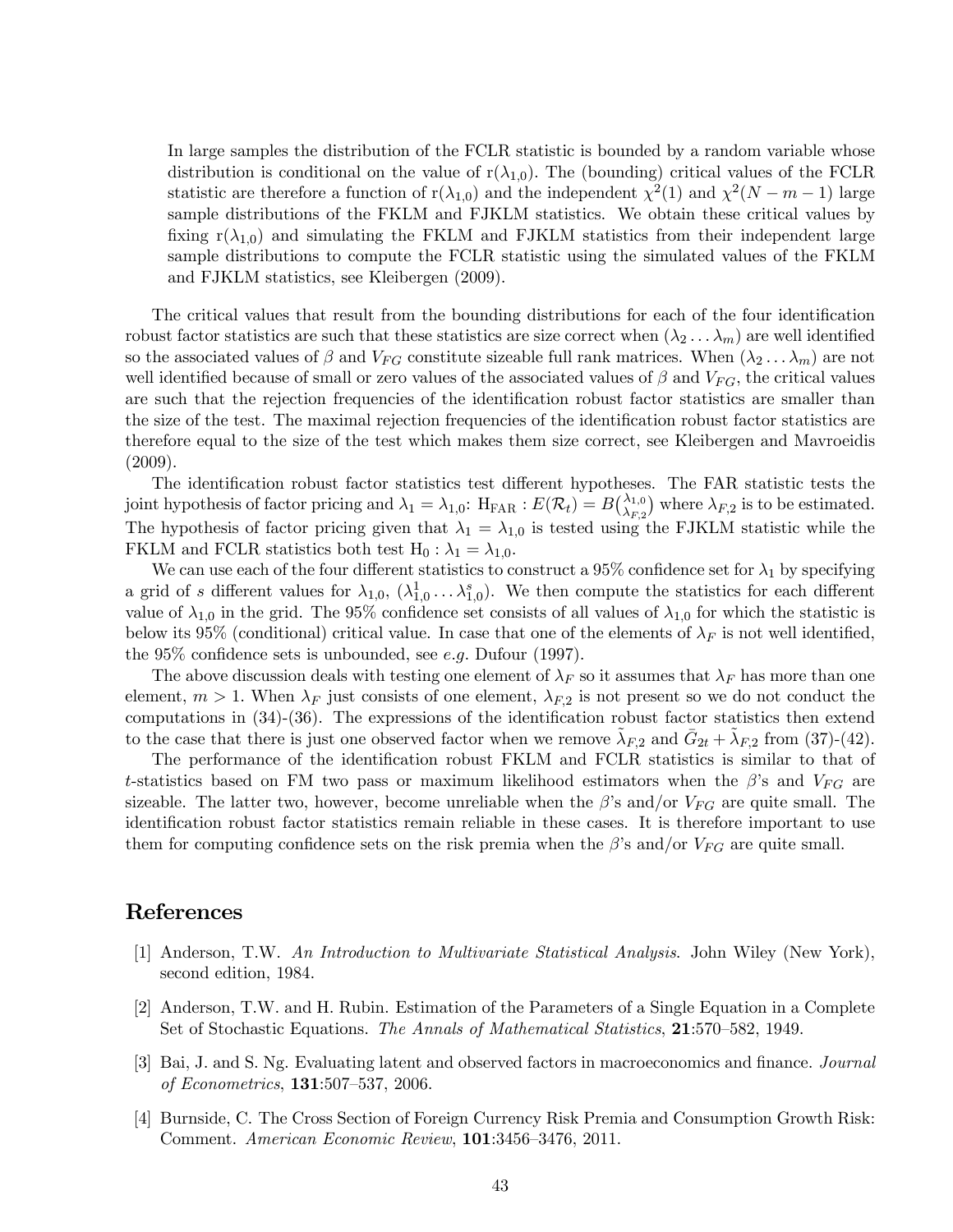- [5] Campbell, J.Y., A.L. Lo and A.C. MacKinlay. The Econometrics of Financial Markets. Princeton University Press, 1997.
- [6] Chamberlain, G. and M. Rothschild. Arbitrage, Factor Structure, and Mean-Variancce Analysis on Large Asset Markets. Econometrica, 51:1281—1302, 1983.
- [7] Cochrane, J.H. *Asset Pricing*. Princeton University Press, 2001.
- [8] Connor, G. and R. Korajczyk. Risk and Return in an Equillibrium APT: Application of a New Test Methodology. Journal of Financial Economics, 21:255—289, 1988.
- [9] Connor, G. and R. Korajczyk. An Intertemporal Equillibrium Beta Pricing Model. Review of Financial Studies, 2:373—392, 1989.
- [10] Daniel, K. and S. Titman. Testing Factor-Model Explanations of Market Anomalies. Critical Finance Review, 1:103—139, 2012.
- [11] Dufour, J.-M. Some Impossibility Theorems in Econometrics with Applications to Structural and Dynamic Models. Econometrica, 65:1365—388, 1997.
- [12] Fama, E.F. and J.D. MacBeth. Risk, Return and Equillibrium: Empirical Tests. Journal of Political Economy, 81:607—636, 1973.
- [13] Fama, E.F. and K.R. French. The Cross-Section of Expected Stock Returns. Journal of Finance, 47:427—465, 1992.
- [14] Fama, E.F. and K.R. French. Common Risk Factors in the Returns on Stocks and Bonds. Journal of Financial Economics, 33:3—56, 1993.
- [15] Fama, E.F. and K.R. French. Multifactor Explanations of Asset Pricing Anomalies. Journal of Finance, 51:55—84, 1996.
- [16] Gibbons, M. Multivariate Tests of Financial Models: A New Approach. Journal of Financial Economics, 10:3—27, 1982.
- [17] Gibbons, M., S. Ross and J. Shanken. A Test of the Efficiency of a Given Portfolio. Econometrica, 57:1121—1152, 1989.
- [18] Jagannathan, R. and Z. Wang. The Conditional CAPM and the Cross-Section of Expected Returns. Journal of Finance, 51:3—53, 1996.
- [19] Jagannathan, R. and Z. Wang. An Asymptotic Theory for Estimating Beta-Pricing Models Using Cross-Sectional Regression. Journal of Finance, 53:1285—1309, 1998.
- [20] Kan, R. and C. Zhang. Two-Pass Tests of Asset Pricing Models with Useless Factors. Journal of Finance, 54:203—235, 1999.
- [21] Kleibergen, F. Pivotal Statistics for testing Structural Parameters in Instrumental Variables Regression. Econometrica, 70:1781—1803, 2002.
- [22] Kleibergen, F. Testing Parameters in GMM without assuming that they are identified. Econometrica, 73:1103—1124, 2005.